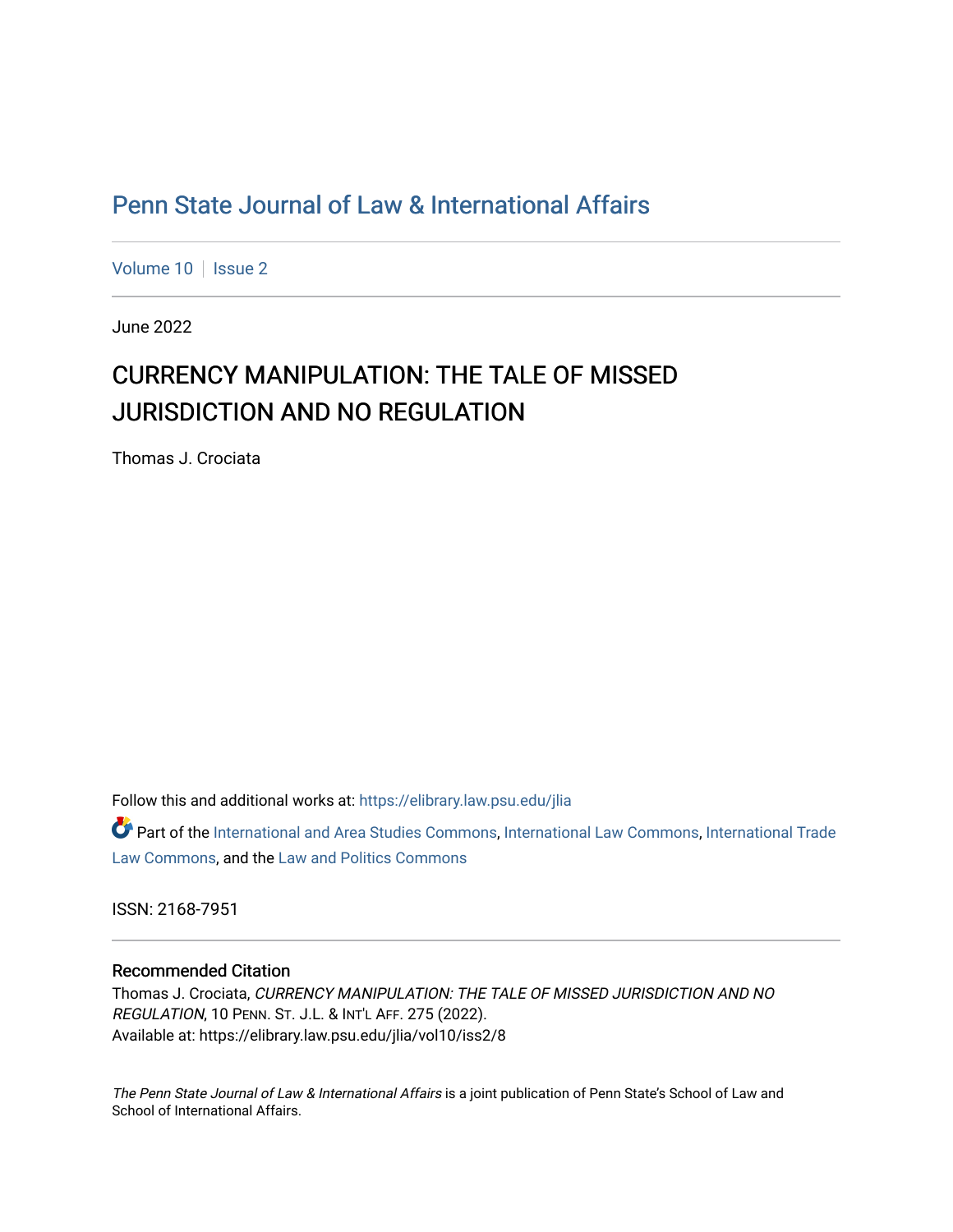# **Penn State Journal of Law & International Affairs**

2022 VOLUME 10 NO. 2

# **CURRENCY MANIPULATION: THE TALE OF MISSED JURISDICTION AND NO REGULATION**

*By Thomas J. Crociata\**

|                                                      | 276 |
|------------------------------------------------------|-----|
|                                                      |     |
| AThe Intersection of Global Trade and Currency       |     |
|                                                      | 284 |
|                                                      |     |
| CThe IMF, WTO, and U.S. Treasury Department 288      |     |
|                                                      |     |
| 2 History and Purpose of the International           |     |
|                                                      |     |
| 3 History and Purpose of the World Trade             |     |
|                                                      |     |
| 4 The History of Oversight by the U.S. Treasury  296 |     |
|                                                      |     |
| AWhich International Organization Should Be The      |     |
| Main Policing Power When It Comes To Defrauding      |     |
| A Trade Partner Through The Use Of Manipulating      |     |
|                                                      | 301 |
| 1 Which International Organization Has More          |     |
| Members Sufficient to Broaden the Outreach? 303      |     |
|                                                      |     |

<sup>\*</sup> Thomas J. Crociata is a Student Works Editor of The Journal of Law and International Affairs and a 2022 Juris Doctor Candidate at The Pennsylvania State University Law School.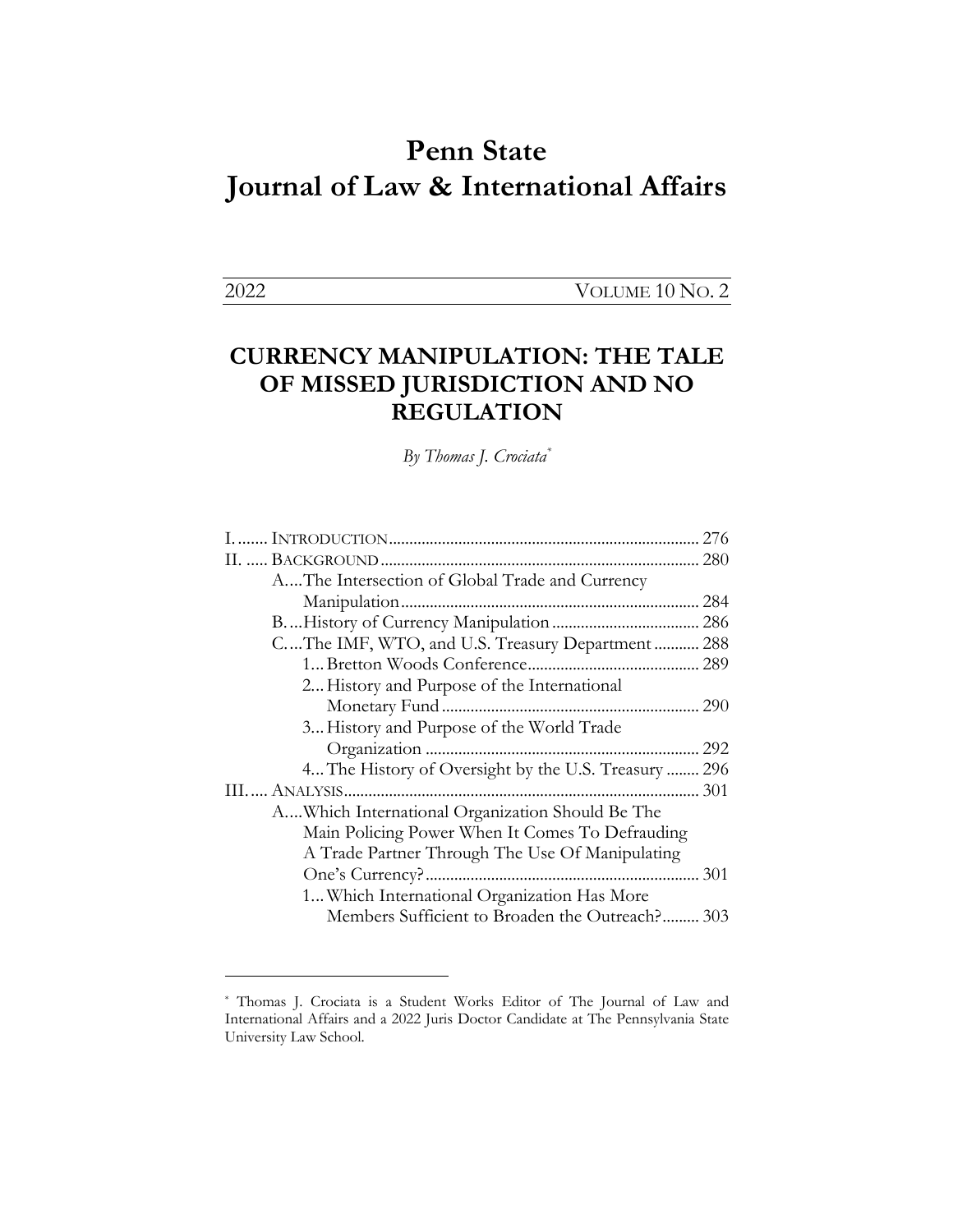| Penn State Journal of Law & International Affairs<br>2022<br>10:2 |
|-------------------------------------------------------------------|
| 2 Which International Organization's Mission Most                 |
| Directly Correlates With The Issue At Hand? 304                   |
| 3 Which International Organization Has The                        |
| 305                                                               |
| 4 Which International Organization Has The                        |
| Express Language In Their Agreements? 306                         |
| 5 Which International Organization Has The                        |
| Requisite Power To Punish Its Breaching                           |
|                                                                   |
|                                                                   |
| BWhat Can The IMF Do Better to Protect Members                    |
|                                                                   |
| CRemedy and Punishment for Currency Manipulation  313             |
|                                                                   |

#### I. INTRODUCTION

In today's world, rich in technological advancements and new ways of thinking, the global market has never been as navigable or easily accessible.<sup>1</sup> Commercial and technological developments allow for goods, services, and payments to be transferred from one nation to another faster than ever.<sup>2</sup> This has benefitted the global trade market and the international players within, as the modernization of the trade market has allowed nations who never had the opportunity to trade goods efficiently the chance to do so.<sup>3</sup> The opportunity to transfer payment over the internet, the flight of goods and services across the world, as well as other advances in technology have opened channels of international trade that had not been available to some countries as recently as even twenty years ago.<sup>4</sup>

<sup>1</sup> WORLD TRADE ORG., *World Trade Report 2018*, https://www.wto.org/english/res\_e/publications\_e/world\_trade\_report18\_e.pdf (last visited Nov. 8, 2021).

<sup>2</sup> *See id.*

<sup>3</sup> *Id.* at 16.

<sup>4</sup> *See id.*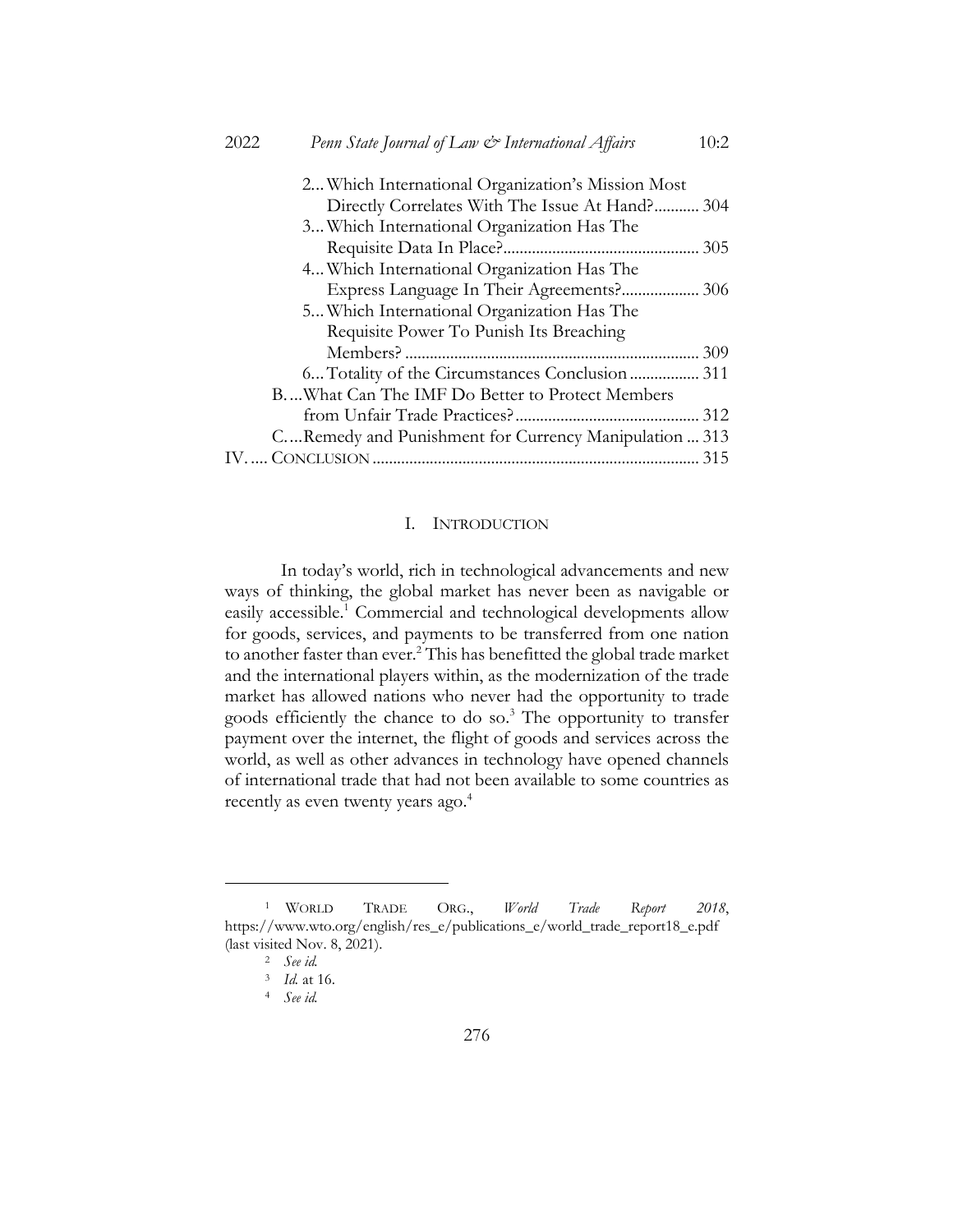Trade between nations has never been more prevalent nor more innovative than it is right now.<sup>5</sup> Prior to the inception of modern nations, the most efficient form of transportation was by sea or major roads that connected the various trading partners. This form of trade took significantly longer to distribute goods and receive payment. However, present day banking institutions and technological advances allow money and goods to be exchanged in mere minutes.<sup>6</sup> This is a great feat for humankind, as efficiency has prevailed; however, there are drawbacks to this fast-moving trade platform as well. Even though technology can transport goods quicker and deliver commerce within seconds, it can also move fraudulent goods and commerce within seconds.<sup>7</sup> To monitor these fraudulent conveyances and misdeeds, the global market had to be monitored to protect people and countries from being negatively impacted.<sup>8</sup>

In 1944, amid the fighting of World War II, the United States held an economic conference and invited forty-three other nations to Bretton Woods, New Hampshire.<sup>9</sup> The purpose of this conference now known as the Bretton Woods Conference—was to set forth a strategic path to achieve global market equilibrium by setting grounds for oversight.10 The goal was to lay out a plan to create a uniform set of guidelines to best effectuate efficiency.<sup>11</sup> This plan would eventually form the World Trade Organization ("WTO"), the World Bank, and

<sup>5</sup> Daniel F. Spulber, *Innovation and International Trade in Technology*, 138 J. ECON. THEORY 1, 1 (2008).

<sup>6</sup> *See* Tom Groenfeldt, *Payments are Moving to Real-Time Around the World, the U.S. Plays Catch-Up*, FORBES MAGAZINE (Oct. 10, 2018 12:39 PM), https://www.forbes.com/sites/tomgroenfeldt/2018/10/10/payments-aremoving-to-real-time-around-the-world-the-u-s-plays-catch-up/?sh=570e57cf3a33.

<sup>7</sup> *See* Tom Groenfeldt, *Will Faster Payments Lead to Faster Fraud*, FORBES MAGAZINE (Feb. 4, 2020 12:27 PM), https://www.forbes.com/sites/tomgroenfeldt/2020/02/04/will-faster-paymentslead-to-faster-fraud/?sh=7dd335e3948a.

<sup>8</sup> *Id.*

<sup>9</sup> RICHARD PEET, UNHOLY TRINITY: THE IMF, WORLD BANK AND WTO at vii (Zed Books, 2d ed. 2009).

<sup>10</sup> *Id.*

<sup>11</sup> *Id.*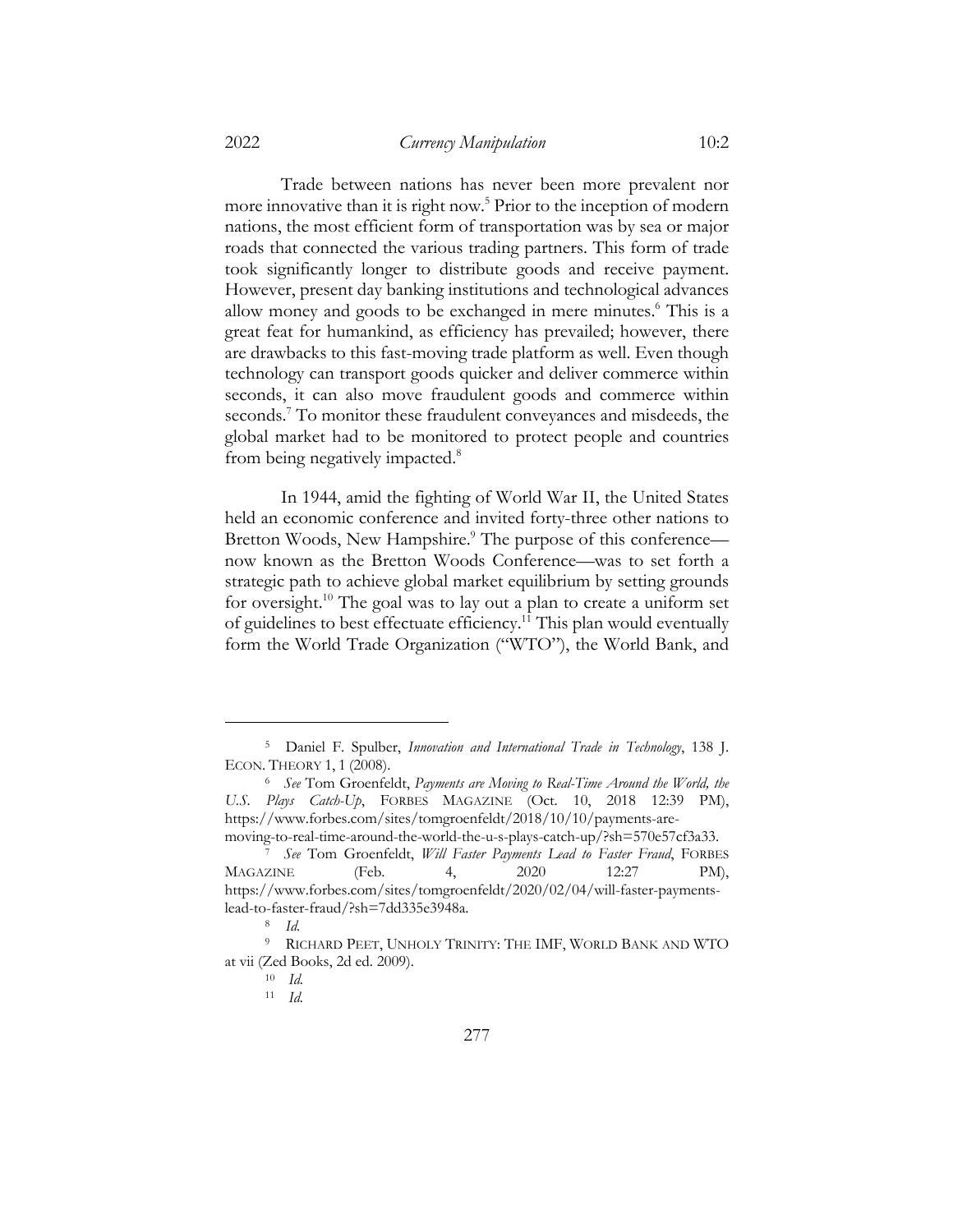the International Monetary Fund ("IMF") (collectively, "Global Agencies").<sup>12</sup>

The vision was to have these organizations monitoring the international trade platform and resulting currency exchanges, thereby protecting the market and the members themselves from potential unfair trade practices.<sup>13</sup> The Global Agencies were originally created to help regulate markets and trade channels by limiting governmental intervention to promote free markets.<sup>14</sup> A country's government may be susceptible to unfair trade practices to promote their own selfinterest, which would come at the detriment of the global economy. Many foreign leaders and governments have been accused by other countries of trying to defraud trade partners through discriminatory price tactics, currency manipulation, or other market-inhibiting acts.<sup>15</sup> Although the Global Agencies have done relatively well at ending other illicit acts, currency manipulation has not been tracked or enforced and has consequently slipped past the watchful eye of these organizations.<sup>16</sup> In the current global economy, numerous countries have allegedly

<sup>12</sup> *Id.*

<sup>13</sup> *Id.* at 32 ("[T]he Bretton Woods institutions, the international financial institutions (IFIs) designed to regulate international economic relations in such a way that the world would never again suffer the threat of total disruption.").

<sup>14</sup> *See* Daniel C.K. Chow, *Can the United States Impose Trade Sanctions on Chain for Currency Manipulation?*, 16 WASH. U. GLOB. STUD. L. REV. 295, 312 (2017) ("A basic goal of the WTO is to promote free trade and to discourage or eliminate government intervention into the market because this creates a distortion that undermines free trade.").

<sup>15</sup> *See* Ursala Scollo, *Peru imposes anti-dumping tariffs on biodiesel imports from Argentina*, REUTERS, (Oct. 26, 2016 3:31 PM), https://www.reuters.com/article/usperu-biodiesel-argentina/peru-imposes-anti-dumping-tariffs-on-biodiesel-importsfrom-argentina-idUSKCN12Q2OD; s*ee also* Josh Zumbrun, *U.S. Finds Vietnam Manipulated Currency*, WALL. ST. J., (Aug. 25, 2020 4:26 PM), https://www.wsj.com/articles/u-s-finds-vietnam-manipulated-currency-11598380399; Ben Dooley & Choe Sang-Hun, *Japan Imposes Broad New Trade Restrictions on South Korea*, N.Y. TIMES, (Aug. 1, 2019),

https://www.nytimes.com/2019/08/01/business/japan-south-korea-trade.html ("South Korea's president, Moon Jae-in, condemned the move, which he said was aimed at sabotaging South Korea's economy as it struggles with slowing growth.").

<sup>16</sup> Jonathan E. Sanford, *Currency Manipulation: The IMF and WTO*  http://congressionalresearch.com/RS22658/document.php?study=Currency+Man ipulation+The+IMF+and+WTO (last visited Nov. 4, 2021).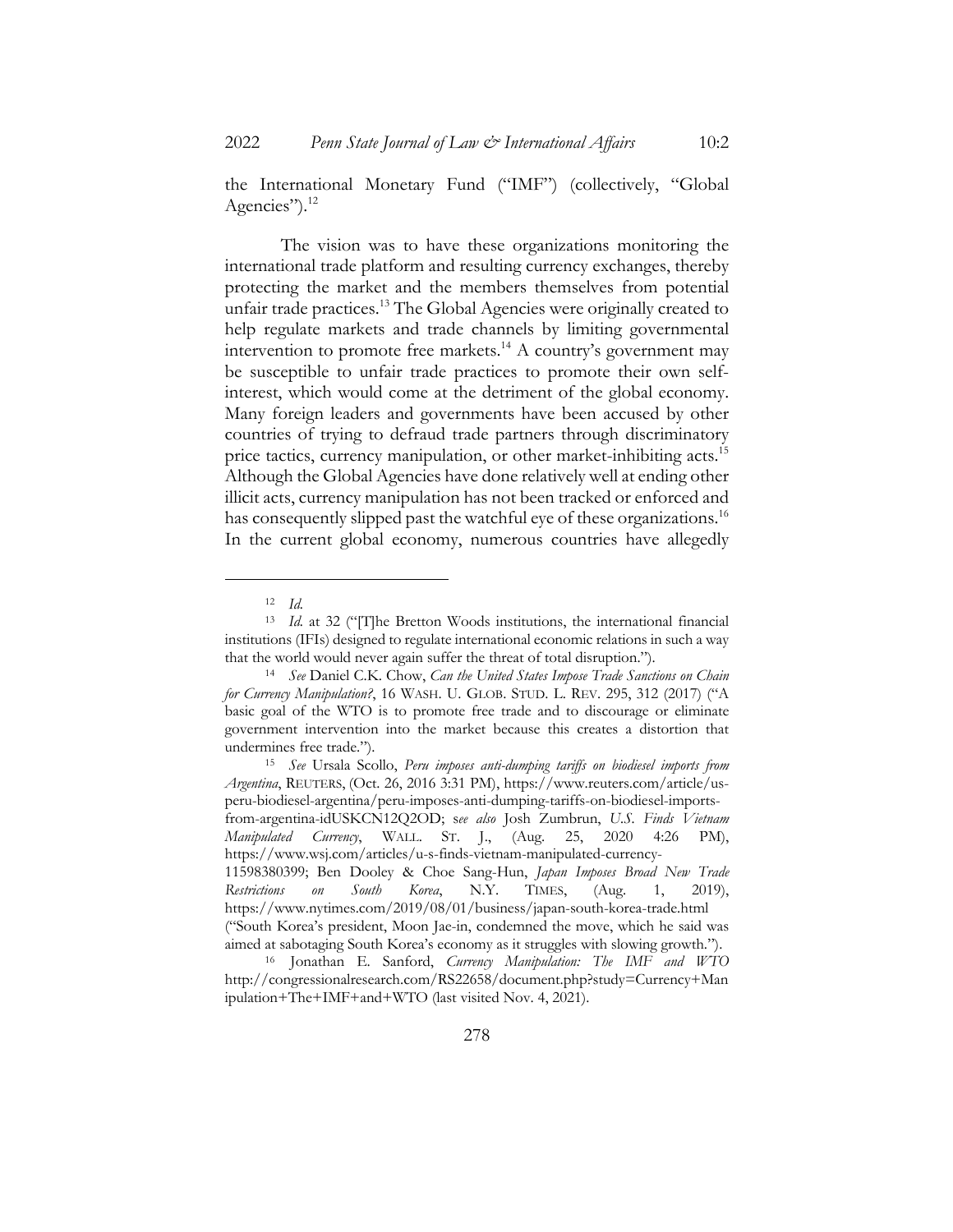manipulated or purposely devalued their own currency. Despite such accusations, these regulating agencies have done little to curb such behavior.17 To fend for themselves, politicians—including former U.S. presidents Donald Trump and Barack Obama—have considered selfcreated sanctions against countries believed to have manipulated their currency.18 However, the United States is not responsible for overseeing the global trade market or investigating currency manipulation on a global level—that is the job of the international regulators.19

This article will provide a comparative study of the evergreen issue of currency manipulation within our global trade market. Section II will address the history and background of currency manipulation, the ongoing issues that have arisen, and some of the countries that have taken part in this illicit economic act. This section will demonstrate the shift in participating nations from the initial manipulative countries which shaped the market to those who have become more prominent players in market manipulation today. Section II will then further discuss the history of the international regulatory organizations that purport to monitor and oversee this type of economic malfeasance: the International Monetary Fund and the World Trade Organization.<sup>20</sup> This section will describe the history of each organization, the articles of membership of each, and pinpoint the specific section in which currency manipulation was deemed illegal. It will also explore the shortcomings of each organization in terms of actual oversight and briefly discuss how the U.S. Treasury Department (hereinafter, "U.S. Treasury" or "Treasury") has supplanted the aforementioned organizations and taken a larger role in preventing currency manipulation through its preparation and analysis. Finally,

<sup>17</sup> Vera Thorstensen, *The ′Missing Link′ between the WTO and the IMF*, 16 J. INT'L ECON. LAW 353, 377 (2013) ("Criticisms of both the IMF and the WTO handling of the situation are growing between countries suffering the consequences of what has come to be recognized as a 'currency war'.").

<sup>18</sup> *See* Chow, *supra* note 14, at 301.

<sup>19</sup> *See* Joseph E. Gagnon, *Combating Widespread Currency Manipulation*, PETERSON INST. FOR INT'L ECONS., https://www.piie.com/sites/default/files/publications/pb/pb12-19.pdf (last visited Nov. 4, 2021).

<sup>20</sup> The World Bank does not regulate these types of transactions.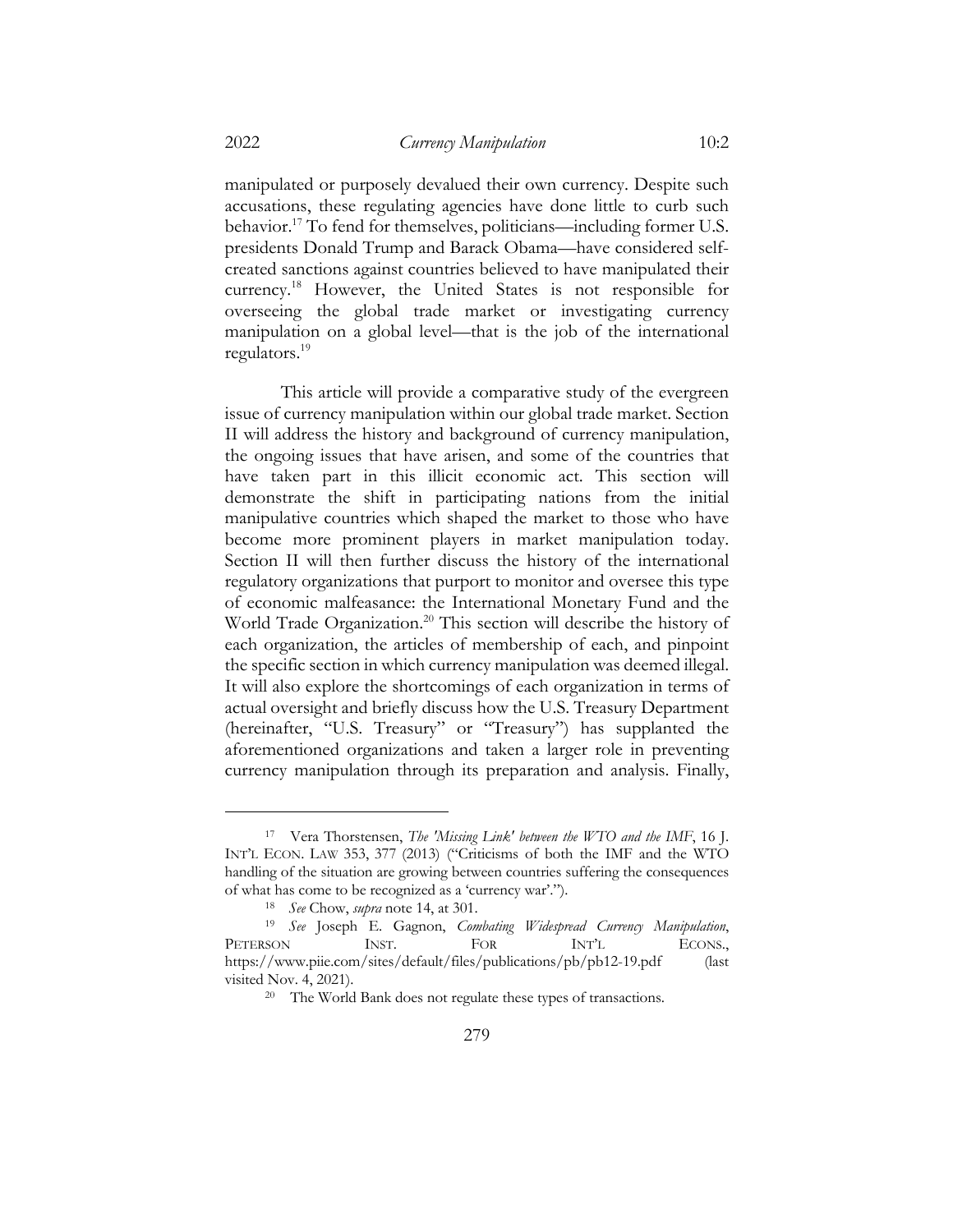Section III will analyze which international entity—the International Monetary Fund or World Trade Organization—is best suited to be the chief monitoring organization and oversee the currency manipulation problem at issue. The true underlying issue of the global economic market is: if this problem is so widespread and so many countries have been accused of manipulating their own currencies, why have the IMF and the WTO not taken corrective actions to stop these manipulative practices? Neither entity has given a definitive answer on this, but it is important to keep that in mind when reading the rest of this paper.

Through this paper, I make the novel argument that the IMF is better equipped to police this issue. I do this by asking three specific questions: (1) which organization, as it stands right now, is the most equipped to police this issue of currency manipulation?; (2) what does that organization need to do to better itself in order to more adequately protect its member nations from the evils of currency manipulation for trade advantage?; and (3) what remedy would be most appropriate for the injured member nation and what punishment would be best to deter future countries from manipulating its currency in the future, thus throwing the global market out of equilibrium?

### II. BACKGROUND

Imagine a world where a country can purposely deflate the value of its currency to gain a competitive edge. Now imagine that this world also had two major global agencies that could act against this type of egregious trade act, yet neither does. It sounds more like a dystopian movie or television show plot with conspiracies and shadow governments, but the truth is, this is the world we live in currently.

As the international community becomes more cohesive and technological, it allows for more nations to engage in the extensive global trade market. $21$  Countries can be involved in this market in a variety of ways, most commonly, the importation or exportation of

<sup>21</sup> *See* Nadia E. Nedzel, *Antidumping and Cotton Subsidies: A Market-Based Defense of Unfair Trade Remedies*, 28 NW. J. INT'L L. & BUS. 215, 272 (2008).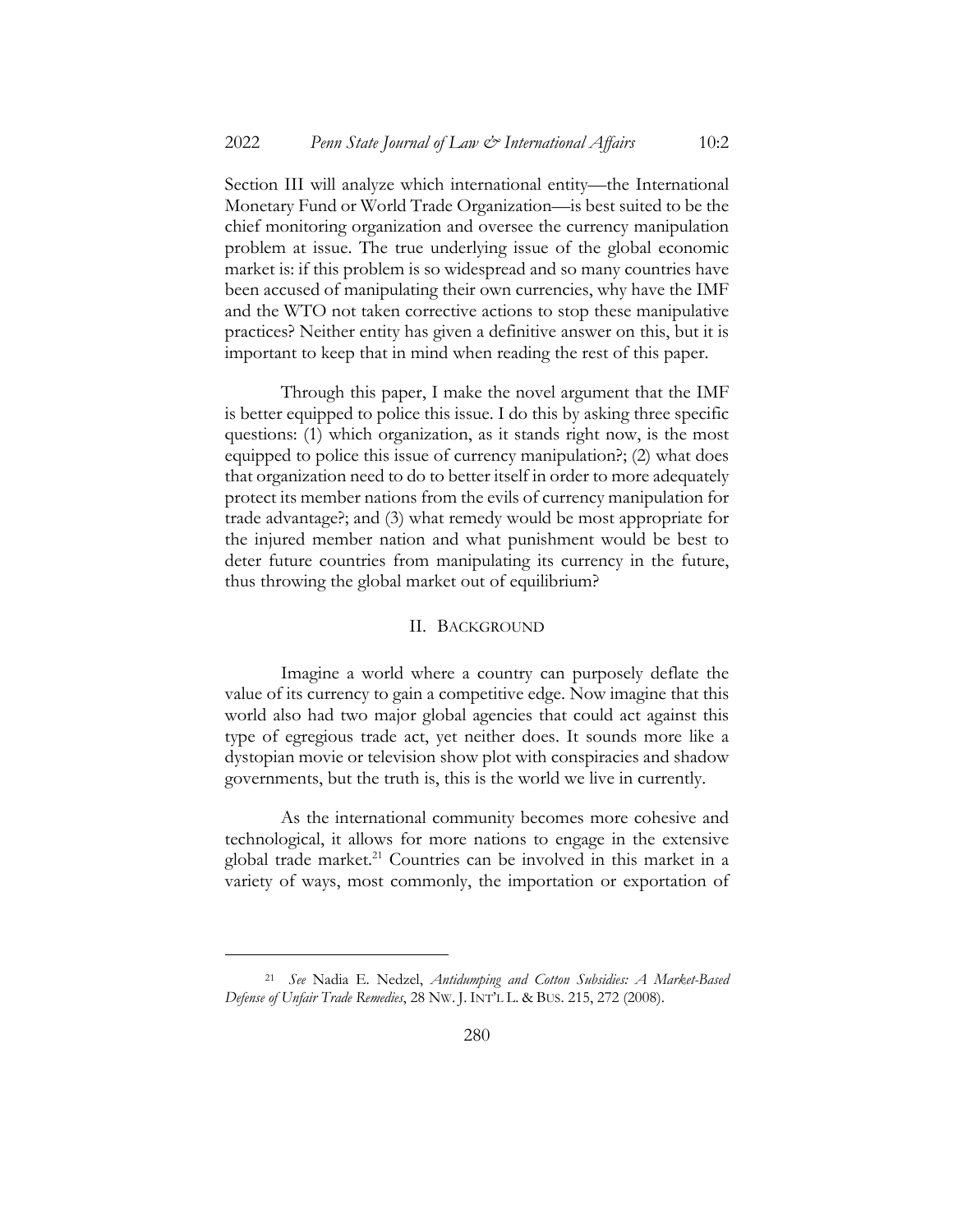goods, services and resources.22 Importation is defined as the act of receiving goods into a country from a foreign country.<sup>23</sup> Exportation is defined as the act of sending goods created in a country to another nation.24 In simple terms, the country that is receiving the goods of another, is the importer, while the country that is sending the goods is the exporter. At a macro level, this is how the global economy works. One country pays for the goods, services, or resources of another, and in return for the monetary value, the exporter gives the importer the goods that were bargained for.

One may ask why countries would want to trade with one another, and how does that work on a global scale? Countries ally themselves with trade partners that have resources or manufacturing capabilities they do not have.<sup>25</sup> Take for example, the beneficial trade partnership between Ethiopia and China. Ethiopia has a large export business of coffee, as they have the natural resources to provide coffee beans to the rest of the world.<sup>26</sup> China imports Ethiopia's coffee beans and in return, provides Ethiopia with machinery and aircraft materials because those are manufactured goods that China can produce cheaper or with better quality than the rest of the world.<sup>27</sup> Trade partners are extremely important in the global marketplace as they allow countries that have a competitive advantage on bountiful resources to acquire other assets from a trade partner that is rich in other assets.<sup>28</sup>

These trade partners can exchange goods and services for other goods and services, not just currency, known as a "payment in

<sup>22</sup> *See* Reem Heakal, *What Is International Trade?*, INVESTOPEDIA (Feb. 18, 2021), https://www.investopedia.com/insights/what-is-international-trade/.

<sup>23</sup> *Importation*, BLACK'S LAW DICTIONARY (11th ed. 2019) ("The bringing of goods into a country from a foreign country.").

<sup>24</sup> *Exportation*, BLACK'S LAW DICTIONARY (11th ed. 2019) ("The act of sending or carrying goods and merchandise from one country to another.").

<sup>25</sup> *See* Brad McDonald, *Back to Basics: Why Countries Trade,* INT'L MONETARY FUND (Dec. 2009),

https://www.imf.org/external/pubs/ft/fandd/2009/12/pdf/basics.pdf. <sup>26</sup> *Ethiopia (excludes Eritrea) Trade Summary 2018,* WORLD BANK*,* 

https://wits.worldbank.org/CountryProfile/en/Country/ETH/Year/LTST/Sum mary (last visited Nov. 5, 2021).

<sup>27</sup> *Id.*

<sup>28</sup> *See* McDonald, *supra* note 25.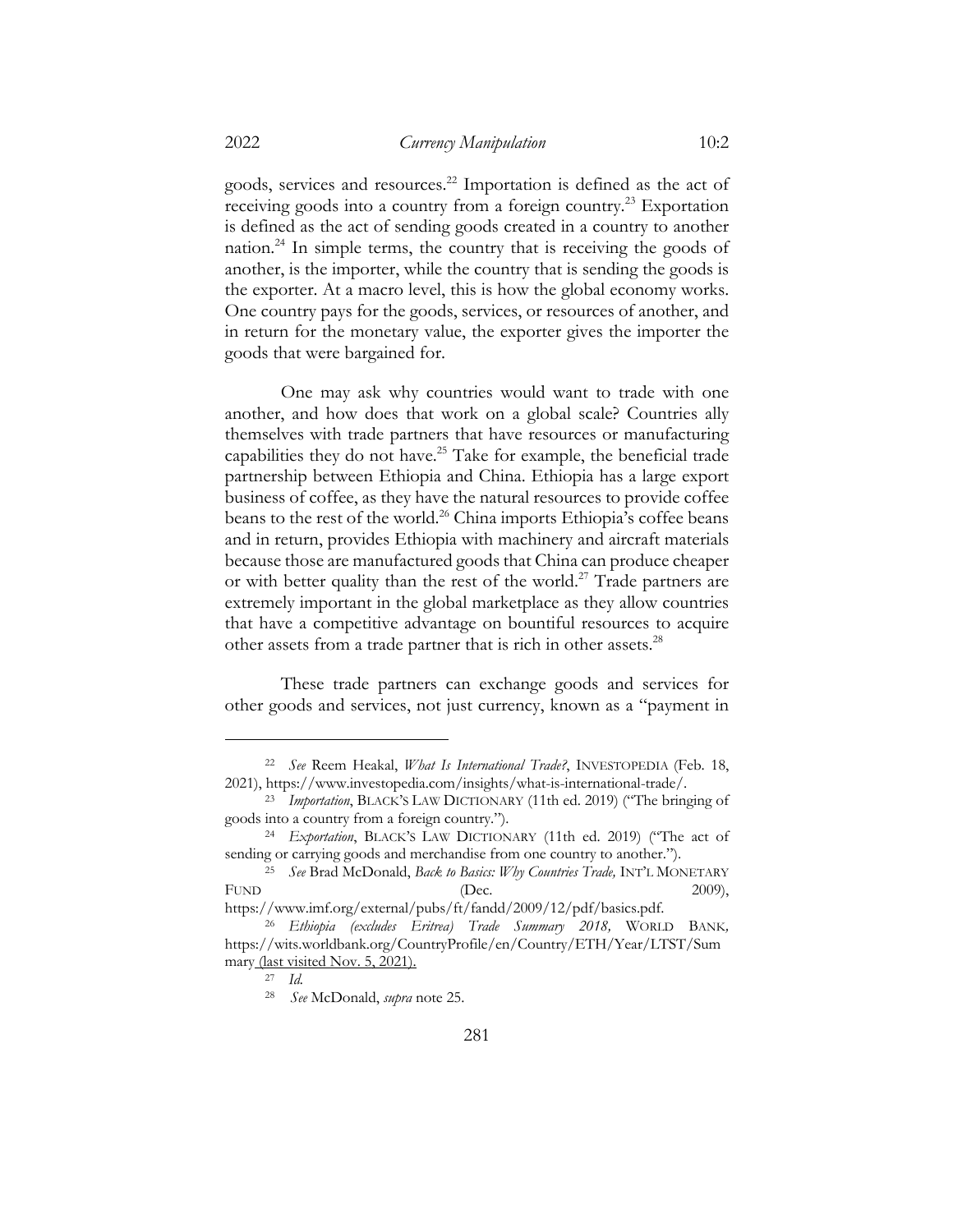kind," or "barter exchange" by the IRS.<sup>29</sup> However, in most trading situations, the exports and imports are unlikely to have equivalent exchange values, so the difference would have to be paid for with cash. For instance, in the Ethiopia and China example, because an aircraft is significantly more costly than the average cost for coffee beans, Ethiopia would need to pay China the cash equivalent for its product in addition to the exported value of its coffee beans. This system allows a nation to accept goods and cash for another country's good or service.<sup>30</sup>

When nations decide to trade with one another they can choose to do so for an economic benefit or because the importing nation does not have access to the resource at hand. If the countries are trading for economic benefit, they must consider the exchange rate, shipping and transportation fees, and governmental pressures.<sup>31</sup> However, the economic benefit derived versus benefit from a comparative substitute is a country's most important consideration.<sup>32</sup> If Country A will provide a good that Country B needs, and Country A is the only country that provides this good or service, then Country B will trade with Country A regardless of price. However, when Country C supplies a relatively similar substitute or starts to manufacture the a less expensive or better quality product, the global trade market can become extremely competitive from the "threat of substitute."<sup>33</sup> These various threats may cause countries to feel the

<sup>29</sup> *See Topic No. 420 Bartering Income,* INTERNAL REVENUE SERV., https://www.irs.gov/taxtopics/tc420 (last visited Nov. 5, 2021) ("A barter exchange is an organization whose members contract with each other (or with the barter exchange) to exchange property or services.").

<sup>30</sup> *See* Sang Man Kim, *The Fraud Exception in a Documentary Credit (or Letter of Credit) Under Korean Law*, 136 BANKING LAW J. 10 (2019) (showing through the use of tables from South Korea's trade association data that cash is the primary use of payment methods for importation and exportation of goods).

<sup>31</sup> *See* Michael E. Porter, *How Competitive Forces Shape Strategy*, HARV. BUS. REV. (March 1979), https://hbr.org/1979/03/how-competitive-forces-shapestrategy.

<sup>32</sup> *See id.*

<sup>33</sup> Michael Porter, a famous economist, theorized that in order to analyze competition within a market, one must look at five "forces" to fully analyze the market. The five forces that Porter mentions is: bargaining power of suppliers, bargaining power of buyers, industry rivalries, threat of new entrants and the threat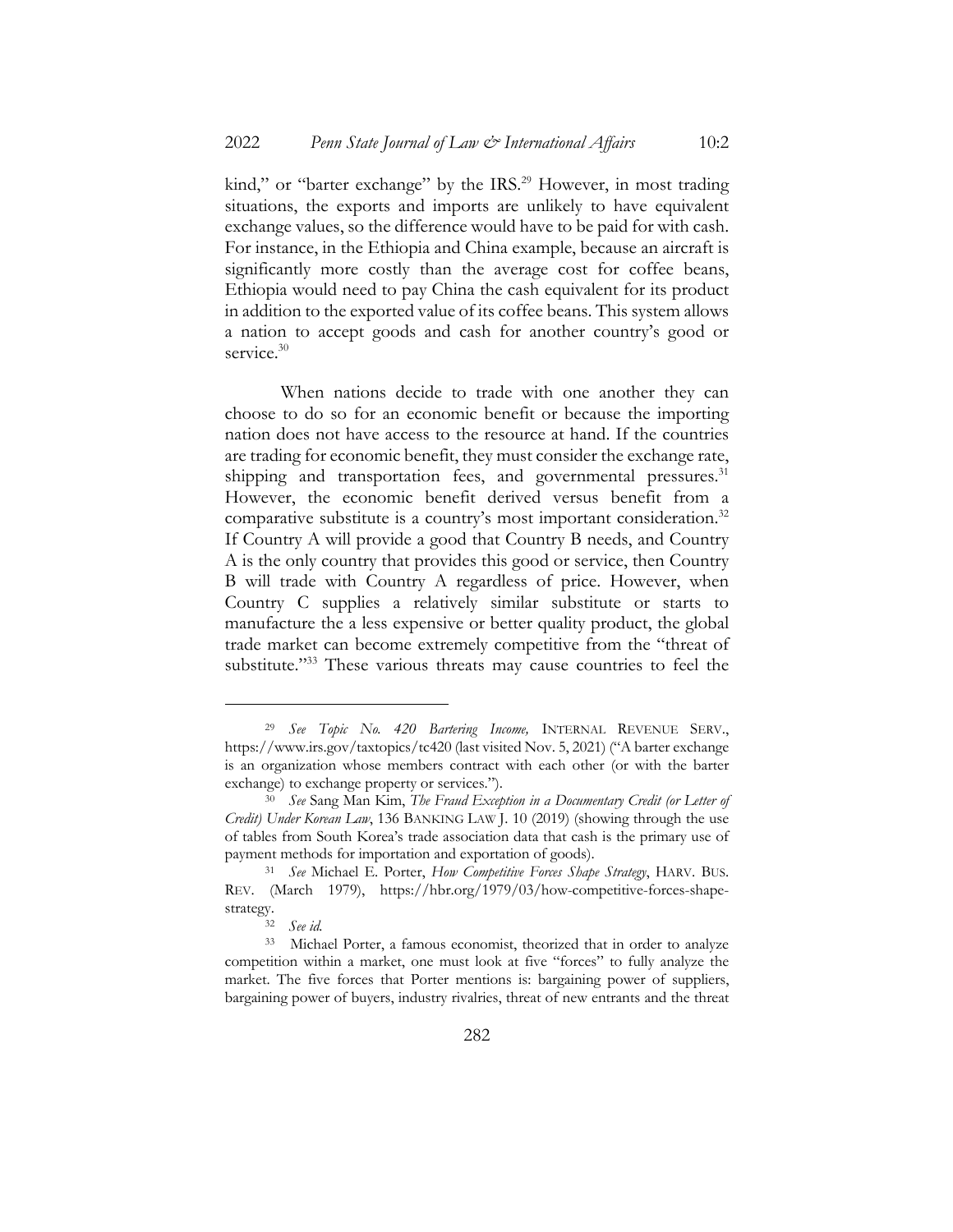need to manipulate their currency to gain a competitive advantage over the rest of the market.

Although paying with cash—or on margin, to be paid later with cash—is the preferred method of payment, countries can exploit this bartering system by manipulating the currency used in the transaction. By devaluing their own currency with complex trading structures in the foreign exchange market, countries can gain an unfair competitive advantage. This notion of currency manipulation is an ageless, hot button issue that will continue to occur unless these international agencies formulate and enforce a comprehensive set of policing guidelines.34

Janet Yellen, the former United States Federal Reserve Chair under President Barack Obama said:

> Currency manipulation is not something I think is easy to define. The best definition I would offer, and I think this is the definition generally agreed by the G7, is that it's policies, particularly direct intervention in foreign exchange markets, that's [sic] deliberately intended to alter currency values to affect a country's competitive position and its trade flows.35

Yellen's discussion of this global economic problem admits that there is no clear and concise definition of currency manipulation,  $36$ attaching a sense of uncertainty to the global market.<sup>37</sup> Manipulation is a global crisis that has been formulating for nearly a century across the globe. When most individuals, experts, and reporters discuss

of substitutes. The threat of substitutes is part of "horizontal competition" and analyzes the ease of using another product or good that is similar. In a global context, the issue becomes substituting one nation's product for another's due to factors that the buyer must determine. The threat of substitute is always prevalent and a reason why countries try to differentiate their product from others. *See id*.

<sup>34</sup> *See* Sanford, *supra* note 16.

<sup>35</sup> Dollar & Sense Podcast, *Janet Yellen on Monetary Policy, Currencies, and Manipulation,* BROOKINGS (Feb. 19, 2019), https://www.brookings.edu/podcastepisode/janet-yellen-on-monetary-policy-currencies-and-manipulation/.

<sup>36</sup> *Id.*

<sup>37</sup> *See* Sanford, *supra* note 16.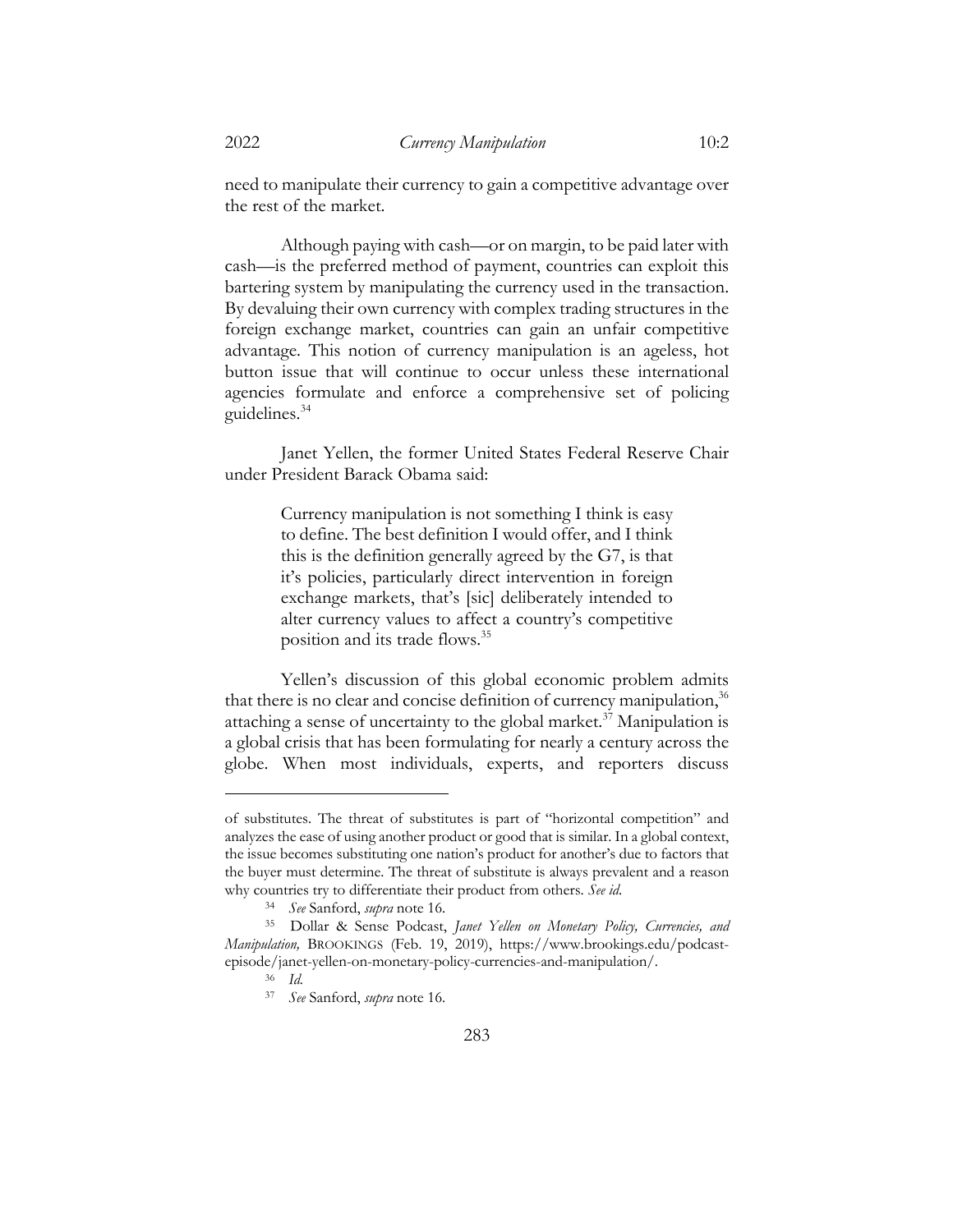manipulation, most of the discussion focuses on developing or developed Asian economies like China, Japan, and South Korea.<sup>38</sup> These Asian markets are frequently targeted and accused of manipulating their currencies. However, just because these nations bear the brunt of the accusations does not mean they are alone in this trade malpractice.<sup>39</sup>

A. The Intersection of Global Trade and Currency Manipulation

Trade between two trade partners with the same currency constitutes a "simple transaction"; the monetary value requested is exchanged for the desired goods or services and both partners walk away from the deal on equal footing. But, when two trade partners enter into a bargain for a good or service in different currencies, they must agree to terms in one or the other currency. Although the seller's currency is usually the agreed upon purchasing currency, that could change based on its purchasing power. $40$  For a country to import goods, it must sell off—or exchange—its currency and buy the currency of the other trade partner in a process known as foreign—or international—exchange.<sup>41</sup>

Many facets of the international economic sector affect foreign exchange rates, including—but not limited to— interest rates, differing monetary policy, and inflation.<sup>42</sup> While these items all affect exchange rates on a macroeconomic level, in reality, a country's government can also affect exchange rates. When a country chooses this path of

<sup>38</sup> *See* William Mauldin, et. al., *U.S. Designates China as Currency Manipulator*, WALL ST. J. (Aug. 5, 2019 10:47 PM), https://www.wsj.com/articles/chinascurrency-weakening-escalates-trade-war-11565027431; Peter T. Kilborn, *Taiwan and Korea are Said to Impede U.S. Trade Effort*, N.Y. TIMES (Oct. 25, 1988), https://www.nytimes.com/1988/10/25/business/taiwan-and-korea-are-said-toimpede-us-trade-effort.html.

<sup>39</sup> *See* Gagnon, *supra* note 19.

<sup>40</sup> *Purchasing Power*, BLACK'S LAW DICTIONARY (11th ed. 2019) ("The amount that a unit of money can buy.").

<sup>41</sup> *Foreign Exchange*, BLACK'S LAW DICTIONARY (11th ed. 2019) ("The activity of making international monetary transactions; esp., the conversion of one currency to that of a different country.").

<sup>42</sup> *See* Eric A. Posner & Alan O. Sykes, *International Law and the Limits of Macroeconomic Cooperation*, 86 S. CAL. L. REV. 1025, 1047 (2013).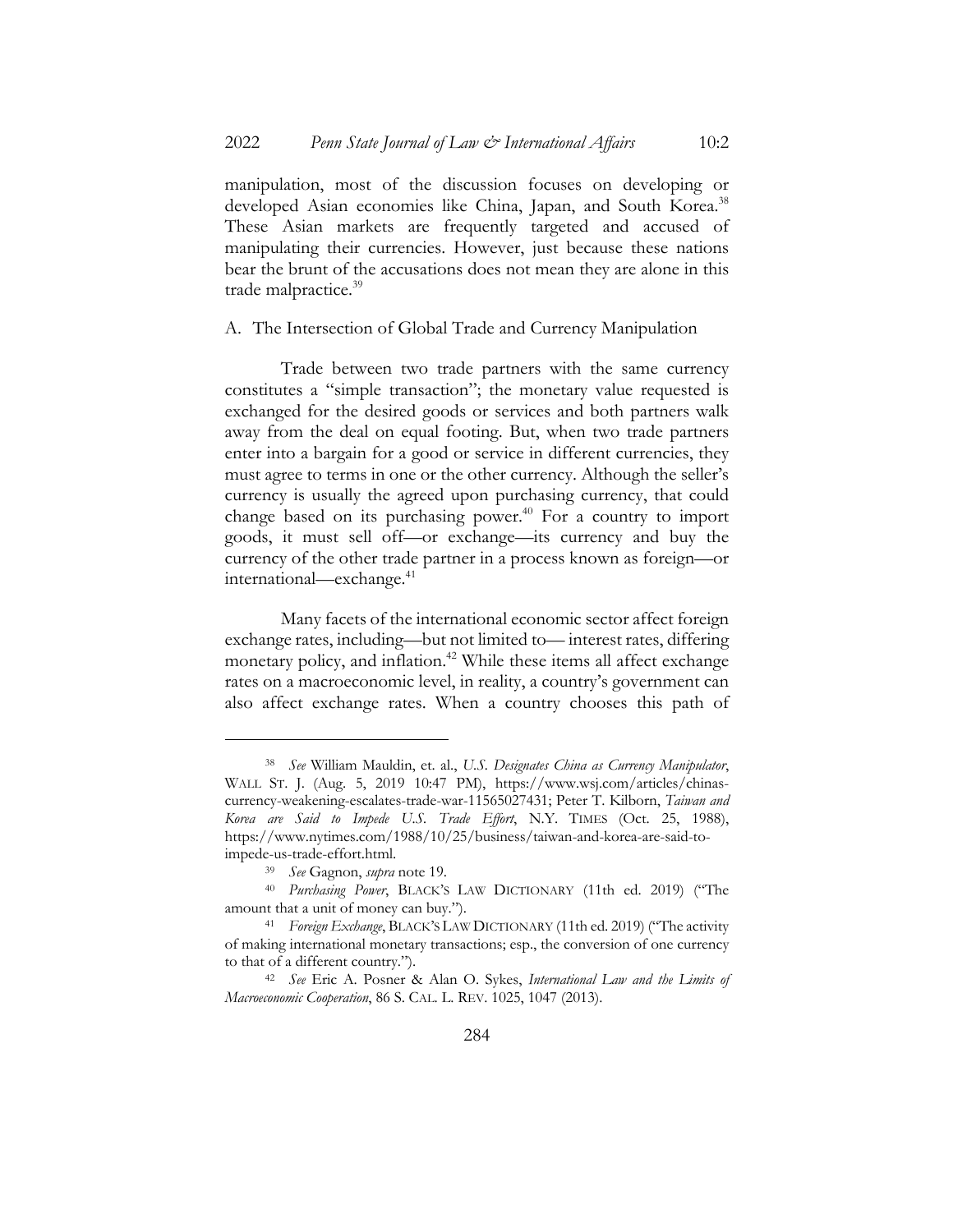malfeasance, it sells off its own currency and thus devalues it on the foreign exchange market.<sup>43</sup> Consequently, the manipulator gains more value for the products than they would have if the currency were at par value. A country can do this for many reasons, among them, to gain an unfair trade advantage over trade partners by lowering the value of

Conversely, when a government then buys the trade partner's currency, its value increases and thus creates an artificial spread between the currencies not present at the start of the transaction.<sup>44</sup> This creates a basic supply and demand problem within the Foreign Exchange market.<sup>45</sup> The demand for the manipulated currency will diminish but the supply will be greater, lowering the value of the manipulated currency and inflating the value of the foreign currencies.46 In theory, all observers of the market should be able to see how this manipulation can be dangerous to an economy and promotes unfair trade practice. Typically, when people think of currency manipulators, China seems to be the main country that comes to mind, when in reality, many countries have committed this unfair

its currency.

<sup>43</sup> Selling currency off into the market creates more supply than demand for that specific currency. As supply increases and demand decreases, the price of the currency will decrease. Thus a country who sells off its currency will create more supply in the market, and as a result will yield a lower price for its currency.

<sup>44</sup> In this context, a spread refers to the difference in value between the two currencies in question. When a country manipulates the currency, the spread is no longer based on economic theory of supply and demand, but instead, artificially altered based on manipulation.

<sup>45</sup> Supply and demand on the Foreign Exchange market—where currencies are bought and sold—works the same as the stock market, or any marketplace that sells goods or services. As the supply of these currencies increase—that is, the number of available currency "contracts" that are available for buyers to invest in the lower the price will be. However, the more that demand increases and the supply decreases, the price will increase. This standard supply and demand notion is consistent in essentially every market, including the Foreign Exchange market.

<sup>46</sup> This follows the basic law of supply and demand in economics, the higher the demand of a commodity the higher the price will be. Conversely, the higher the supply and lower demand, the lower the price will be.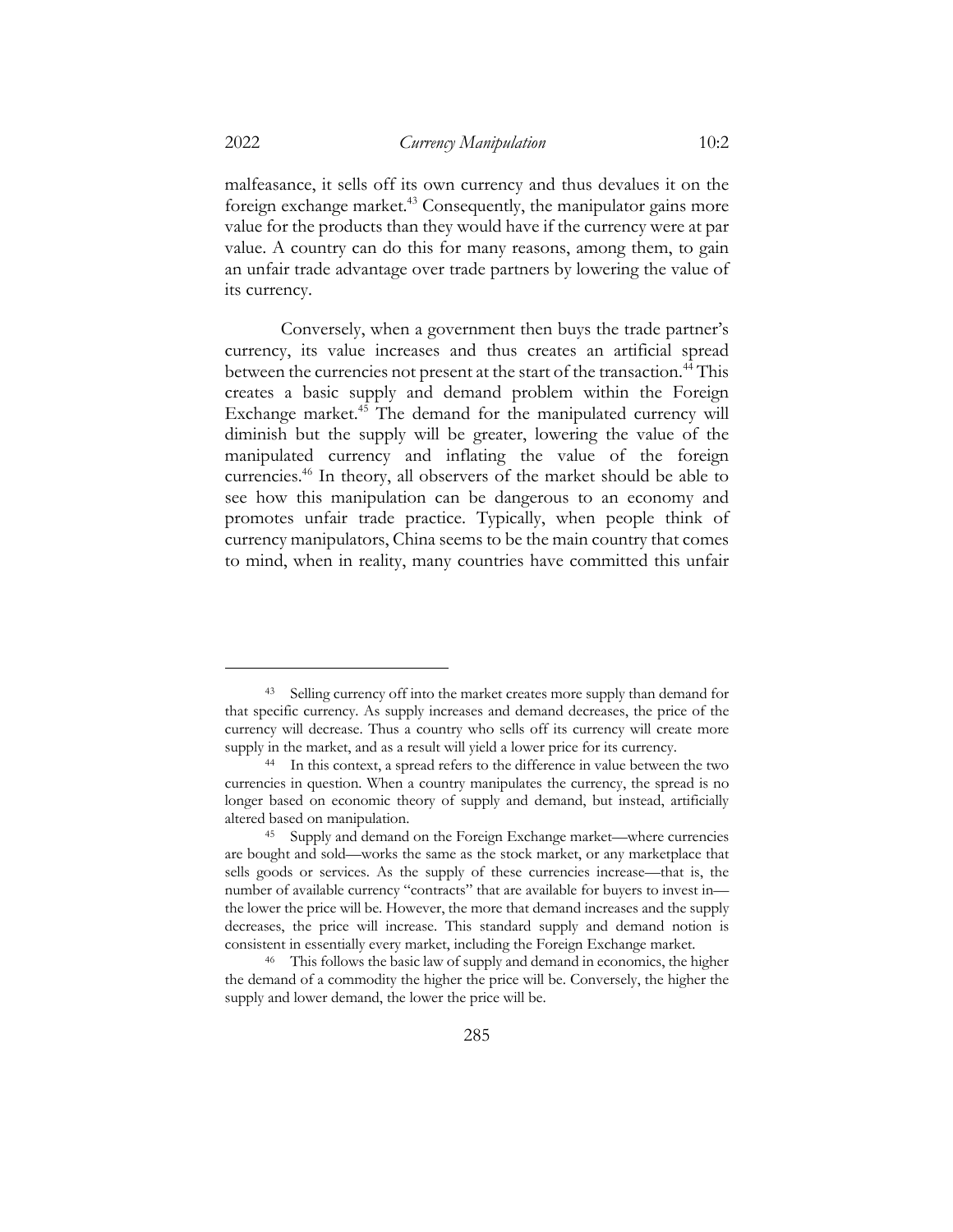trade practice.<sup>47</sup> Currency manipulation occurs throughout the world for different reasons—not all being malicious in nature.<sup>48</sup>

The most common manipulated currencies are the United States Dollar and the European Union's Euro.<sup>49</sup> These two economic safe havens are usually the victims of currency manipulation because of their economies' success and vast trading networks.<sup>50</sup> However, very little has been done by the international regulatory agencies to curb this behavior.<sup>51</sup>

#### B. History of Currency Manipulation

Currencies—or their ancient equivalencies—have been traded and valued since the days of ancient, biblical times.<sup>52</sup> The true

economy in the world.) <sup>51</sup> *See* Sanford, *supra* note 16.

<sup>52</sup> CHARLES GARDANO & CHARLES R. GEISST, ENCYCLOPEDIA ON AMERICAN BUSINESS HISTORY 169 (2014). Prior to true currencies coming to form to represent economic interests, individual barters were identified to represent a certain value within certain forums. Similar to countries in today's economy, each

country—and sometimes even county—valued different items at different values

<sup>47</sup> Laurence Howard, *Chinese Currency Manipulation: Are There Any Solutions*, 27 EMORY INT'L L. REV. 1215, 1223 (2013); *see also* Gagnon, *supra* note 19 (listing not only China, but Japan, Switzerland, Israel, Taiwan, Singapore, the OPEC countries, and a few other Asian Developing countries).

<sup>48</sup> Some countries manipulate their currency short-term in order to give their economy a quick stimulant, in hopes of the economy stabilizing. *See Currency Devaluation and Revaluation*, N.Y. FED. RESERVE (Sep. 2011), https://www.newyorkfed.org/aboutthefed/fedpoint/fed38.html.

<sup>49</sup> *See* Gagnon, *supra* note 19.

<sup>50</sup> Jonathan Watson, *What Makes A Safe Haven Currency*, FOREIGNCURRENCYDIRECT (Apr. 23, 2020), https://feedreader.com/observe/currencies.co.uk/blog%2Fwhat-makes-a-safehaven-currency%2F%3F+itemId=8739638982 ("A safe haven currency is a currency which is deemed a safer place to invest in and hold funds, relative to other riskier investments. In times of economic uncertainty, it's typical to see safe haven currencies rise in value, as investors move towards these to reduce the risk of losing money."). *See also International Comparison: GDP 1990-2019* WORLD BANK*,* https://data.worldbank.org/indicator/NY.GDP.MKTP.PP.KD?locations=US-CN-EU (last visited Nov. 8, 2021) (During the span of 1990-2017, US and EU were the two largest economies. Recently, China has surpassed them to have the largest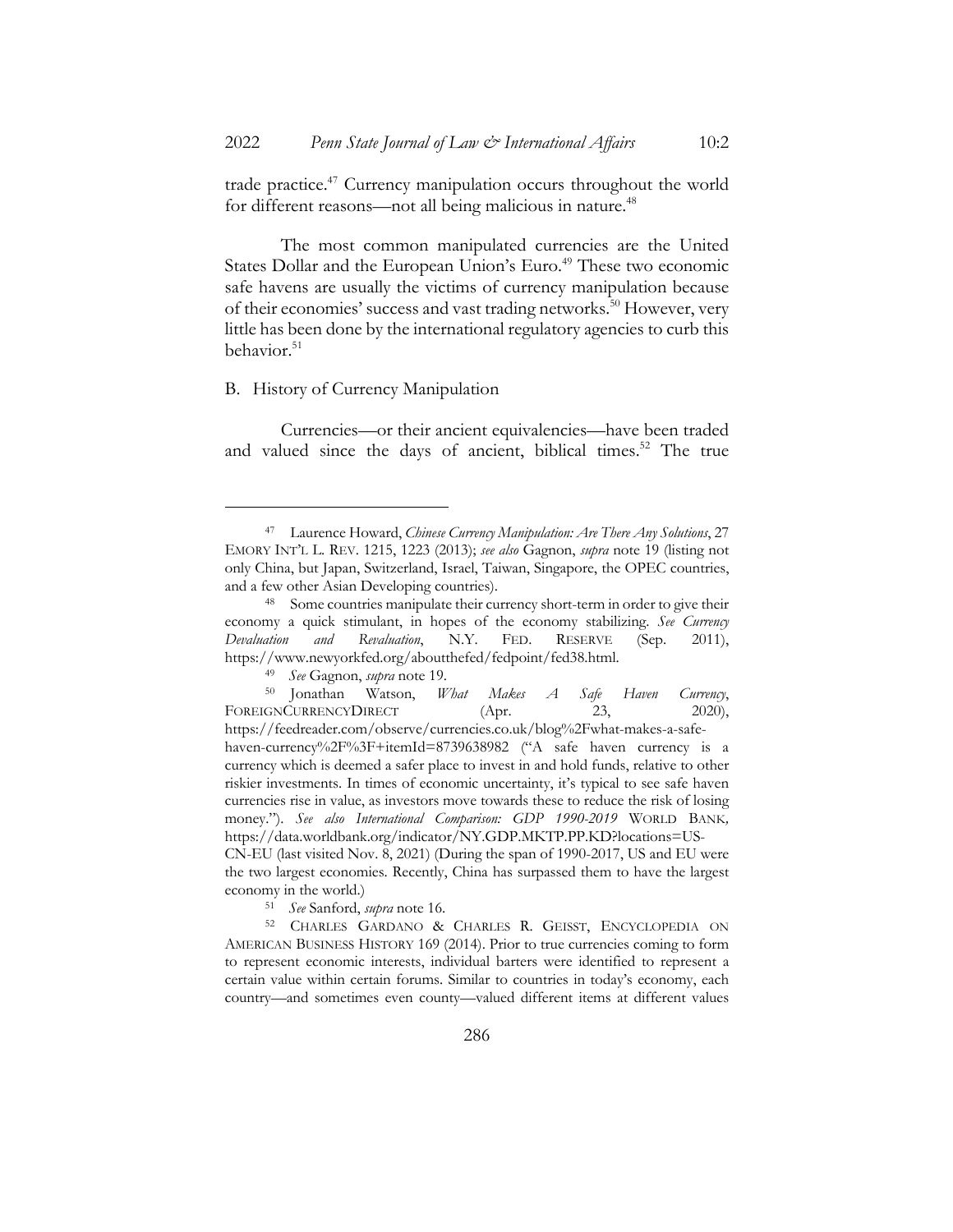beginning of foreign exchange trading is believed to have started in 1880, when the gold standard was implemented across the global economy.53 Under this standard, each currency was valued by its backing in gold. This was the beginning of what would become the Foreign Exchange market. Although the valuing and trading sometimes even bartering—of other commodities occurred throughout history, the most vital alterations and advances in the currency market occurred post World War II when the United States Dollar became the major currency of the system.<sup>54</sup> The dollar's value and subsequently gold's value—then became the standard of valuation.<sup>55</sup>

After the Bretton Woods Conference of 1944, the market became saturated with trading platforms, which made currency trading easier. During this time, technological advances—including the telephone and additions to the telegraph—allowed easier trading of all financial instruments, including currencies.<sup>56</sup> The advancement in technology caused increased volume and made trading significantly faster on an international scale.<sup>57</sup> Global technological advancement also caused some speculation as to whether some currencies were being valued outside the 1% par value cushion that the Bretton Woods agreement laid out.<sup>58</sup> The most notable currencies that exceeded par

and that is reflected in today's currency market. It is reflected in the difference in value based on geographic area and time period, amongst other economic factors.

<sup>53</sup> The Gold Standard, adopted in the late 1800s, is likely the first global valuation agreement adopted worldwide. This standard based all forms of international currency off of the value of gold, instead of the valuing each currency off of one another like it is today—in almost all circumstances. Niall Ferguson, The Ascent of Money 57 (2008).

<sup>54</sup> *See* GARDANO & GEISST, *supra* note 52, at 169 (highlighting the Bretton Woods Conference of 1944).

<sup>55</sup> *Id.*

<sup>56</sup> *See* Alexander J. Field, *The Telegraphic Transmission of Financial Asset Prices and Orders to Trade: Implications for Economic Growth, Trading Volume, and Securities Market Regulation*, 18 RSCH. ECON. HIST. 145, 152-53 (1998).

<sup>57</sup> *See id*.

<sup>58</sup> *See* Robert E. Scott, *Currency Manipulation—History Shows That Sanctions Are Needed*, ECON. POLICY INST. (Apr. 29, 2010), https://www.epi.org/publication/pm164/. The Bretton Woods agreement states that each member nation would have to create a par value for each currency, however, if the par value exchange rates get over 1% of the original agreed upon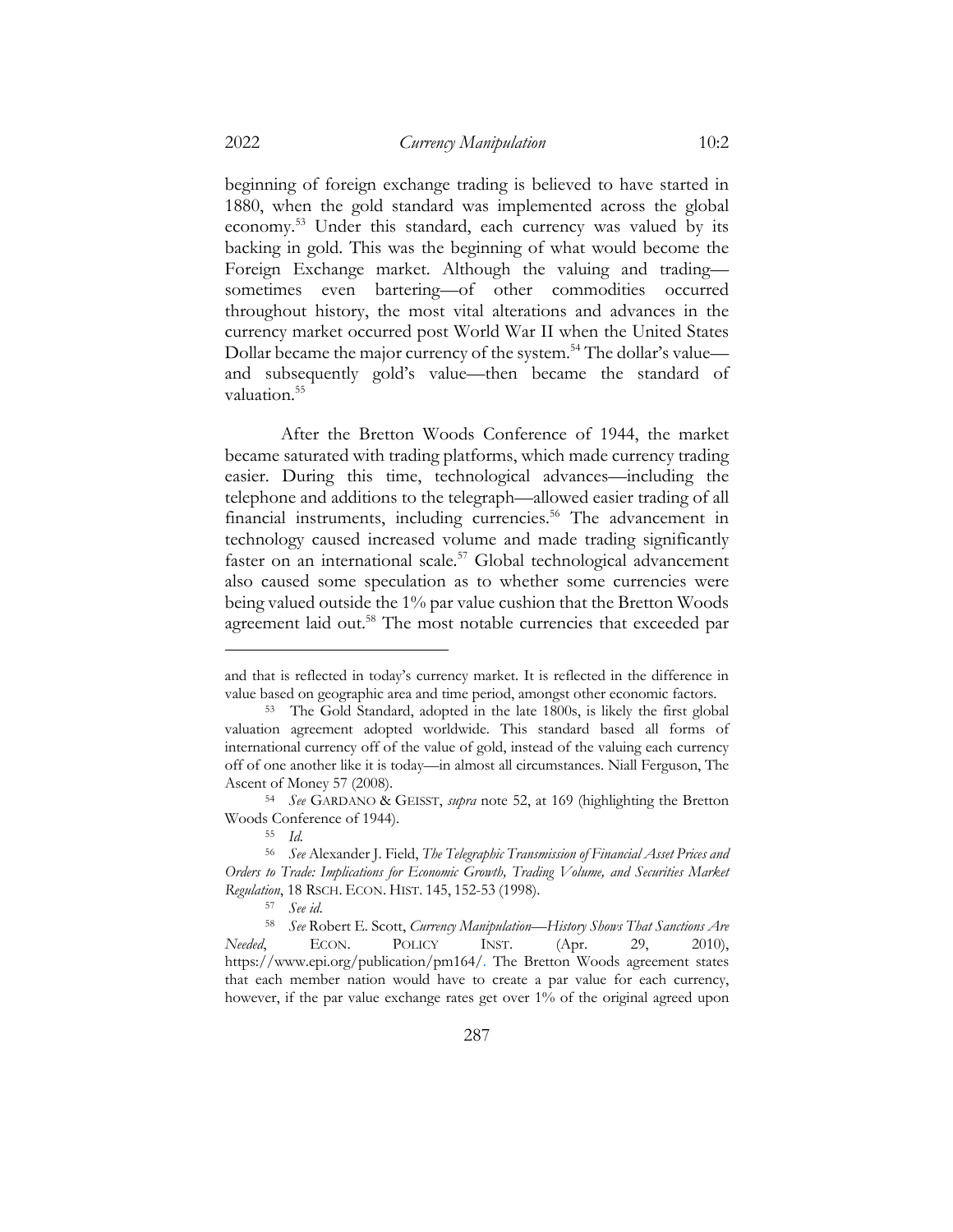valuation were the Euro and the Japanese Yen in the 1960s when the European Union and Japan started to competitively devalue their respective currencies to the United States' frustration.<sup>59</sup> By 1971, the Nixon Administration had enough of these economic misdeeds and shut down the gold standard program that had been agreed to at the Bretton Woods Conference. Thus, the original agreement containing the rigid 1% par value cushion was eliminated in favor for a more flexible exchange rate option.<sup>60</sup> After this act by the U.S. government, the International Monetary Fund investigated this type of trade practice and started amending some of its bylaws to protect its members from these unfair trade practices.<sup>61</sup>

Since the mid-1970's, many countries have been accused of manipulating their own currency. The list of countries that the United States has suspected of manipulating currencies since the year 2000 includes not only countries from Asia, but also Switzerland, Saudi Arabia, Turkey, and Germany.<sup>62</sup>

#### C. The IMF, WTO, and U.S. Treasury Department

Throughout the course of global trade history, two main agencies have regulated the exchange of goods and the currencies used to trade between countries: the International Monetary Fund and the World Trade Organization. Both organizations were formed post World War II, each with its own distinct history and purpose.

value it could cause fundamental disequilibrium. The IMF would then be able to involve themselves to correct the infraction, and could go as far as withdrawing membership to that country if needed.

<sup>59</sup> *Id.*

<sup>60</sup> *Id.*

<sup>61</sup> *See* Sanford, *supra* note 16.

<sup>62</sup> Brad W. Setser & Dylan Yalbir, *Tracking Currency Manipulation*, COUNCIL ON FOREIGN RELATIONS (Oct. 7, 2020 8:00 AM), https://www.cfr.org/article/tracking-currency-manipulation.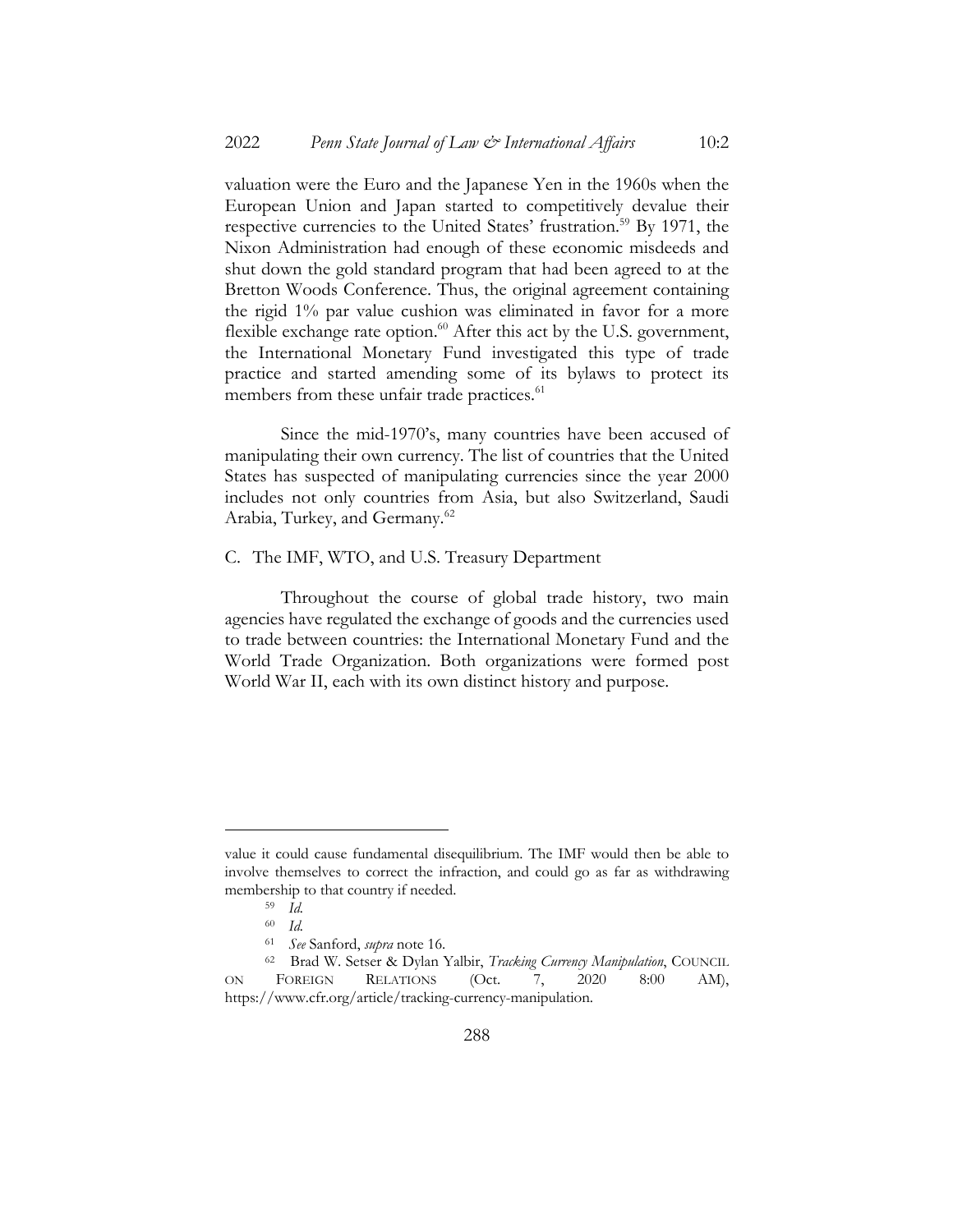#### 1. Bretton Woods Conference

During World War II, the global economy was in disarray.<sup>63</sup> The world's superpowers were spending heavily on war supplies, but after the war ended, the world had to build itself again,<sup>64</sup> which led to the post-World War II economic expansion.<sup>65</sup> However, prior to this global economic "boom," in 1944, the United States held a conference comprised of forty-four nations to discuss the future of the global economy. <sup>66</sup> This conference would become known as the Bretton Woods Conference of 1944.<sup>67</sup> The Bretton Woods Conference attendees included some of the world's major economic powers but did not include any of the Axis power countries.<sup>68</sup> The conference marked the first chance for the global economic leaders to gather and discuss how to regulate the international market and advance free trade.<sup>69</sup>

The meeting churned out what would become the regulatory centerpiece of the current international trade platform, the regulation of the market, and the largest fiduciary system in the world. During the Bretton Woods Conference, three integral organizations were created: the International Monetary Fund, the International Bank of Reconstruction and Development—which would later become the World Bank—and the International Trade Organization.<sup>70</sup> The IMF was thought to be the strongest of the three created organizations.<sup>71</sup>

<sup>66</sup> *See* GARDANO & GEISST, *supra* note 52, at 169.

<sup>68</sup> Kurt Schuler & Mark Bernkopf, *Who Was At Bretton Woods?*, CTR. FIN.  $STABLLITY$  (July 1, 2014), http://www.centerforfinancialstability.org/bw/Who\_Was\_at\_Bretton\_Woods.pdf (showing the countries like the United States, Canada, United Kingdom, Soviet Union, France and China were in attendance, but countries like Germany, Italy and Japan were all not invited to the event).

<sup>69</sup> *See* ALLEN, *supra* note 63, at 23.

<sup>70</sup> International Trade Organization was the earliest stage that would eventually become the World Trade Organization. *See* PEET, *supra* note 9, at 36 .

<sup>71</sup> *See* PEET, *supra* note 9, at 42.

<sup>63</sup> LARRY ALLEN, THE GLOBAL ECONOMIC SYSTEM SINCE 1945 at 11  $(2005).$ <sup>64</sup> *Id.* 

<sup>65</sup> Also referred to as the "Golden Age of Capitalism."

<sup>&</sup>lt;sup>67</sup> Originally referred to as the United Nations Monetary and Financial Conference.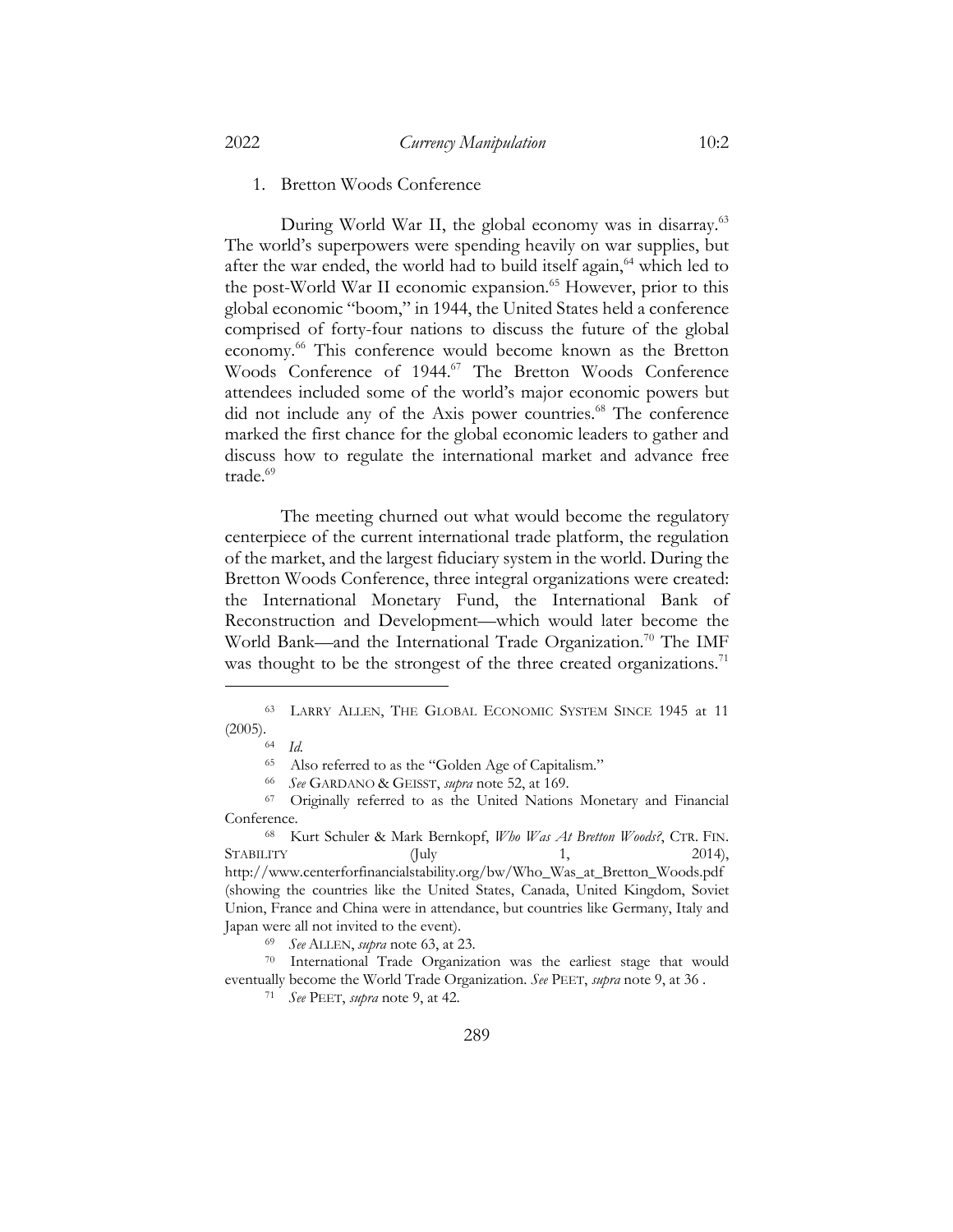These organizations would stand alone, free of political pressure from individual countries, to regulate international trade channels, currencies, and funds, $72$  establishing the beginning of international trade regulations.<sup>73</sup>

2. History and Purpose of the International Monetary Fund

The International Monetary Fund (IMF) is an international agency that provides financial monitoring for its 189 members. The IMF describes itself as an organization that promotes global monetary cooperation, secures stability in global markets, and facilitates international trade.74 The IMF's main responsibility is to observe global financial markets, while creating a set of rules for its members to follow.75 Pre-World War II conditions necessitated the IMF's creation.76 Prior to World War II, countries could arbitrarily place trade sanctions and tariffs on any country of their choosing.<sup>77</sup> During this time, there was no international regulatory organization with the authority to monitor these sanctions or tariffs.<sup>78</sup> The newly formed IMF had two strict goals that it was to accomplish: oversee the fixed exchange rates agreed upon by foreign nations, and provide short-term capital relief to help balance foreign currency payment discrepancies.<sup>79</sup> At its inception, the IMF implemented a "quota system."<sup>80</sup> This quota system distributed voting power to its members in proportion to their

<sup>79</sup> *See* PEET, *supra* note 9, at 57-58 (showing that Article I of the Agreement conveyed the IMF's purpose, "to facilitate the expansion and balanced growth of international trade and to contribute thereby to the promotion and maintenance of high levels of employment and real income and to the development of the productive resources of all members as primary objectives of economic policy.").

<sup>80</sup> *Id.* at 53.

<sup>72</sup> *Id.* at 3.

<sup>73</sup> *See* ALLEN, *supra* note 63 at 23.

<sup>74</sup> *The IMF at A Glance*, INT'L MONETARY FUND, https://www.imf.org/en/About (last visited Nov. 5, 2021).

<sup>75</sup> *See* Jeffrey S. Beckington & Matthew R. Amon, *Competitive Currency Depreciation: The Need for a More Effective International Legal Regime*, 10 J. INT'L BUS. & LAW 209, 245 (2011).

<sup>76</sup> *See* PEET, *supra* note 9, at 32.

<sup>77</sup> *See* Chow, *supra* note 14, at 315.

<sup>78</sup> *Id.*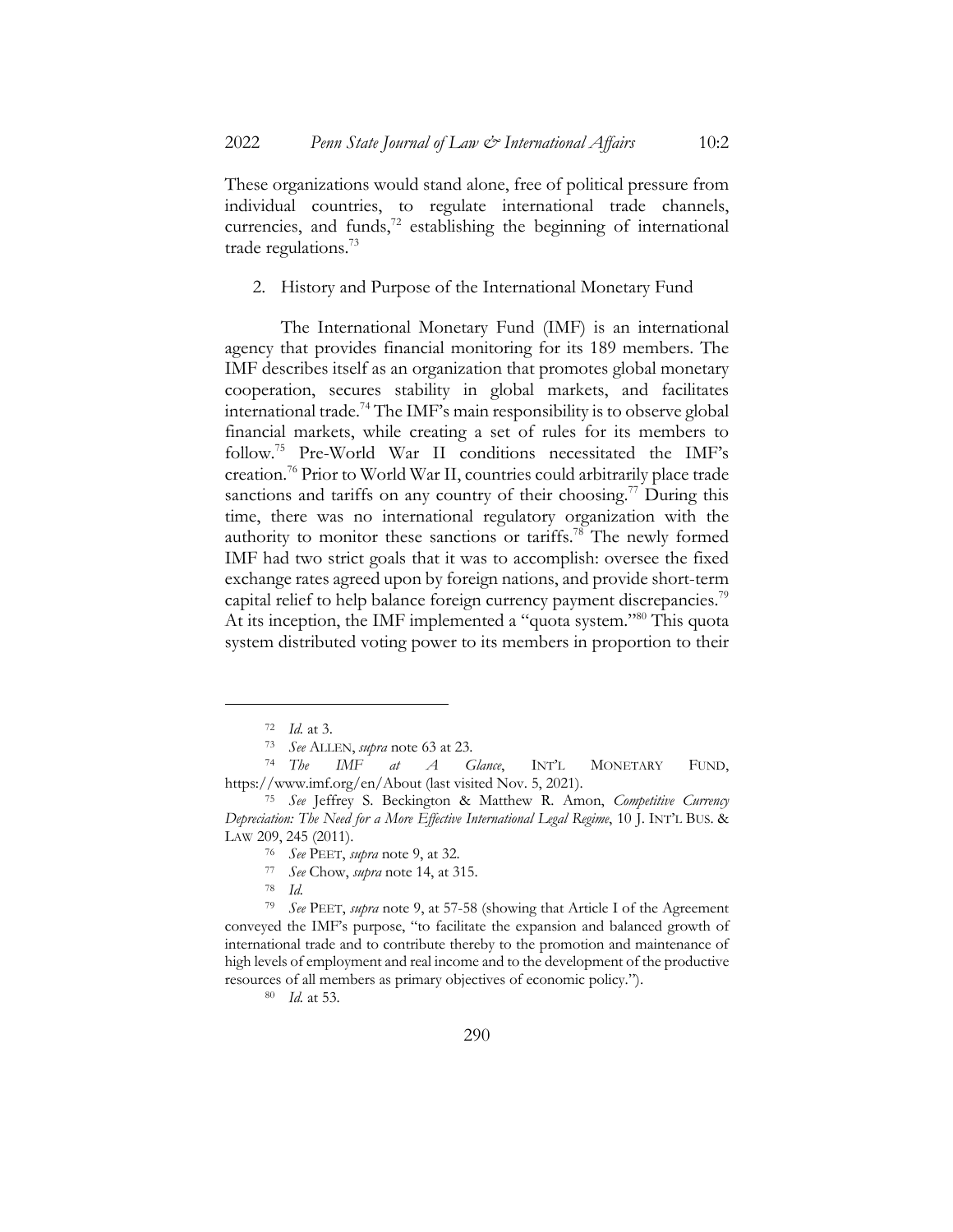perceived economic contributions.<sup>81</sup> Although this system has caused unrest with some of the smaller member nations, the system is still in place in the current IMF Agreement.<sup>82</sup>

For the next few decades, the IMF executed its tasks and maintained governance over the global financial markets, monitoring the fixed exchange rates and balancing payments.<sup>83</sup> In turn, membership increased to nearly universal participation.<sup>84</sup> However, the IMF's focus changed when, in 1971, the United States broke from the gold standard, devaluing the U.S. dollar and throwing global trade into a frenzy.<sup>85</sup> The IMF amended its Articles of Agreement, imploring its members to promote economic growth and financial stability while refraining from manipulating their currencies.<sup>86</sup> This new role that the IMF carved out for itself shifted the focus away from its original Bretton Woods responsibilities and provided more discretion for the fund to self-govern.<sup>87</sup>

In 1978, well after the United States officially removed itself from the gold standard, the IMF amended Article IV of its Agreement to state its new power to protect the global market from manipulation, thus expanding the scope of the IMF.<sup>88</sup> The new amendment forbade members from purposely devaluing their currency to gain an unfair trade advantage.<sup>89</sup>

<sup>&</sup>lt;sup>81</sup> *Id.* (showing that the first iteration of the IMF was not a system that voted by pure democracy—one country, one vote—but that the voting would be proportional to each nation's perceived contributions based on what the other member's believed was appropriate due to the size and economic prowess).

<sup>82</sup> Articles of Agreement of the IMF art. 3, §1, 60 Stat. 1401, 2 U.N.T.S. 39.

<sup>83</sup> *See* Sanford, *supra* note 16.

<sup>84</sup> *Id.*

<sup>85</sup> *Id.*

<sup>86</sup> *See* Thorstensen, *supra* note 17, at 366.

<sup>&</sup>lt;sup>87</sup> *Id.* at 363 ("There was a shift in emphasis from being primarily an international monetary institution focusing on issues such as exchange rate stability and convertibility, to becoming an international financial institution, with a broader array of responsibilities . . . The evolution of the role of the Fund over the past three decades has affected the practice of conditionality and the exercise of surveillance.").

<sup>88</sup> *See* Sanford, *supra* note 16.

<sup>89</sup> IMF, Annual Report 1978 (Apr. 1978) ("Section 1 of Article IV and principle A of the surveillance decision require that members 'avoid manipulating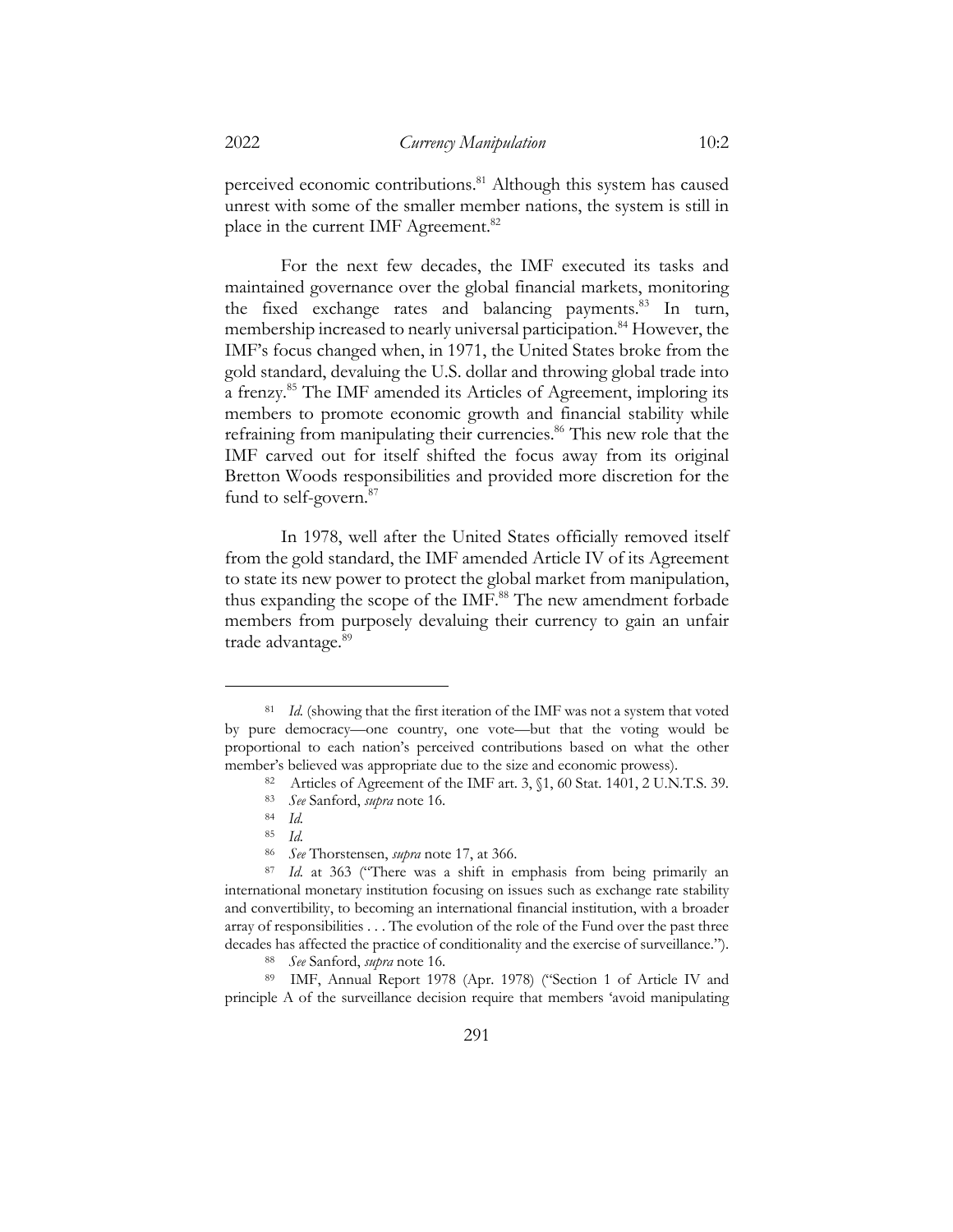During this time, the IMF suspected some members of manipulating currency but declined to issue sanctions because nothing in the articles suggested a remedy to this disallowed act.<sup>90</sup> Once again, in 2007, the IMF made a new amendment to Article IV, which added that "[a] member should avoid exchange rate policies that result in external instability."91 This new amendment considers market instability resulting from currency devaluation a breach of the Articles of Agreement.<sup>92</sup> However, a major enforcement issue exists with both the 1978 and the 2007 Article IV amendments. What is the punishment for a member who engages in this manipulation and either gains a competitive advantage over the global trade market or causes market instability? The IMF is silent on this issue and the Articles of Agreement do not specify a punishment to those members who breached the agreement.

3. History and Purpose of the World Trade Organization

The World Trade Organization (WTO) describes itself as the "only global international organization dealing with the rules of trade between nations" with a mission to "help producers of goods and services, exporters, and importers conduct their business."<sup>93</sup> Like the IMF, the WTO, was, in part, also created during the 1944 Bretton Woods Conference, which saw the formation of the International Trade Organization (ITO)—later becoming the WTO.<sup>94</sup>

The ITO, while technically created at Bretton Woods in 1944, never actually came into existence because it was vehemently opposed

exchange rates or the international monetary system in order to prevent effective balance of payments adjustment or to gain an unfair competitive advantage over other members.'").

<sup>90</sup> *See* Sanford, *supra* note 16.

<sup>91</sup> *Id.*

<sup>92</sup> *Id.* <sup>93</sup> *What Is the WTO?,* WORLD TRADE ORGANIZATION, https://www.wto.org/english/thewto\_e/whatis\_e/whatis\_e.htm (last visited Nov. 9, 2021).

<sup>94</sup> *See* PEET, supra note 9, at 36 ("[A]nd an International Trade Organization (ITO), which came into being only as the General Agreement on Tariffs and Trade (GATT), but much later became the WTO.").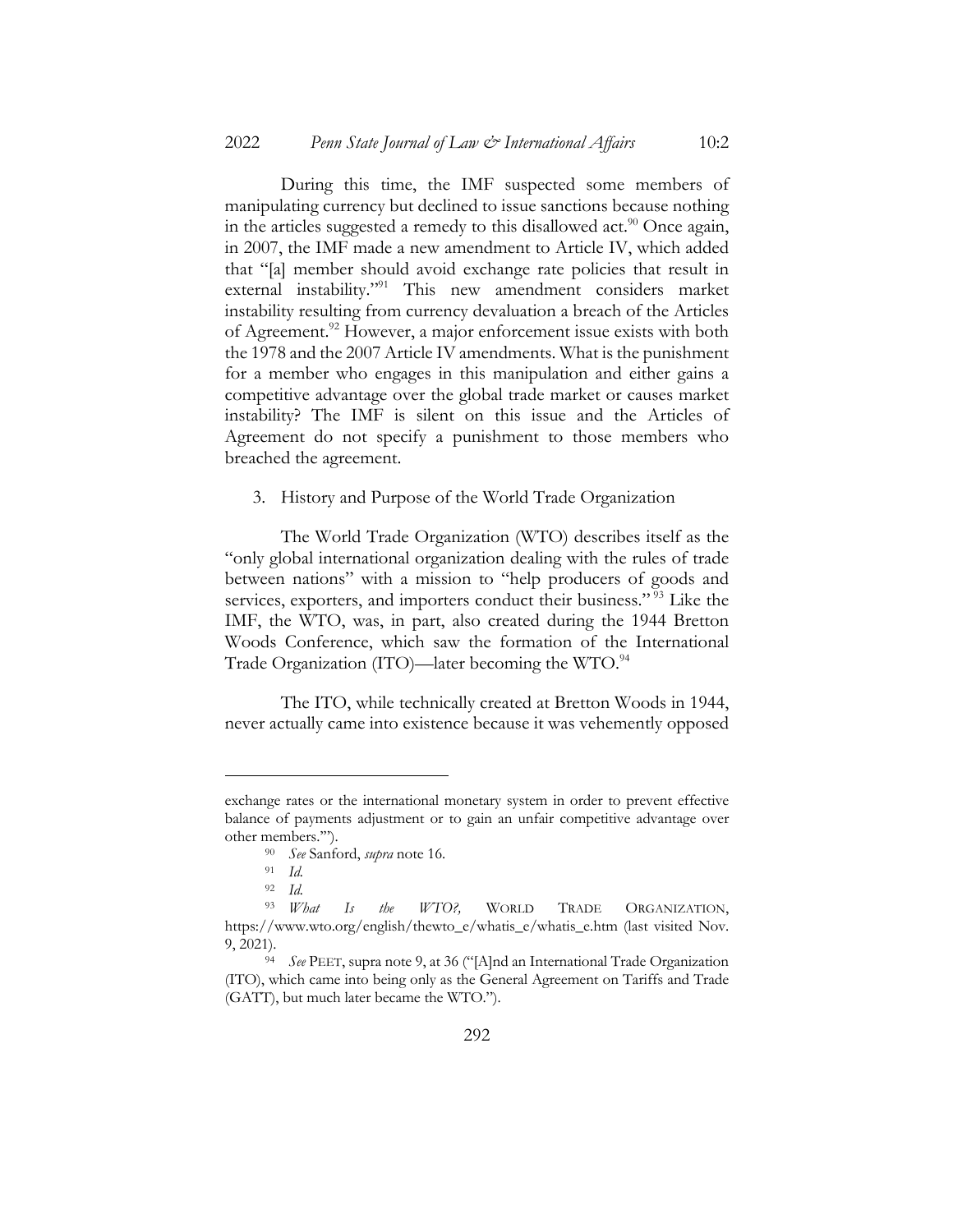by Congress.95 The United States Congress believed that the ITO was too weak on foreign trade and did not promote the type of free trade that Congress desired.<sup>96</sup> Congress also opposed the implementation of the ITO because the United Nations controlled the to-be-formed organization.97 The United States, empowered by its economic dominance, opposed potential sanctions and trade monitoring from the United Nations, which Congress believed might threaten U.S. national interests.98

However, in 1947, after a coalition of countries met in Havana, Cuba, the General Agreement on Tariffs and Trade ("GATT") was created.99 The "Havana Charter" replaced the Bretton Woods ITO formation, and reasoned that the GATT was created out of economic necessity for tariff concessions.100 The goal of the GATT was to stop nations from applying tariffs and sanctions on countries for any reason, and the ITO, through GATT's implementation, became the oversight organization of the global trade network.<sup>101</sup>

The early principles of the GATT were to regulate trade of goods under laissez-faire principles, which implied that the ITO—and later the WTO—would be hands off, yet still monitor factors to promote free and fair international trade.<sup>102</sup> These practices, in turn, lowered the number of tariffs placed on foreign nations.<sup>103</sup> The GATT

<sup>99</sup> *See* Beckington & Amon, *supra* note 75, at 223.

<sup>100</sup> Joost Pauwelyn, *The Transformation of World Trade*, 104 Mich. L. Rev. 1, 13 (2005) (". . . [E}conomic need to keep intact a negotiated balance of tariff concessions.").

<sup>101</sup> *See* Chow, *supra* note 14, at 302.

<sup>102</sup> *See* PEET, *supra* note 9, at 182 ("The GATT regulated trade in goods (physical commodities) using agreed-upon principles of liberalization, equal market access, reciprocity, non-discrimination and transparency.").

<sup>103</sup> *Id.*

<sup>95</sup> *Id.* at 181.

<sup>96</sup> *Id.*

<sup>97</sup> *See* PEET, supra note 9, at 181; *see also* UNITED NATIONS, *Overview*, https://www.un.org/un70/en/content/history/index.html (last visited Nov. 9, 2021) (The United Nations is an international governing body founded in 1945 that regulates and monitors global security, peace, climate change, sustainable development, human rights, etc., but not global trade and especially not currency manipulation.).

<sup>98</sup> PEET, supra note 9, at 181.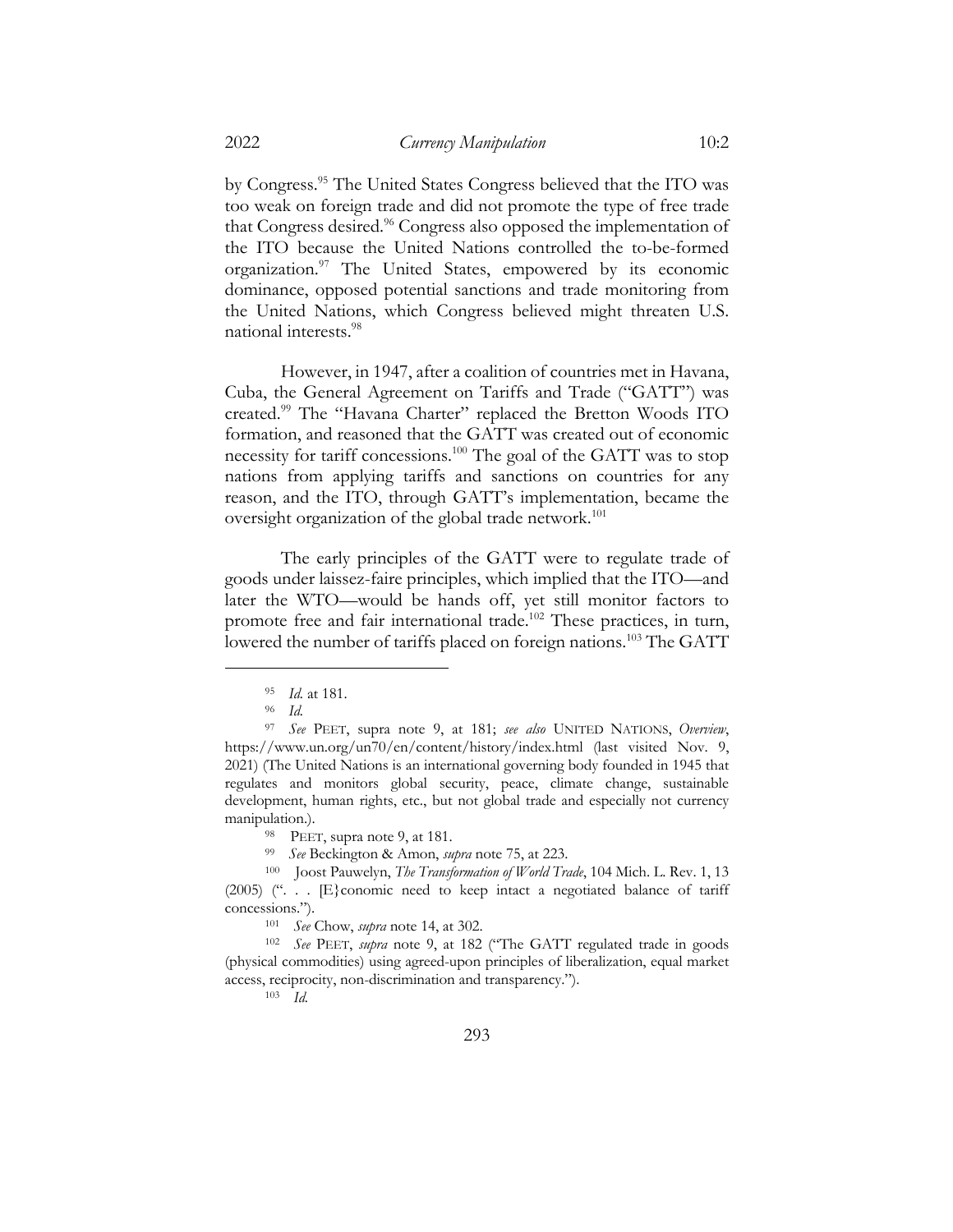was intended to negotiate and limit obscene tariffs, as the member countries did not want to have economic instability that was seen prior to World War II.<sup>104</sup> By the end of the 1970s, there were 102 members, and the role of the GATT was expanding to include non-tariff barriers to trade and adopting language on subsidies and countervailing duties.<sup>105</sup> Although the role of the GATT—and subsequently ITO was expanding past solely tariffs, the shift in the IMF's Articles of Agreements started to impede on the importance of GATT. Due to the IMF's new agreement, and GATT's late action regarding unfair trade practices—as the 1970s was a time when large economies started using unfair trade practices to get ahead of competitors—GATT failed.106

During the 1970s, when the IMF started amending its Articles of Agreement among its members, the GATT started to fall by the wayside. By GATT becoming less relevant, it marked the beginning of the end for the International Trade Organization.<sup>107</sup> The financial crisis that came about during this time was also a shock to the world and the global trade market needed a strong central monitoring organization unfound at the moment.<sup>108</sup> The IMF gained more power and added a few more provisions supporting the global trade system, but there was still a hole that needed to be filled.

As the geopolitical climate changed and more conservative fiscal policy ensued in major global economies such as the United States, the United Kingdom, West Germany, and other large markets, the free enterprise trade-related organizations became popular again.<sup>109</sup>

<sup>104</sup> *Id.* at 181.

<sup>105</sup> *Id.* at 184.

<sup>106</sup> *See* Sanford, *supra* note 16 (showing that the United States, some European Countries, and some larger Asian markets were attempting to manipulate their currency for the benefit of their trade market, including when the IMF caught the United States manipulating the dollar, thus throwing the global economy in a frenzy.).

<sup>107</sup> *See* ALLEN, *supra* note 63, at 12.

<sup>108</sup> *See* PEET, *supra* note 9, at 184..

<sup>109</sup> *Id.*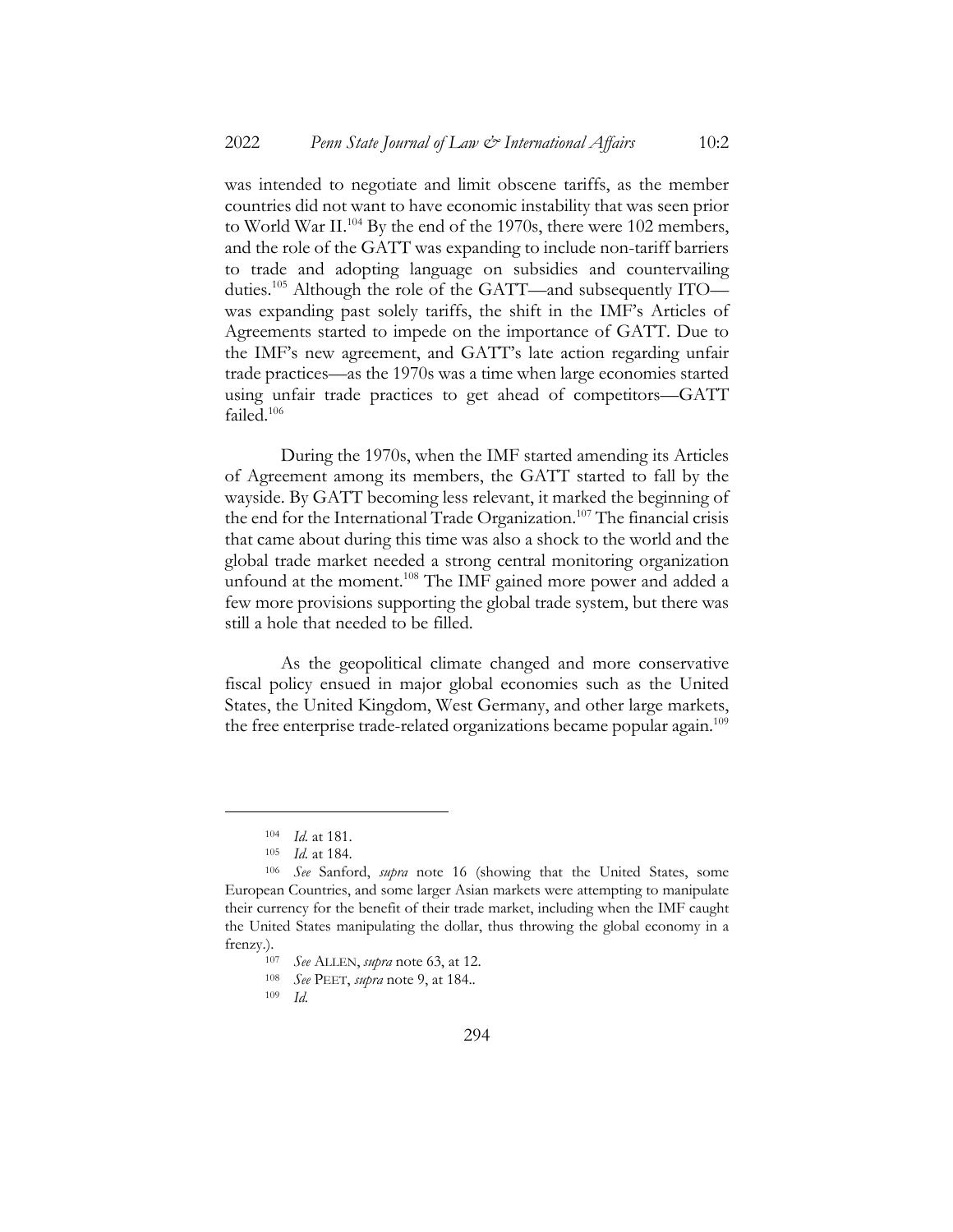This gave rise to the idea of a new and enduring monitoring regulatory body and thus, the World Trade Organization was created.<sup>110</sup>

By 1986, the GATT was essentially dead and negotiations took place for a new centralized international trade agency. The Uruguay Conference began in 1986 and conferred to create the WTO.<sup>111</sup> While negotiations lasted nearly ten years, the main objective was that this new organization would not solely focus on tariffs as the GATT and ITO did in years prior. $112$ 

These negotiations spurred three agreements. The first, and seemingly most important agreement, was the General Agreement on Trade in Services. This structured agreement implored that members would agree to work together to expand worldwide economic development, regulate their own supplies and services, and incorporate developing countries into the economic forefront of the global trade  $market.<sup>113</sup>$ 

The second agreement was the Agreement on Trade-Related Aspects of Intellectual Property Rights,<sup>114</sup> and the third agreement was the Agreement on Trade-Related Aspects of Investment Measures.<sup>115</sup> Although both of these provisions are important to the overall global

<sup>114</sup> *Id.* at 187 (Allowing for protection of international intellectual property rights across borders, as this was not protected under the old ITO or GATT formats, so this new wave of protections was a must for the members during negotiations).

<sup>115</sup> *Id.* at 189 (This provision deals with investment issues through international trade and puts responsibility on the nations themselves to govern their own investment practices, such as procurement of enterprise and other investment related activity).

<sup>110</sup> *Id*. at 185-6.

<sup>111</sup> *Id*. at 185.

<sup>112</sup> *Id.*

<sup>113</sup> *Id.* at 186 ("First, the establishment of a multilateral framework of principles and rules aimed at progressive liberalization might enable an expanding trade in services that contributed to worldwide economic development. Second, WTO members, and particularly developing countries, would still need to regulate their supplies of services to meet national policy objectives. And third, developing countries should be helped to play a more complete part in world trade in services, particularly through strengthening the capacity, efficiency and competitiveness of their domestic services.").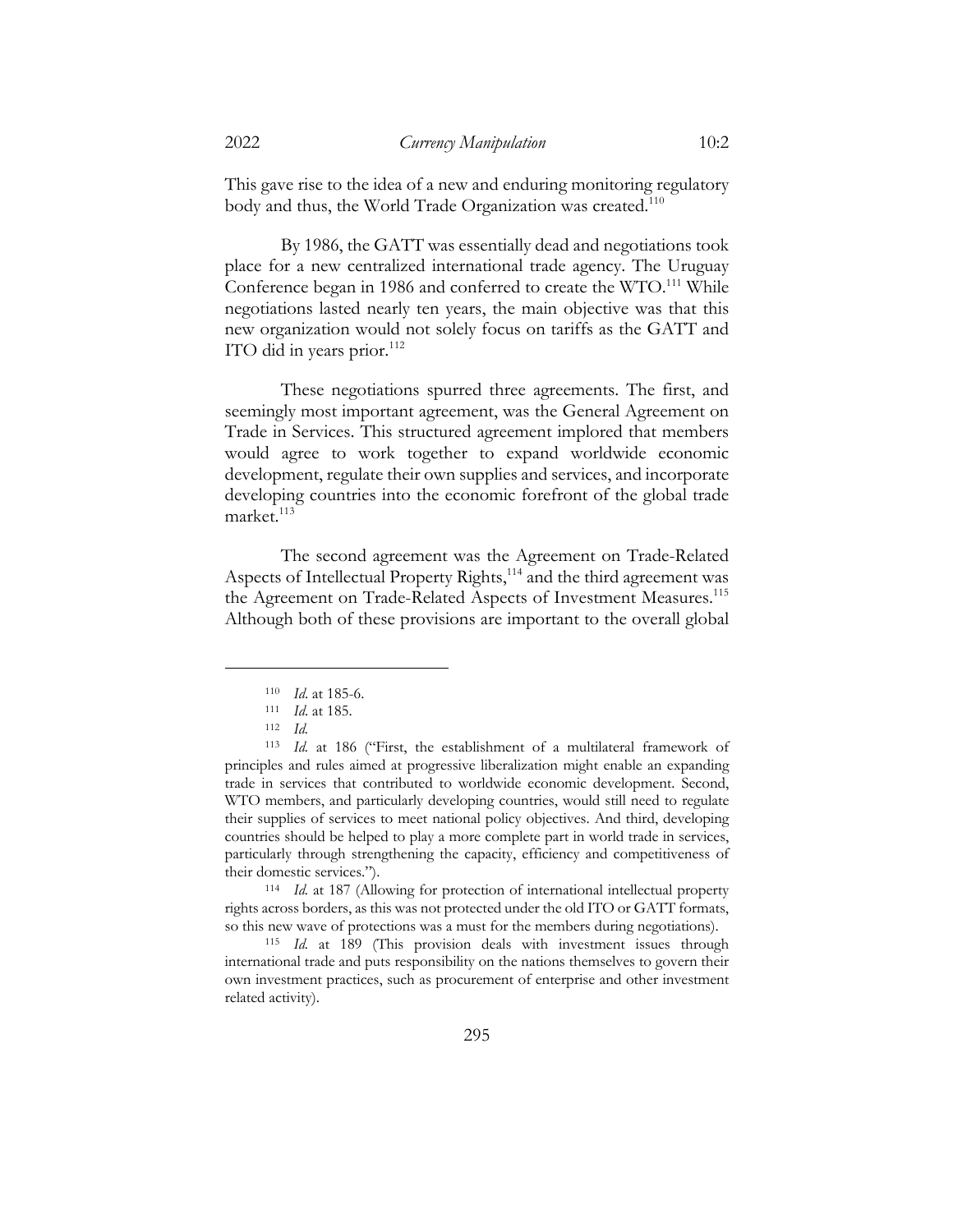community, they are of no import to the issue of currency manipulation.

While the WTO does not seem to directly monitor currency manipulation, it might through the provision on subsidies.<sup>116</sup> Under this definition of "subsidy," one could infer that the manipulation of a nation's currency would be covered under this definition, and thus under the jurisdiction of the WTO.<sup>117</sup> This will be discussed further in the below section of this paper.

#### 4. The History of Oversight by the U.S. Treasury

Historically, both the WTO and IMF have not acted on policing this trade malpractice as actively as one would hope, but the U.S. Treasury does designate countries that it believes have manipulated its currency. This practice started in the United States in 1988, when President Reagan signed the Omnibus Foreign Trade and Competitiveness Act into existence.<sup>118</sup> The Secretary of the Treasury must prove two factors to designate a country as a currency manipulator. First, the country must have "material global current account surpluses."119 Second, the country in question "must have significant bilateral trade surpluses with the United States."<sup>120</sup> Notably,

<sup>116</sup> Gilbert Gagne, *The US-Canada softwood lumber dispute and the WTO definition of subsidy*, 7 WORLD TRADE REV. 547, 549 ("[M]ost states have held that the concept of subsidy should be defined as a 'government financial contribution' that confers a 'benefit' on firms and that is 'specific'. This position was indeed reflected in the first multilaterally agreed upon definition of subsidy.").

<sup>117</sup> *Id*.

<sup>118</sup> Omnibus Foreign Trade and Competitiveness Act, 22 U.S.C. § 5304(b) ("The Secretary of the Treasury shall analyze on an annual basis the exchange rate policies of foreign countries, in consultation with the International Monetary Fund, and consider whether countries manipulate the rate of exchange between their currency and the United States dollar for purposes of preventing effective balance of payments adjustments or gaining unfair competitive advantage in international trade.").

<sup>119</sup> *Id.*

<sup>120</sup> *Id.*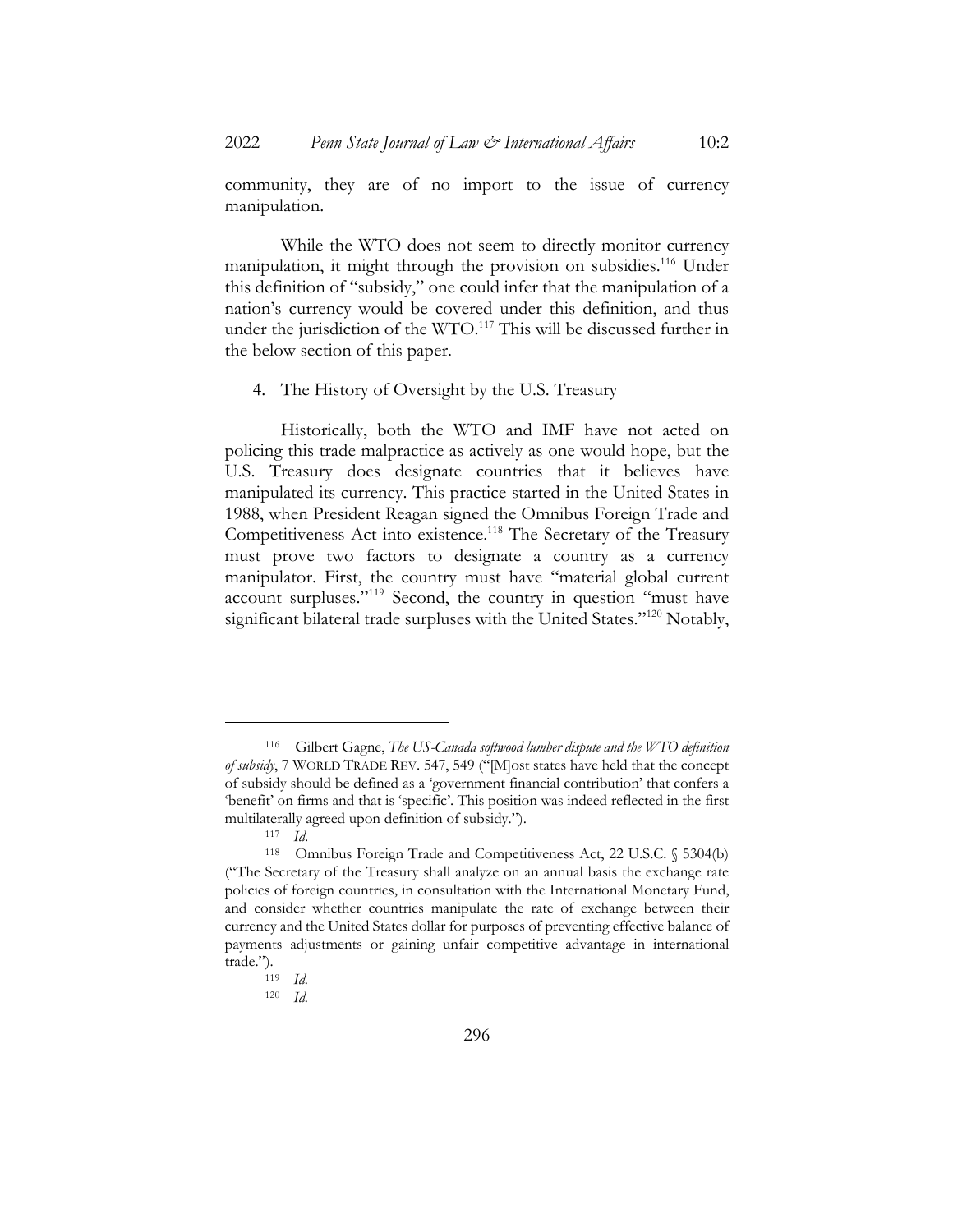these factors—internal designations made by the U.S. Treasury—have no authority behind them.121

Since the inception of the Omnibus Foreign Trade and Competitiveness Act, the U.S. Treasury has designated three countries as manipulators: South Korea, Taiwan, and China—Taiwan and China being designated manipulators in multiple years.<sup>122</sup> India has come close on multiple occasions but has not met the threshold needed for the requisite number of consecutive months to qualify as a designee for currency manipulation.<sup>123</sup> More recently, the U.S. Treasury has added multiple names to the ever-growing list of suspicious currency manipulators.<sup>124</sup> In 2019, the Treasury determined that ten major trading partners warranted placement on the watchlist: China, Germany, Ireland, Italy, Japan, Korea, Malaysia, Singapore, Switzerland, and Vietnam.<sup>125</sup>

Because the WTO and the IMF have different definitions and expectations for currency manipulators, Janet Yellen's observation that the definition of currency manipulation is too ambiguous and diluted has created longstanding confusion over the governance and the

<sup>121</sup> Yen Nee Lee, *The US and China are Dragging Currencies into Their Escalating Fight. Here's What You Need to Know*, CNBC (Aug. 6, 2019 4:29 AM), https://www.cnbc.com/2019/08/06/us-china-trade-war-currency-manipulatortag-after-yuan-passes-7-level.html (detailing the process to happen if the Treasury does declare a country a currency manipulator; the Treasury would have to make negotiations with that manipulator and then come to an agreement. If no agreement can be reached, then the Treasury would have to submit a "complaint" to the IMF. This showcases that the Treasury has essentially no authority under the Omnibus Foreign Trade and Competitiveness Act, and these factors are strictly for internal

usage.).122 Elias Glenn, *Asian Economies Escape 'Manipulator' Tag, But Expect More Pressure on Trade*, REUTERS (Apr. 15, 2017 2:27 AM), https://www.reuters.com/article/us-usa-currency-asiapac-idINKBN17H04O.

<sup>123</sup> Ira Dugal, *India Back on U.S. Treasury's Currency Manipulator Watchlist*, BLOOMBERGQUINT (Dec. 16, 2020 10:13 PM) https://www.cnbctv18.com/economy/explained-us-retains-india-in-currencymanipulator-watch-list-9000481.htm.

<sup>124</sup> *Treasury Releases Report on Macroeconomic and Foreign Exchange Policies of Major Trading Partners of the United States,* U.S. DEP'T OF TREASURY (Jan. 13, 2020), https://home.treasury.gov/news/press-releases/sm873.

<sup>125</sup> *Id.*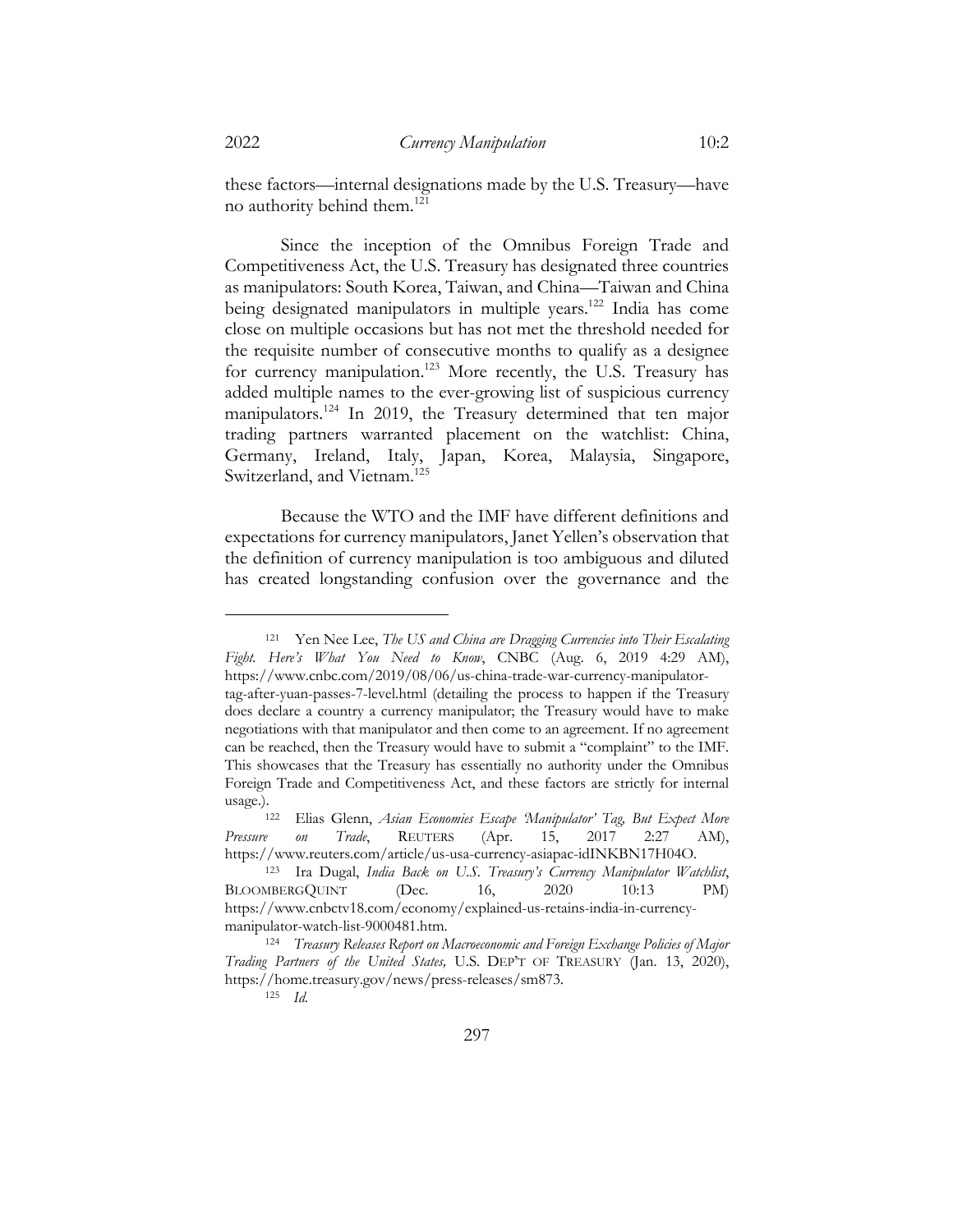definition of currency manipulation.126 Despite the confusion, the U.S. Treasury decided to take on this challenge and monitor the global market.

The Omnibus Foreign Trade and Competitiveness Act of 1988 was the first iteration of U.S. market monitoring, signed into law during the Reagan administration to police the global markets and protect the United States from unfair trade advantages.<sup>127</sup> After the bill was signed into law, the Treasury Department wasted no time in developing a factor system and determined that South Korea and Taiwan both manipulated their currencies.<sup>128</sup>

By the mid 1990's the U.S. Treasury had added China to the list of currency manipulators.129 As time progressed, the Treasury Department expanded its criteria determining currency manipulation. Throughout the entire history of monitoring by the IMF, WTO, and the U.S. Treasury, the United States has sanctioned more countries than both the IMF and WTO combined, even though the United States has been monitoring for less time than either of these international organizations. The United States has declared three nations—South Korea, Taiwan, and China—multiple time

<sup>126</sup> Dollar & Sense Podcast, *Janet Yellen on Monetary Policy, Currencies, and Manipulation,* BROOKINGS (Feb. 19, 2019), https://www.brookings.edu/podcastepisode/janet-yellen-on-monetary-policy-currencies-and-manipulation/.

<sup>127</sup> Dept. of Treasury, REPORT TO CONGRESS: MACROECONOMIC AND FOREIGN EXCHANGE POLICIES OF MAJOR TRADING PARTNERS OF THE UNITED STATES, 3 (May 2019) ("Under Section 3004 of the 1988 Act, the Secretary must: 'consider whether countries manipulate the rate of exchange between their currency and the United States dollar for purposes of preventing effective balance of payments adjustments or gaining unfair competitive advantage in international trade.'" Omnibus Foreign Trade and Competitiveness Act, 22 U.S.C. § 3004).

<sup>128</sup> William Mauldin, et. al., *U.S. Designates China as Currency Manipulator*, WALL ST. J., (Aug. 5, 2019), https://www.wsj.com/articles/chinas-currencyweakening-escalates-trade-war-11565027431; Peter Kilborn, *Taiwan and Korea are Said to Impede U.S. Trade Effort*, N.Y. TIMES, (Oct. 25, 1988), https://www.nytimes.com/1988/10/25/business/taiwan-and-korea-are-said-toimpede-us-trade-effort.html.

<sup>129</sup> Robert E. Scott, *Currency Manipulation—History Shows That Sanctions are Needed*, ECON. POL'Y INST. (Apr. 20, 2010) https://www.epi.org/publication/pm164/.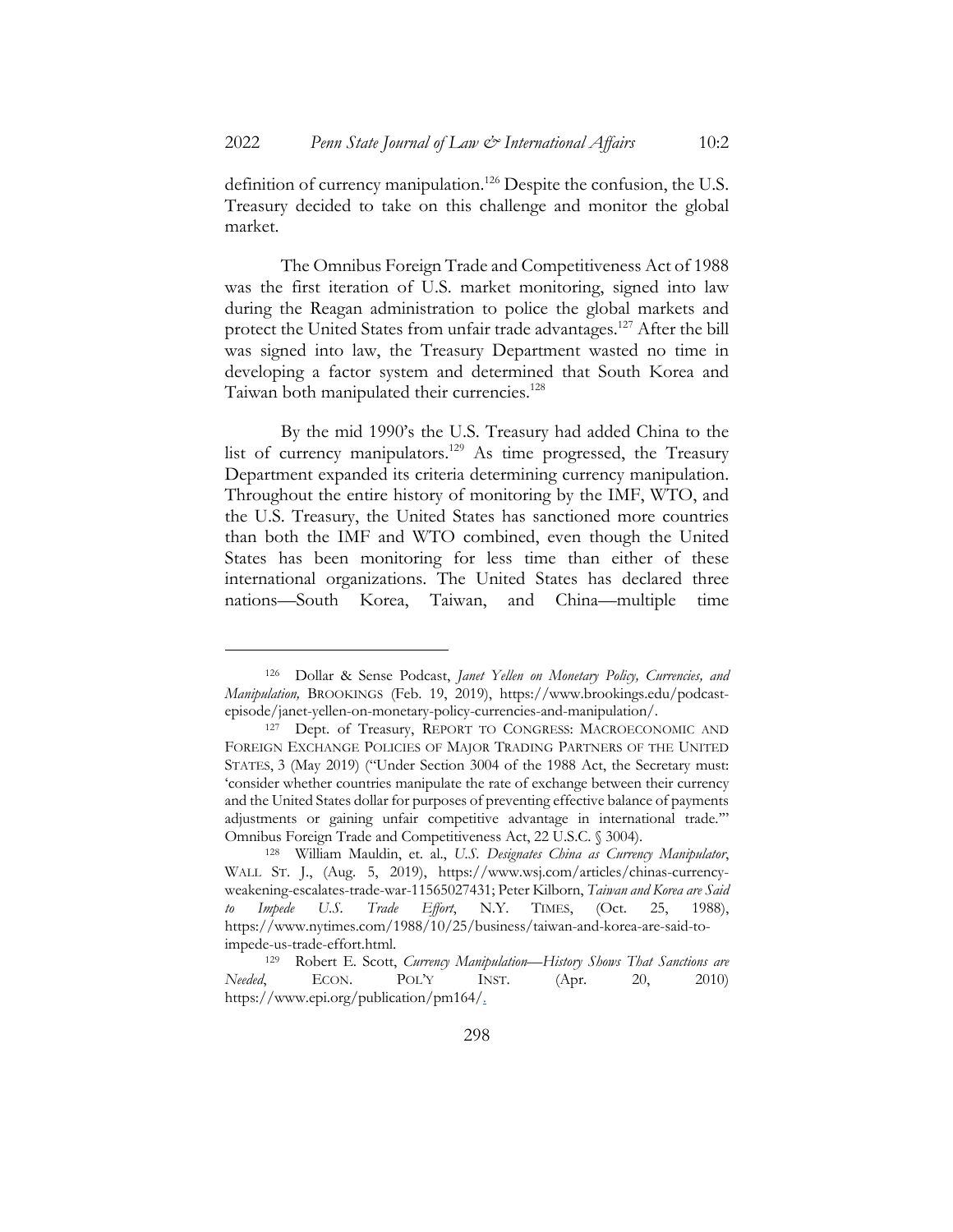offenders.130 Since the inception of both the IMF's and WTO's jurisdiction over the market, the organizations have sanctioned a total of zero countries.131 Despite stories that manipulation has run rampant through Asian markets, struggling European markets, OPEC countries, and even economic strongholds, like the United States and the European Union, neither the IMF nor the WTO have ever sanctioned anyone.<sup>132</sup> They have raised levels of suspicion and even initiated some investigations, but neither entity has sanctioned any one member nation for devaluing its currency.<sup>133</sup> This inaction speaks volumes to either the high threshold of these two entities or a clear lack of jurisdictional foundation, which has allowed many countries to exploit these lax rules. In contrast, the U.S. Treasury Department has a factor test to determine the manipulation of a currency.134

By today's standards, the United States Treasury Department determines whether it believes a country has intentionally manipulated its currency by weighing many factors. The non-exhaustive list of factors include trade account imbalances, current account imbalances, foreign exchange intervention, currency developments, exchange rate practices, foreign exchange reserve coverage, capital controls, and monetary policy.135 While not determinative, these factors guide the Treasury Department when it reviews U.S. trade partners.

The Treasury's role was thus expanded in 2015, when Congress passed the Trade Facilitation and Trade Enforcement Act of 2015 ("2015 Act").136 Under the 2015 Act, the Treasury Secretary was given the authority to closely monitor the economic trends of many trading partners and "conduct enhanced analysis of and engage[] with

<sup>130</sup> *US Currency Manipulator: South Korea, Taiwan, China were Previously Tagged*, THE STRAITS TIMES, https://www.straitstimes.com/asia/east-asia/us-currencymanipulator-south-korea-taiwan-china-were-previously-tagged (last visited \_\_).

<sup>131</sup> Scott, *supra* note 129.

<sup>132</sup> *See* Sanford, *supra* note 16.

<sup>133</sup> *Id.*

<sup>134</sup> U.S. DEP'. OF TREASURY, REPORT TO CONGRESS: MACROECONOMIC AND FOREIGN EXCHANGE POLICIES OF MAJOR TRADING PARTNERS OF THE UNITED STATES 3 (MAY 2019).

<sup>135</sup> *Id.*

<sup>136</sup> *See generally* 19 USC § 4301.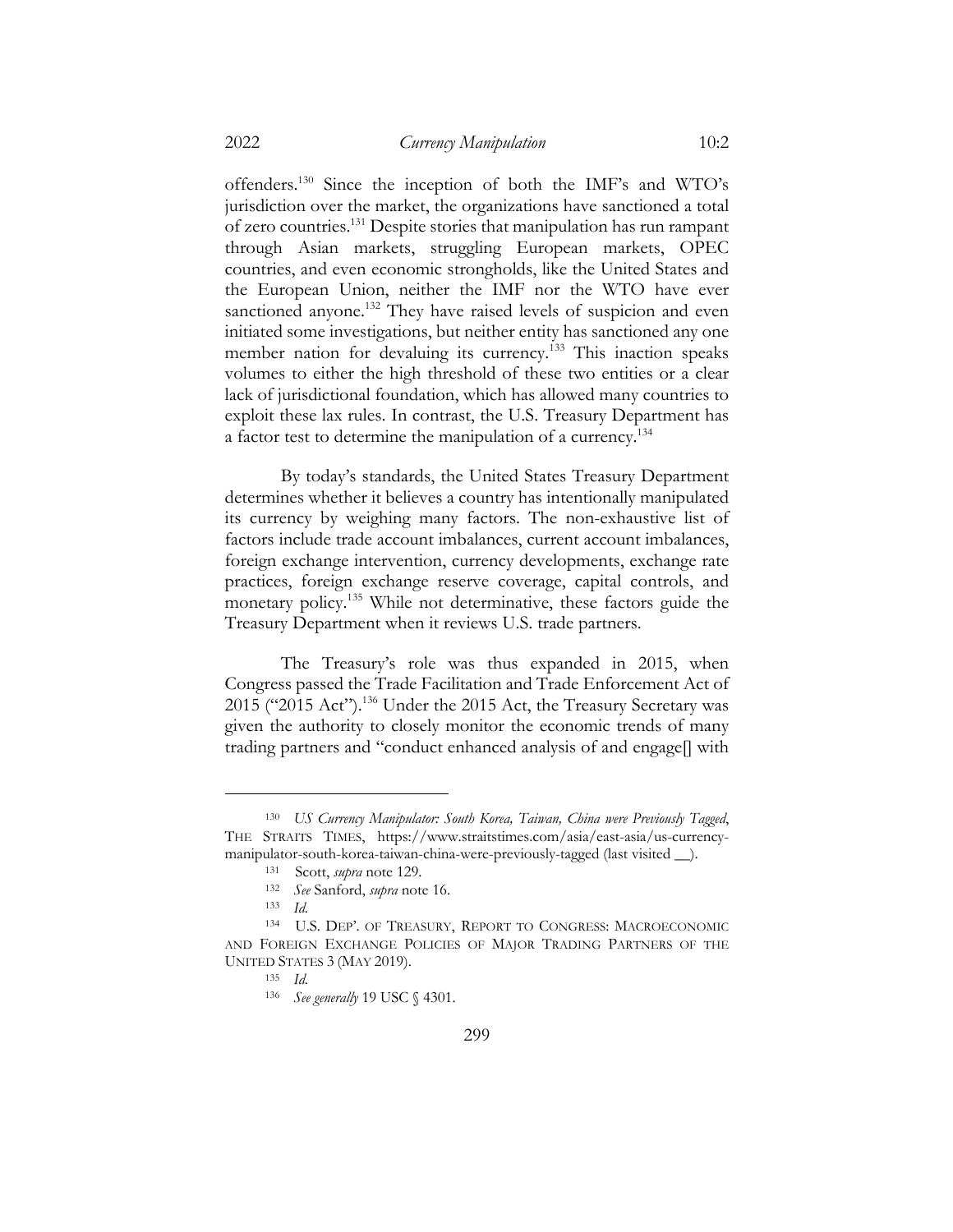those partners if they trigger certain objective criteria that provide insight into possibly unfair currency practices."137

Under the 2015 Act, the Treasury established three key thresholds for a few of the aforementioned criteria. First, the time period to monitor was widened from a four month interval to a sixmonth interval. Second, the scope also encapsulated additional countries because the Treasury lowered the threshold for Percent of GDP in the Material Account Surplus and Persistent Intervention within Foreign Markets, subjecting more trading partners to scrutiny for manipulation.<sup>138</sup> The Treasury Department's broadened scope allows it not to merely falsely accuse countries of manipulation, but to exonerate more parties while assessing potential threats not covered in one of the original category thresholds. Finally, the most important criteria change supporting this claim is the shift from only examining the United States' twelve largest trade partners to any trade partner with more than \$40 billion worth of trade with the United States. The threshold for the Treasury under the 1988 Act was to review the economic transactions of the U.S.'s twelve largest trade partners. The 2015 Act instead based investigations on the dollar amount traded between the foreign nation and the United States.<sup>139</sup> Under this new threshold, twenty-one countries qualified for this \$40 billion search as opposed to  $$12$  billion.<sup>140</sup>

If the United States is trying to make more of an effort to stop the manipulation of currency, why are the two international organizations not? The IMF creates the data that the United States Treasury Department uses to determine which countries manipulate its currency, however, the IMF is silent on the subject.<sup>141</sup> This paper will explore what the International Monetary Fund and the World Trade Organization can do, where the appropriate policing power

<sup>137</sup> *See* REPORT, *supra* note 134.

<sup>138</sup> *Id.* (Meaning that the country had more positive current accounts showing that the country had more exports than imports. The previous threshold was three percent, but was moved to one percent after this bill was enacted).

<sup>139</sup> *Id*. at 3-4.

<sup>140</sup> *Id.*

<sup>141</sup> *See* infra note 153.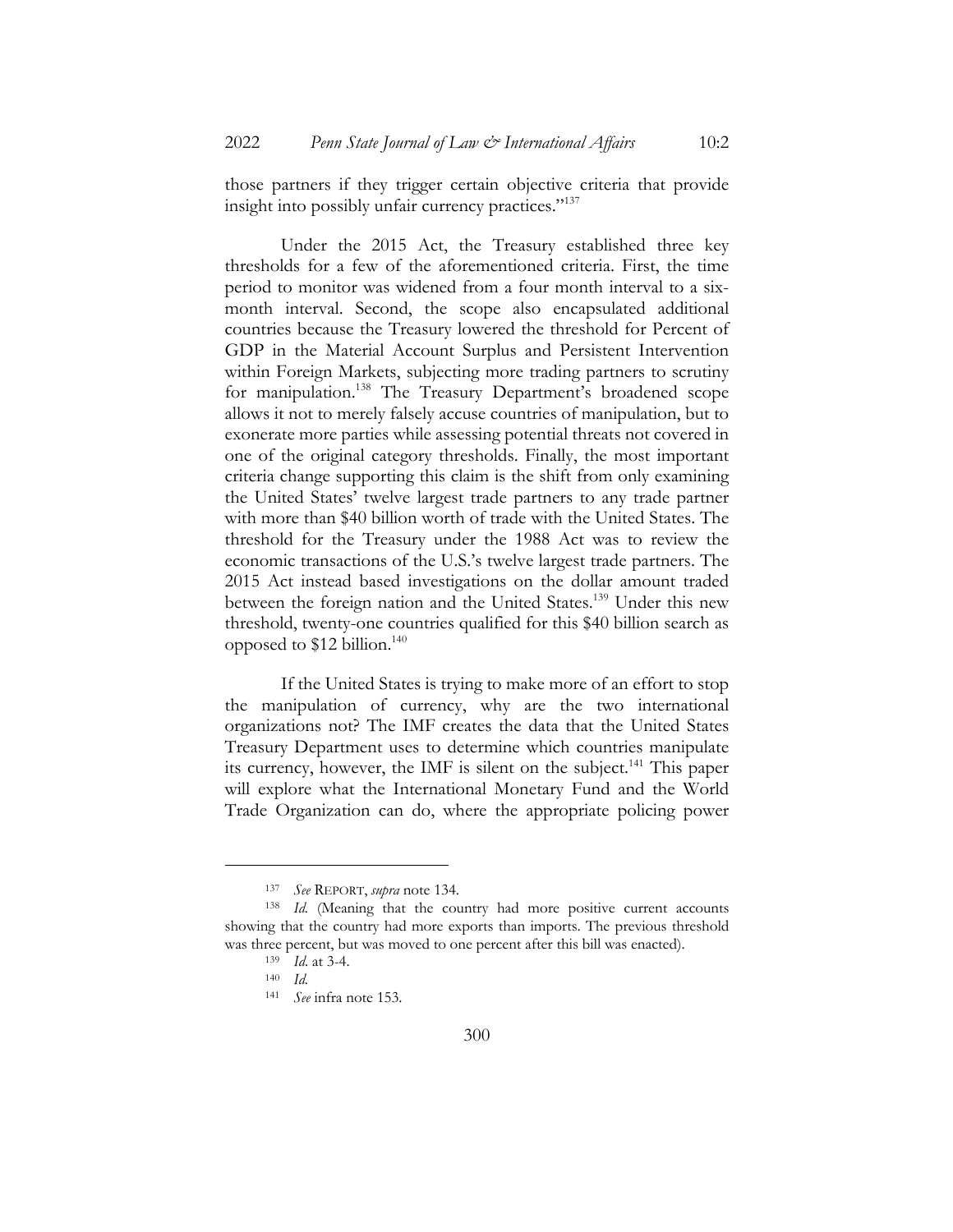should vest, and what should be the appropriate punishment for countries found to have manipulated their currencies.

#### III. ANALYSIS

The overlapping yet underwhelming response towards monitoring currency manipulation, causes a significant amount of unfair transactions to go unnoticed. This underwhelming monitorization is also worrisome because there is no retributive process to deter a country from continuing to act in the same manner. The United States has acted under its own legislation and at the advice of the Treasury, but it cannot impose global sanctions, injunctions, or monetary fines. The best the United States can do is issue its own sanctions on the country and label it a manipulator. However, these actions lack bite. This article will explore three important questions the future of our international trade market: (1) which international organization facilitates the main policing power when analyzing fraudulent acts against a trade partner by purposely manipulating one's currency?; (2) what does this organization need to do in order to protect other members from experiencing this level of unfair trade practices?; and (3) what is the appropriate punishment for member countries who have manipulated their currencies?

A. Which International Organization Should Be The Main Policing Power When It Comes To Defrauding A Trade Partner Through The Use Of Manipulating One's Currency?

In theory, both of these agencies have the authority to work together, and will have to when the agencies have a specific jurisdictional issue. In the United States, there are an abundance of agencies that address situations specific to their purpose and, often, their jurisdictions overlap.142 To illustrate, consider the example of international drug trafficking. When drugs are moved over a border and come into the United States many agencies are involved in the investigation and prosecution of the smugglers, including the Drug Enforcement Agency ("DEA"), the Federal Bureau of Investigations

<sup>142</sup> Susan W. Brenner, Article: *Cyber-Threats and the Limits of Bureaucratic Control*, 14 MINN. J.L. SCI. & TECH., 137, 189 (2013).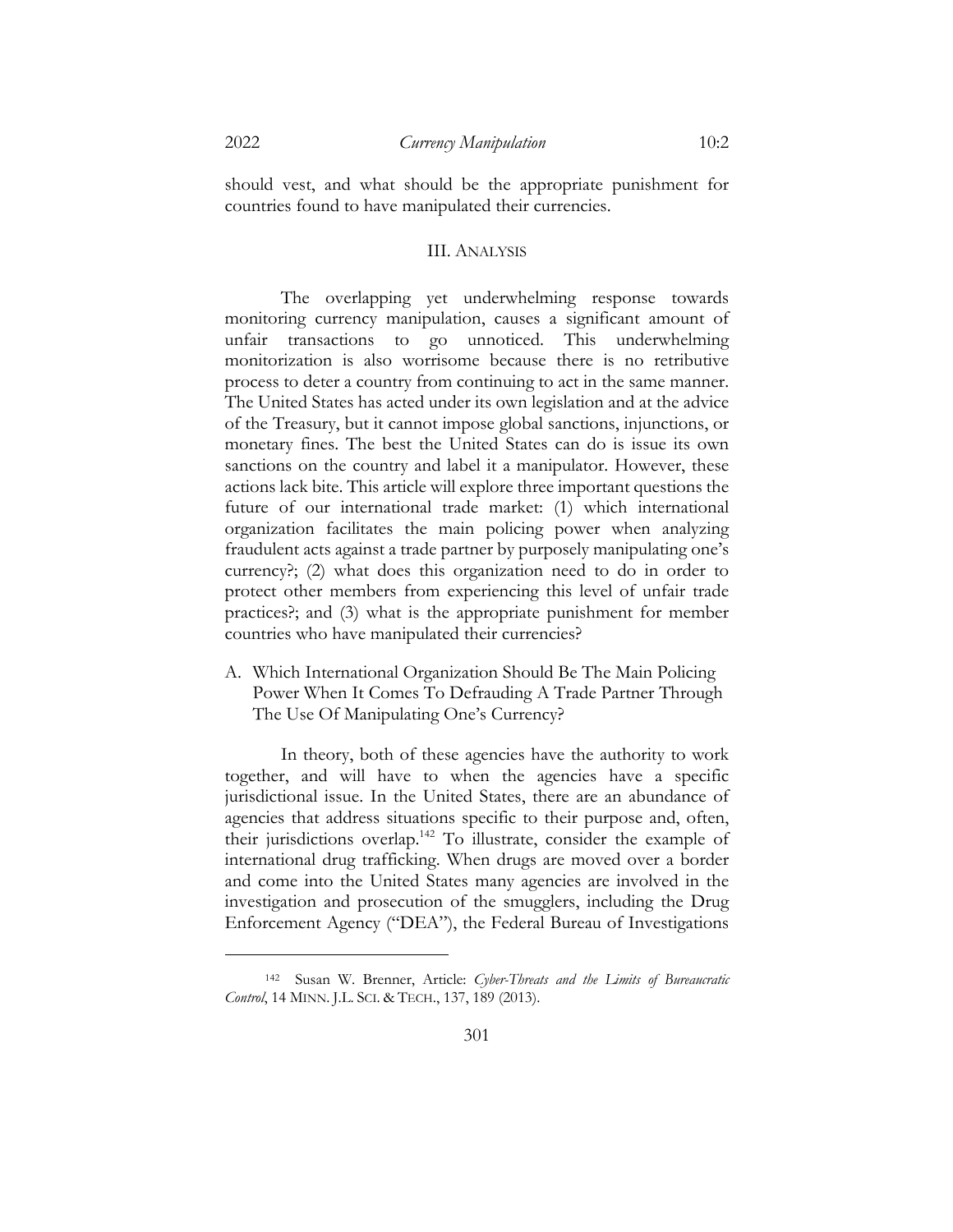("FBI"), Immigration and Customs Enforcement ("ICE"), and Border Patrol, among others. Even though this drug trafficking case is within the jurisdiction of all four of these member agencies, one has the jurisdictional power. The DEA will have the enforcement and investigative jurisdiction over the other agencies and will take lead.

In a vast international trade market composed of different agencies that monitor and regulate the specific niches within the market, two organizations that stand above the rest: the IMF and the  $WTO.<sup>143</sup>$ 

Reading both organization's mission statements would support that each organization has some type of jurisdiction over this issue. The WTO is in control of overseeing the global trade market while the IMF is the monitoring organization of global economics. This makes for a perfect intersection of jurisdiction when analyzing the particulars of each organization. Currency manipulation, by any standard of definition, is the purposeful policymaking or action of lowering a country's economic value—through currency—relative to another's, to gain a competitive advantage over a trade counterpart in the international market. This is exactly the type of intersection the above drug trafficking problem illustrates.

When reviewing which organization should be the lead organization dealing with these issues, specific factors should be considered. The factors to consider should be: (1) which International Organization ("IO") has the most member nations; (2) whose mission more directly correlates with the issue at hand; (3) which organization has the requisite data in place to protect its members; (4) which entity, based on its agreements, is most willing to take on this global issue;

<sup>143</sup> *IMF Mission Statement*, INT'L MONETARY FUND, https://in.one.un.org/who-we-are/imf/ ("The IMF's fundamental mission is to help ensure stability in the international system. It does so in three ways: keeping track of the global economy and the economies of member countries; lending to countries with balance of payments difficulties; and giving practical help to members."); *WTO In Brief,* WORLD TRADE ORGANIZATION, https://www.wto.org/english/thewto\_e/whatis\_e/inbrief\_e/inbr\_e.htm (last visited Nov. 9, 2021) ("In brief, the World Trade Organization (WTO) is the only international organization dealing with the global rules of trade. Its main function is to ensure that trade flows as smoothly, predictably and freely as possible.").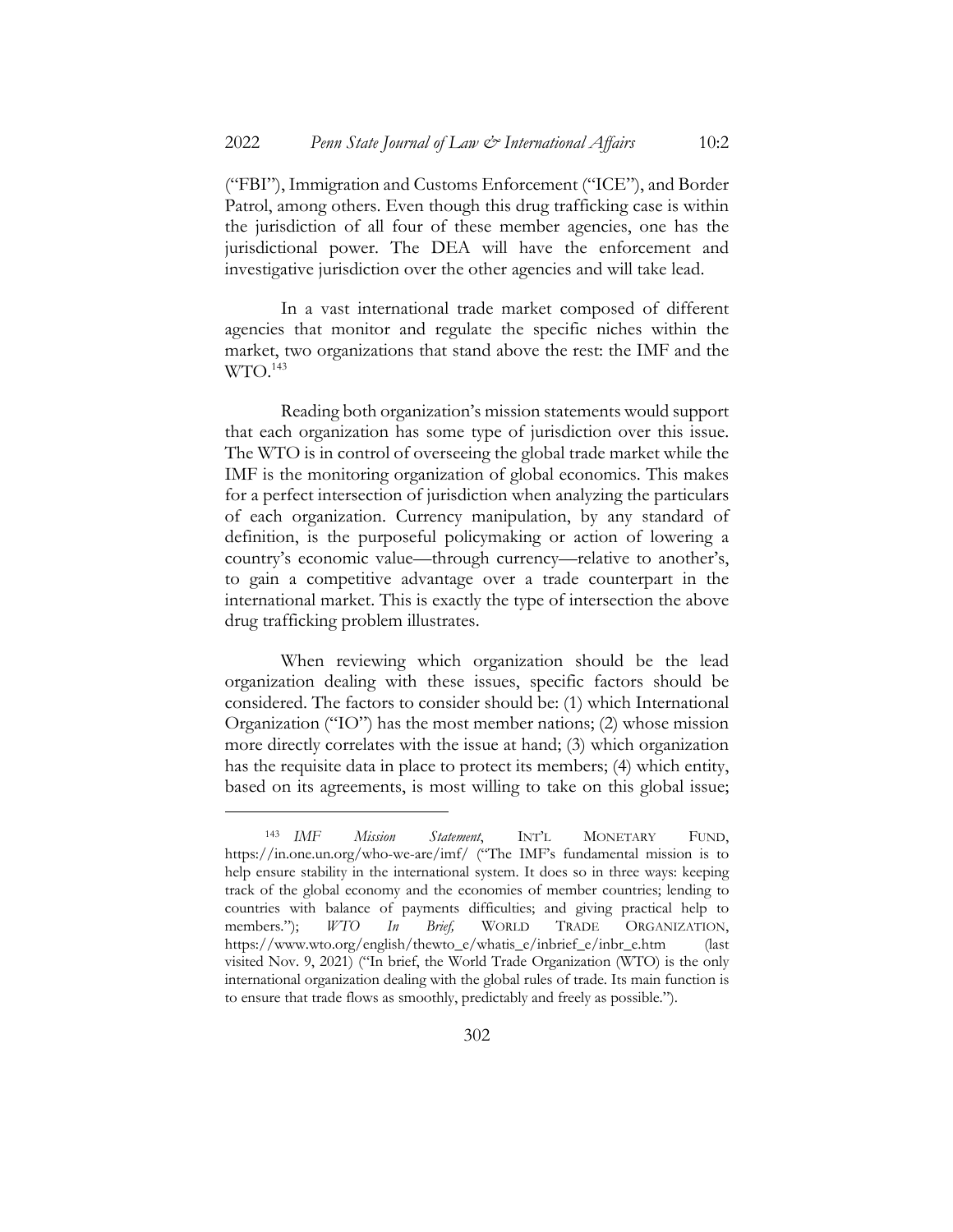and (5) which entity has the retributive power in place to hold members accountable for the breaches to its agreements.

1. Which International Organization Has More Members Sufficient to Broaden the Outreach?

Because the primary monitoring organization must be able to oversee and protect as many member nations as possible, member outreach, though not a determinative factor, is vitally important to the chosen organization's ability to enforce currency manipulation regulations.

However, there are drawbacks with this as well. The more members of an IO, the more likely a member could get lost in the masses, thus a smaller member's economic devaluation may be harder to spot than one with massive economic contribution.<sup>144</sup> Moreover, the data collected from each member would need to be verified, thus creating more work for this international police force. The question posed is whether an International Organization with more members becomes less efficient. The answer is likely to be no. These international organizations are extremely efficient in policing the global networks for other types of malfeasance, but have been remised in their duties to enforce manipulation efforts and standards.

While these Global Agencies both have well over 100 member nations, both agencies still provide accurate reports and are able to oversee the market through the data that is collected. These Global Agencies even work collaboratively and share data across agencies, and taking data from their larger member nations such as the United States.

<sup>144</sup> Member nations like the United States—with an IMF estimated GDP per capita of \$22 trillion—would be easier to catch devaluing its currency due to the number of speculators who watch their every move and rely on their data to support other members. But countries like Chad—with an IMF GDP per capita of \$10 billion—will likely be harder to spot as a currency manipulator because less countries rely on Chad than they do on the U.S. and as such the IMF has so many members to manage that smaller countries may end up being lost in the dataset.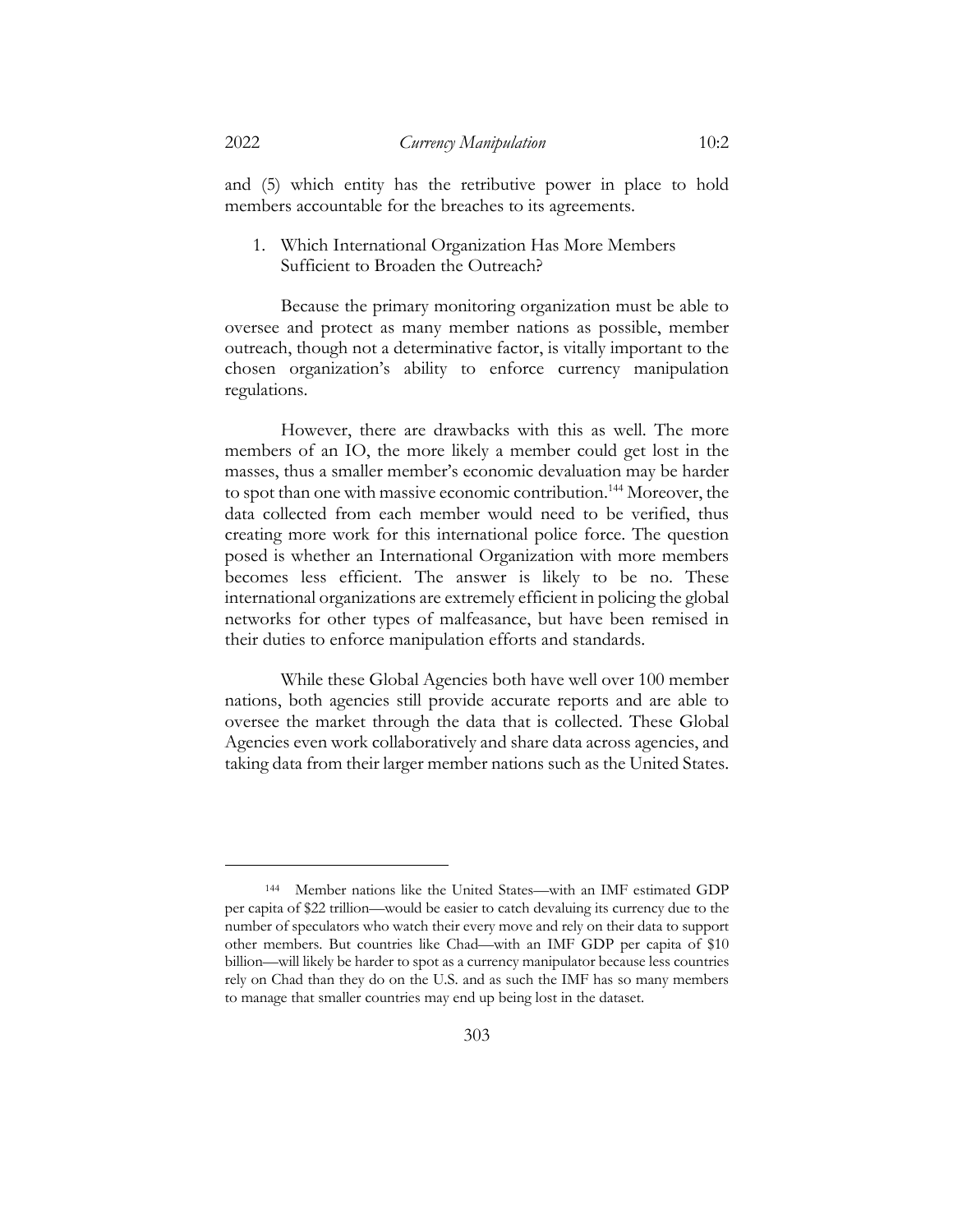The International Monetary Fund, as of October 2020, has 191 member nations that have agreed to its terms.<sup>145</sup> The World Trade Organization only has 164 member nations that have agreed to its charter.<sup>146</sup> Although not determinative, the IMF's larger member base favors it to become the centralized authority of currency manipulation.

## 2. Which International Organization's Mission Most Directly Correlates With The Issue At Hand?

An International Organization's mission is not determinative either, but it is similar to the American court system's usage of legislative intent.<sup>147</sup> Where one IO does have a mission more congruent with policing currency manipulation, then that IO would be more likely to take on that responsibility. The overall goals of these two international agencies are to protect the global market, albeit from different angles.

The IMF looks to protect the market by encouraging fair economic activity through the collection and usage of data to make sure that members are not being exploited economically<sup>148</sup> In support of encouraging fair economic activity, the IMF mission statement states "[t]he IMF's fundamental mission is to help ensure stability in the international system. It does so in three ways: keeping track of the global economy and the economies of member countries. . . . "<sup>149</sup> The

<sup>145</sup> *List of Members*, INT'L MONETARY FUND, https://www.imf.org/external/np/sec/memdir/memdate.htm (last visited Nov. 9, 2021).

<sup>146</sup> Members and Observers, WORLD TRADE ORG., https://www.wto.org/english/thewto\_e/whatis\_e/tif\_e/org6\_e.htm (last visited Nov. 9, 2021).

<sup>147</sup> Legislative intent looks to what the legislature intended. This public policy rationale is used by courts try to piece together the original meaning behind the law. When this policy rationale is used, the court looks to who the legislature was intending to protect, from what types of actions, and whether those intentions were supported through various court opinions and other legislative acts.

<sup>148</sup> The IMF uses their data as benchmarks and when countries move outside of a specified numerical range, then the IMF is alerted to the breach of the normal range and the IMF may look to investigate as to why the country is outside of its normal range.

<sup>149</sup> *Supra* note 143.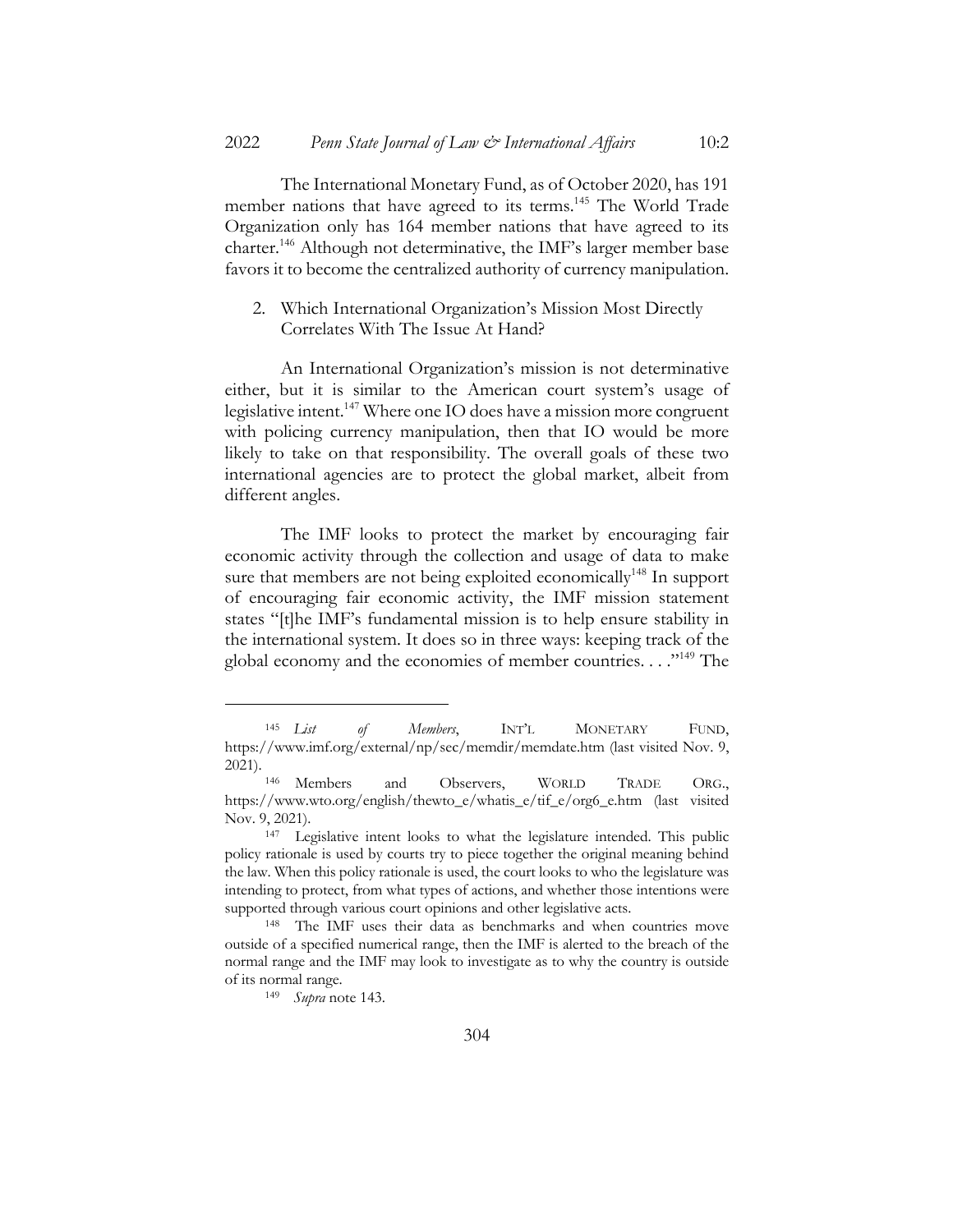member countries of the IMF are monitored to make sure that any type of international transaction is fair from an economic standpoint.

The IMF's mission and goal is different than the WTO's, which is "to ensure that trade flows as smoothly, predictably and freely as possible."150 Unlike the IMF, who specifies how it plans to create fair markets in its mission statement, the WTO takes a more general route and promises to ensure free and fair trade in the international marketplace. However, it does not provide any particulars. This would lead one to believe that the WTO would not truly investigate an economic issue like currency manipulation unless it was told to do so.

The breadth of the WTO's mission statement does not support the WTO focusing its effort and time on the issue of currency manipulation. In contrast, the IMF's very specific mission statement describing international economic fairness within trade markets does pose a foundational mission statement that would support why it should govern this issue.

3. Which International Organization Has The Requisite Data In Place?

The ability to rely on one's own data is crucial to a regulatory body's success. Both agencies have advanced data sets as evidenced by both the IMF and WTO websites. In order to better police the international currency market, either agency would have to consider the data that each collects, as this would make it much easier to identify which countries would be currency manipulators.

The World Trade Organization's vast data provides accurate information from member—and even non-member—nations, aggregated and organized regionally.<sup>151</sup> The data can be separated by country and year with the most important dataset showing indicators, which show international trade statistics, tariff indicators, import and

<sup>150</sup> *Id.* ("In brief, the World Trade Organization (WTO) is the only international organization dealing with the global rules of trade. Its main function is to ensure that trade flows as smoothly, predictably and freely as possible.").

<sup>151</sup> For example, the European Union.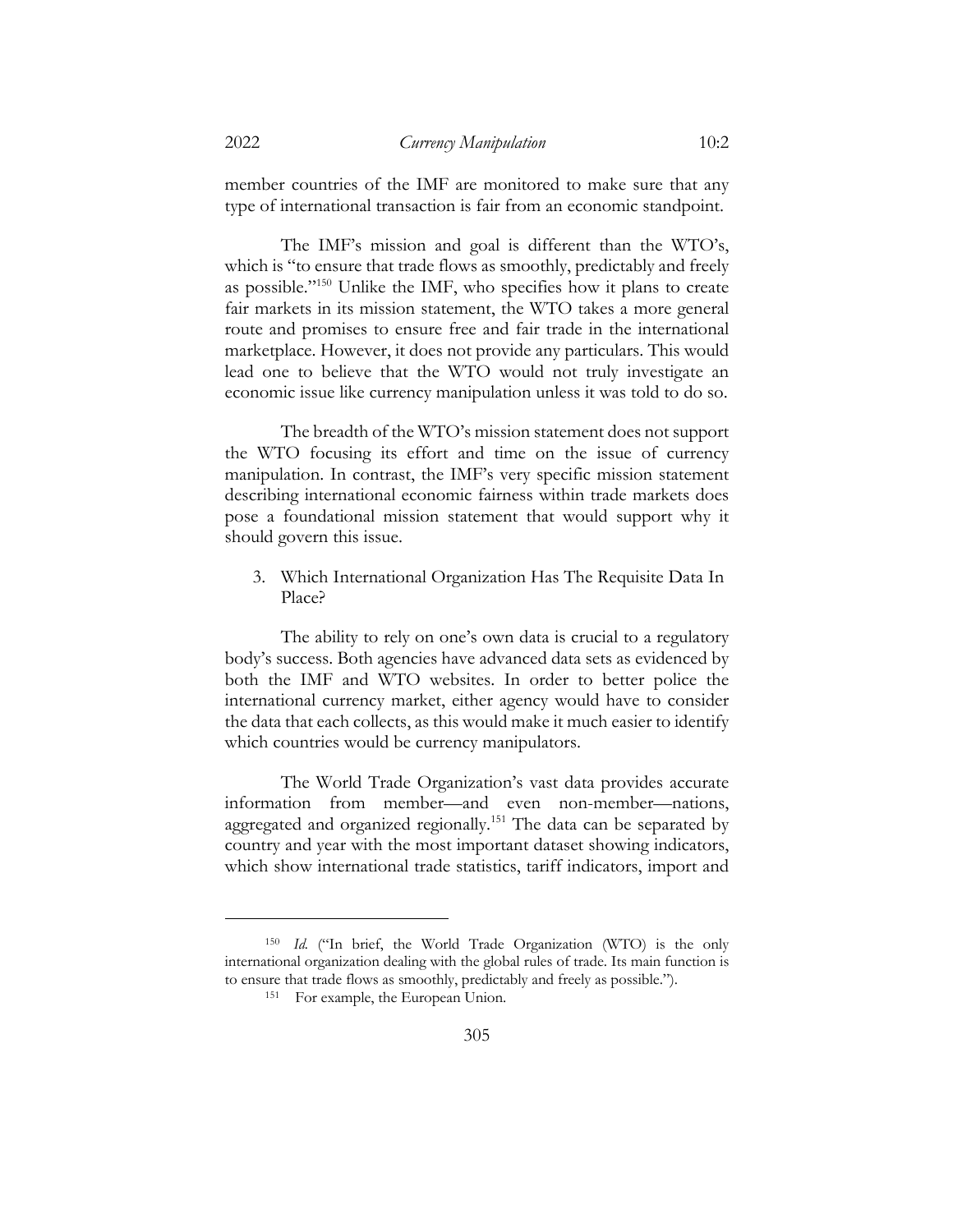export data. <sup>152</sup> While this information is important to the global trade market, nothing in these sets actually proves currency manipulation. Instead, these data points only show trading statistics. While impressive, the WTO's data may not be vital to the specific currency manipulation problem.

In contrast, the International Monetary Fund has considerable data points dealing with specific economic information. The IMF publishes data discussing IMF lending, exchange rates and other economic indicators—seemingly more in line with the data needed to provide accurate monitoring of currency manipulation.<sup>153</sup>

This begs the question: if the IMF already has this data readily available, why has the IMF not held their member nations accountable? Unfortunately, this answer has not been officially answered. However, it is likely due to both Global Agencies lacking follow-through provisions and having overlapping oversight, which causes many of these important issues to fall through the cracks. Further, the United States Treasury Department makes use of IMF data in their allegations of currency manipulation.154 While this is not determinative, it is a ringing endorsement to the international community that the IMF has the tools and the datasets to address this issue.

4. Which International Organization Has The Express Language In Their Agreements?

Members are largely bound to agreements to which they consent and sign. Thus, agreements featuring language related to currency manipulation are more naturally suited to host the policing function. This factor heavily relies on the plain language construction of the agreement.<sup>155</sup> A country participating in dubious activities can

<sup>152</sup> *WTO Data —Information on Trade and trade Policy Measures, World Trade Organization*, WORLD TRADE ORG., https://stats.wto.org/ (last visited Nov. 9, 2021). <sup>153</sup> *IMF Data*, INT'L MONETARY FUND, https://www.imf.org/en/Data (last

visited Feb. 22, 2022).

<sup>154</sup> *See supra* note 134.

<sup>155</sup> Plain language is another American court system public policy rationale. Plain language is usually used when viewing a statute. A judge will read the words directly put in without any intent or background to see if the language of the statute speaks specifically to the issue at hand.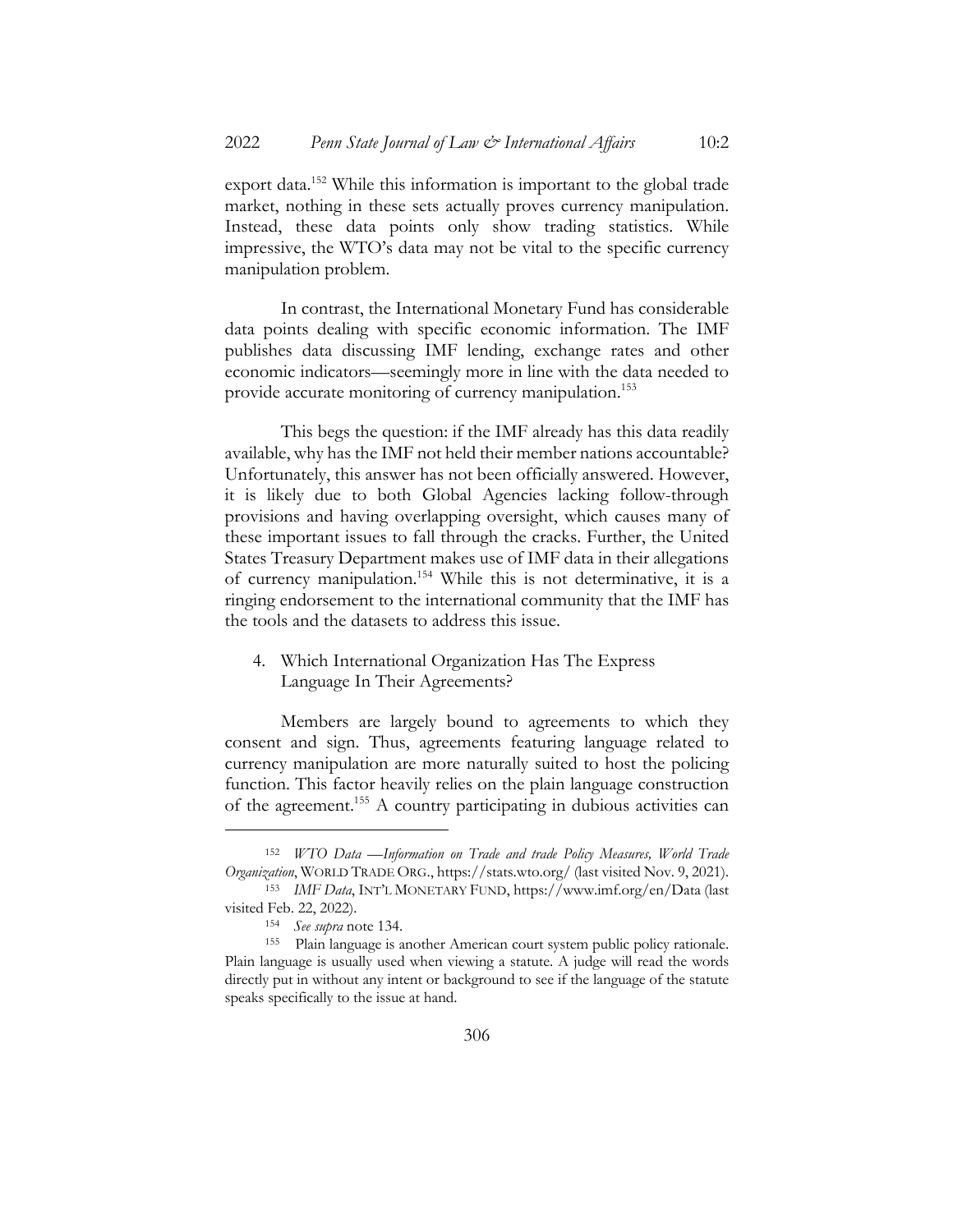fall back on the argument that it had no idea that it was breaching its contractual duty if that duty is not explicitly mentioned in the agreement the country signed.

Article IV of the IMF's Articles of Agreement specifies that a member nation should not participate in any act that could create market instability. The member nations, under Article IV must "avoid manipulating exchange rates or the international monetary system in order to prevent effective balance of payments adjustment or to gain an unfair competitive advantage over other members."156 This explicit mention of manipulation secures the assent of its member nations to adhere to this law. The 2007 amendments have furthered this cause by prohibiting manipulation that causes market disequilibrium.157 Because the IMF explicitly included these amendments in the Articles of Agreement, the member nations need not infer them and must avoid manipulating exchange rates.

Unlike the IMF, the WTO Agreements do not mention policing or regulating currency markets, nor do the agreements explicitly mention currency manipulation. One may ponder where the implied authority comes from when discussing currency markets, and currency manipulation and how the WTO factors in. Many have speculated from WTO decisions that subsidies constitute currency manipulation as they help countries promote their national exports.<sup>158</sup>

The World Trade Organization created a full provision, called "The Agreement on Subsidies and Countervailing Measures" dedicated to subsidies and how they would be regulated and monitored.159 This section defines subsidies as well as specifics,

<sup>156</sup> Articles of Agreement of the IMF art. 4, §1(iii) 60 Stat. 1401, 2 U.N.T.S. 39.

<sup>157</sup> *See* Sanford, *supra* note 16.

*Id*.; Beckington & Amon, *supra* note 75, at 216 (Describing the process of manipulating one's currency means that the manipulating country will pay less for the products in foreign currency and thus increasing the value of the export will be significantly more in their home currency. This shifts the value of the country's net exports.).

<sup>159</sup> Agreement on Subsidies and Countervailing Measures art. 1, Apr. 15, 1994, Marrakesh Agreement Establishing the World Trade Organization, Annex 1A [hereinafter SCM Agreement].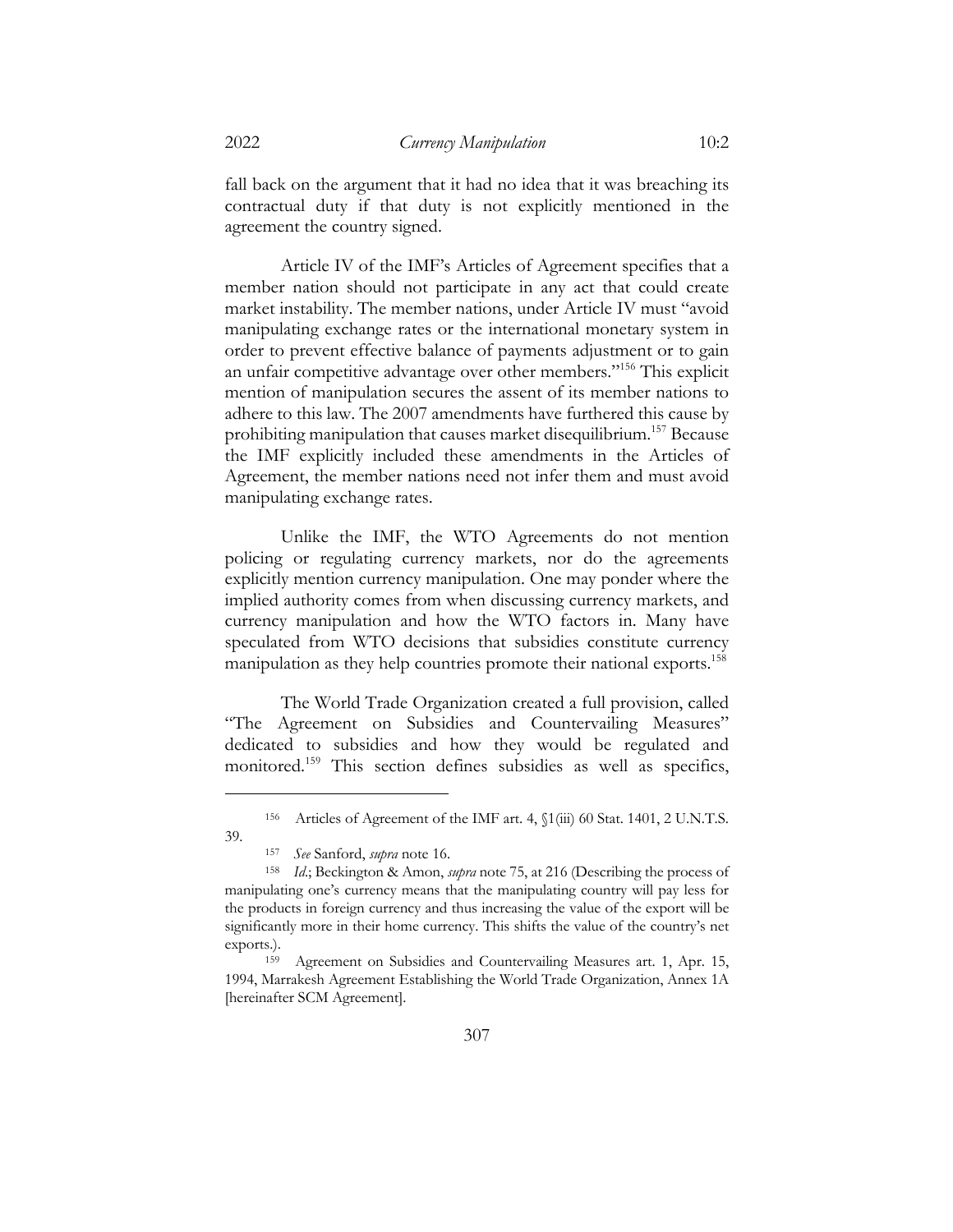prohibitions, remedies available, actionable versus nonactionable subsidies and other provisions that help shape the discussion of the WTO's stance on the issue.<sup>160</sup> A subsidy is the intervention of a country's government in the normal business of a corporation, nation, or within a personal transaction.<sup>161</sup> Subsidies include tax breaks to global companies as well as government loans and grants to a private entities.

However, in this agreement one can read currency manipulation as a subsidy of a government which tries to devalue their own currency to gain extra monetary value from their trade partner. This can be seen in the Actionable Subsidies section. This section of the WTO Agreement states, "[n]o Member should cause, through use of any subsidy referred to in paragraphs 1 and 2 of Article 1, adverse effects to the interests of other Members,...."<sup>162</sup> After this general overview, the provision explains many specifics about how one member can use a subsidy to effect the importation or exportation of another.<sup>163</sup> In this long list of examples, one suggests that it is actionable if a member uses a subsidy for unfair treatment and allows another member to be disadvantaged.164 However, this provision never mentions "currency," "devaluation," "manipulation," or anything of the sort.<sup>165</sup> However, the argument can be made that manipulation by one's government to purposely devalue its currency would economically disadvantage another member.

Among all the examples, there is a "catch-all" provision that states that if the member nation can show that "the existence of serious prejudice should be determined on the basis of the information submitted to or obtained by the panel . . ." then the WTO will hear the claim and investigate it themselves, potentially leading to adjudication.166 This provision allows for an actionable subsidy if the nation can prove that it was seriously prejudiced by the action of its

<sup>160</sup> *Id.*

<sup>161</sup> *Id.*

<sup>162</sup> *Id.*

<sup>163</sup> Beckington & Amon, *supra* note 75, at 229.

<sup>164</sup> SCM Agreement, *supra* note 159.

<sup>165</sup> *Id*.

<sup>166</sup> *Id.* (ellipses added).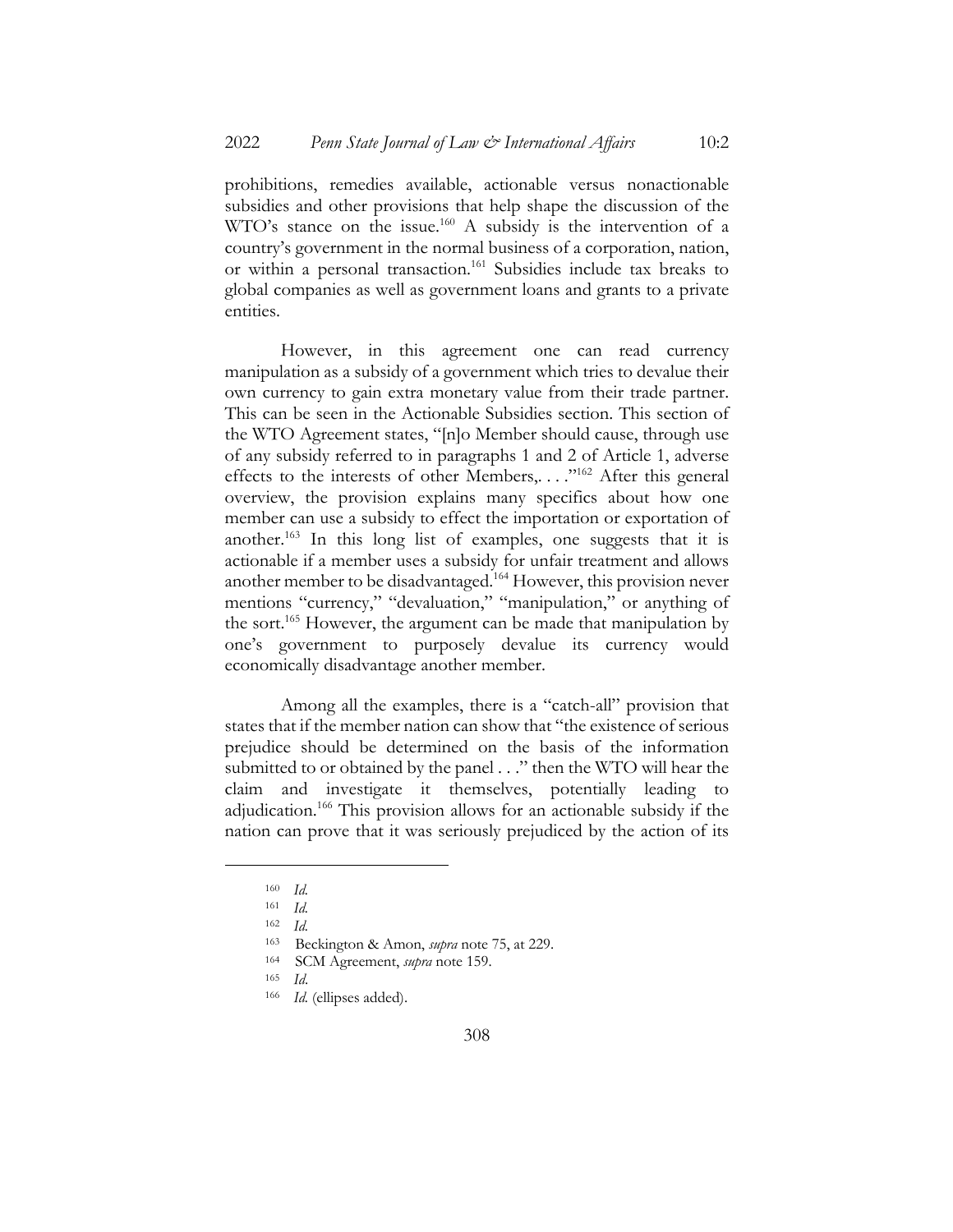trade partner. There is ample argument that the manipulation of one's currency could disadvantage a party and as such the party would likely want to bring suit to the WTO panel.<sup>167</sup>

However, despite the examples of the provision, there is no certainty that the WTO includes currency manipulation within its agreements. Based on a WTO settlement case, some legal analysts theorized that currency manipulation could be included as a prohibited subsidy but it is far from a definitive plain language reading.<sup>168</sup> Because the WTO has not discussed whether a subsidy creates liability for currency manipulation, this broad reading of subsidy creates confusion amongst its members.

Although some argue that the WTO's definition implicitly creates liability for currency manipulation, it is never mentioned, nor has it been theorized by any adjudicative or international organization. However, the IMF does have plain language that specifically discusses its intention to monitor the currency market. So, member nations of the IMF shall be bound by this membership duty to not take part in this illicit act. This difference in definitiveness, showcases the intent of the IMF to be the IO to monitor and punish those who manipulate their own currency.

5. Which International Organization Has The Requisite Power To Punish Its Breaching Members?

For an International Organization to successfully combat currency manipulation, it must have a process to seek some form of repayment or restitution for the victims and enforce penalties on the guilty party. It must have some system intact to send a complaint or other factual dispute to start an investigation. To deter future currency

<sup>167</sup> *See* Chow, supra note 14 ("The basic argument is that the devaluation of China's currency, the RMB ('Renminbi' or 'people's currency'), against the U.S. dollar (USD) harms the United States by creating a trade distortion that benefits China at the expense of the United States.").

<sup>168</sup> *See* Sanford, *supra* note 16. (citing WTO, Dispute Settlement 108: United States—Tax Treatment for "Foreign Sales Corporations").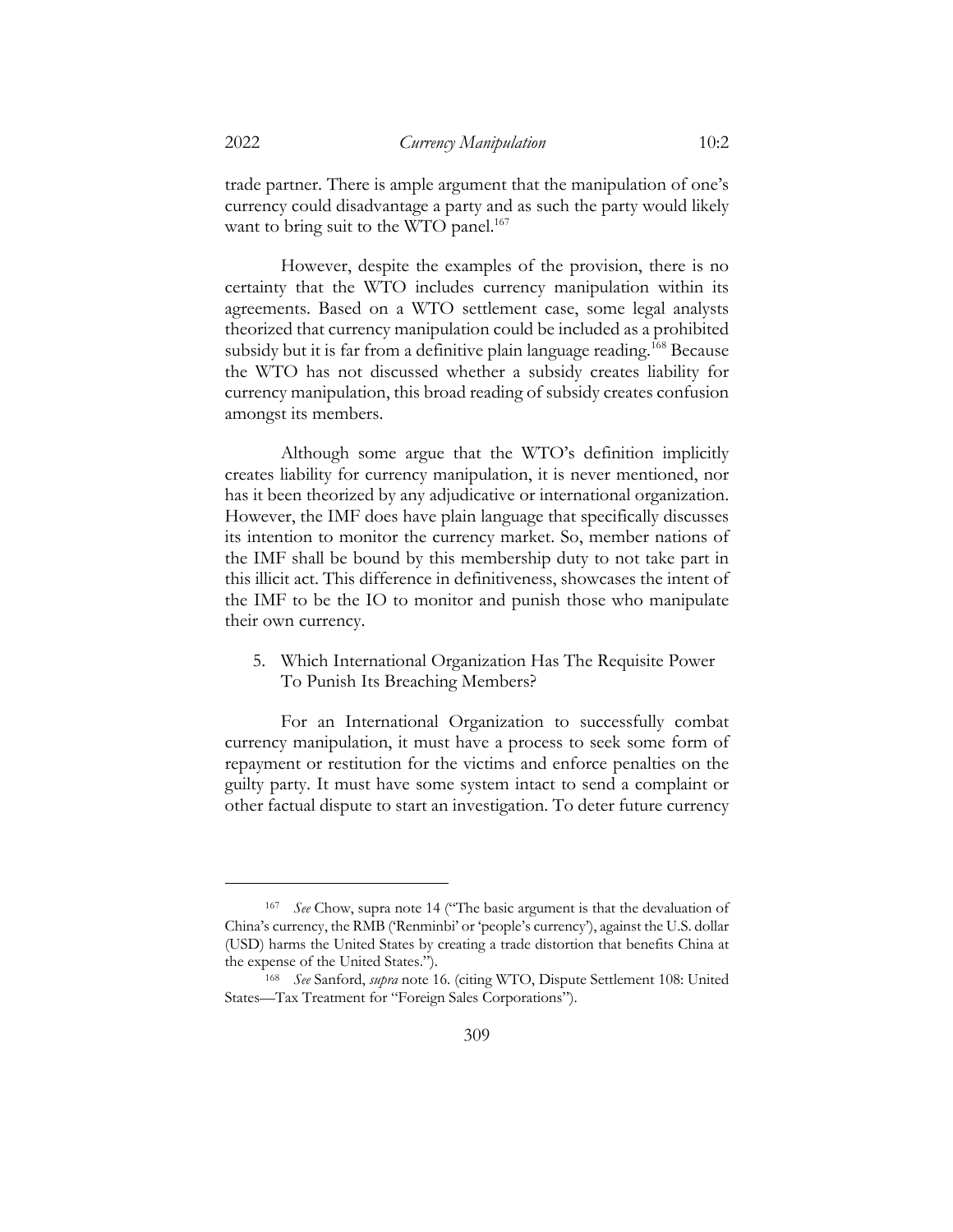manipulation, countries fear that some type of penalty will be imposed against them if they do not follow the rules of the agreements.

While the IMF satisfies many of the aforementioned factor criteria, it does not have a system in place to seek punishment and restitution for another member's wrongdoing. This causes a bit of angst because what is the purpose of the agreements if there is no punishment for the breach of such duties? This likely has to do with the overall inception of the IMF. The IMF's mission statement says that they are there for oversight and facilitation for the exchange of goods, services, and capital. This does not allude to a belief that they will punish those who wrong other members. Although, because they are a governing and international regulatory body with rules, it would make sense that the IMF would have some type of remedial measures.

In contrast, while the WTO does not mention currency manipulation by name, it is inherently included within the Agreement on Subsidies and Countervailing Measures and which includes remedial mechanisms.169 Within the Actionable Subsidies section of this agreement, there is a subsection on remedies. $170$  If one of the actionable subsidies seriously prejudices another member, the WTO panel investigates and can utilize actionable remedies against the breaching party, through a system of panel requests and panel reports based on the WTO's findings.<sup>171</sup>

The availability of monetary compensation is a difference between the IMF and WTO functionality. The remedies offered by the WTO start with offering the two parties a chance to negotiate their differences before advancing to a dispute proceeding.<sup>172</sup> If those negotiations do not satisfy the aggrieved party, they can move for a dispute proceeding, which the panel would investigate the situation

<sup>&</sup>lt;sup>169</sup> SCM Agreement, *supra* note 159.<br><sup>170</sup> Id

<sup>170</sup> *Id*.

<sup>171</sup> *Disputes By Agreement, Subsides and Countervailing Measures*, WORLD TRADE ORG.,

https://www.wto.org/english/tratop\_e/dispu\_e/dispu\_agreements\_index\_e.htm?i d=A20 (last visited Jan. 18, 2022) (listing various claims brought before the WTO to make an adjudication on whether there was unfair trade practices occurring, thus breaching the SCM).

<sup>172</sup> SCM Agreement, *supra* note 159.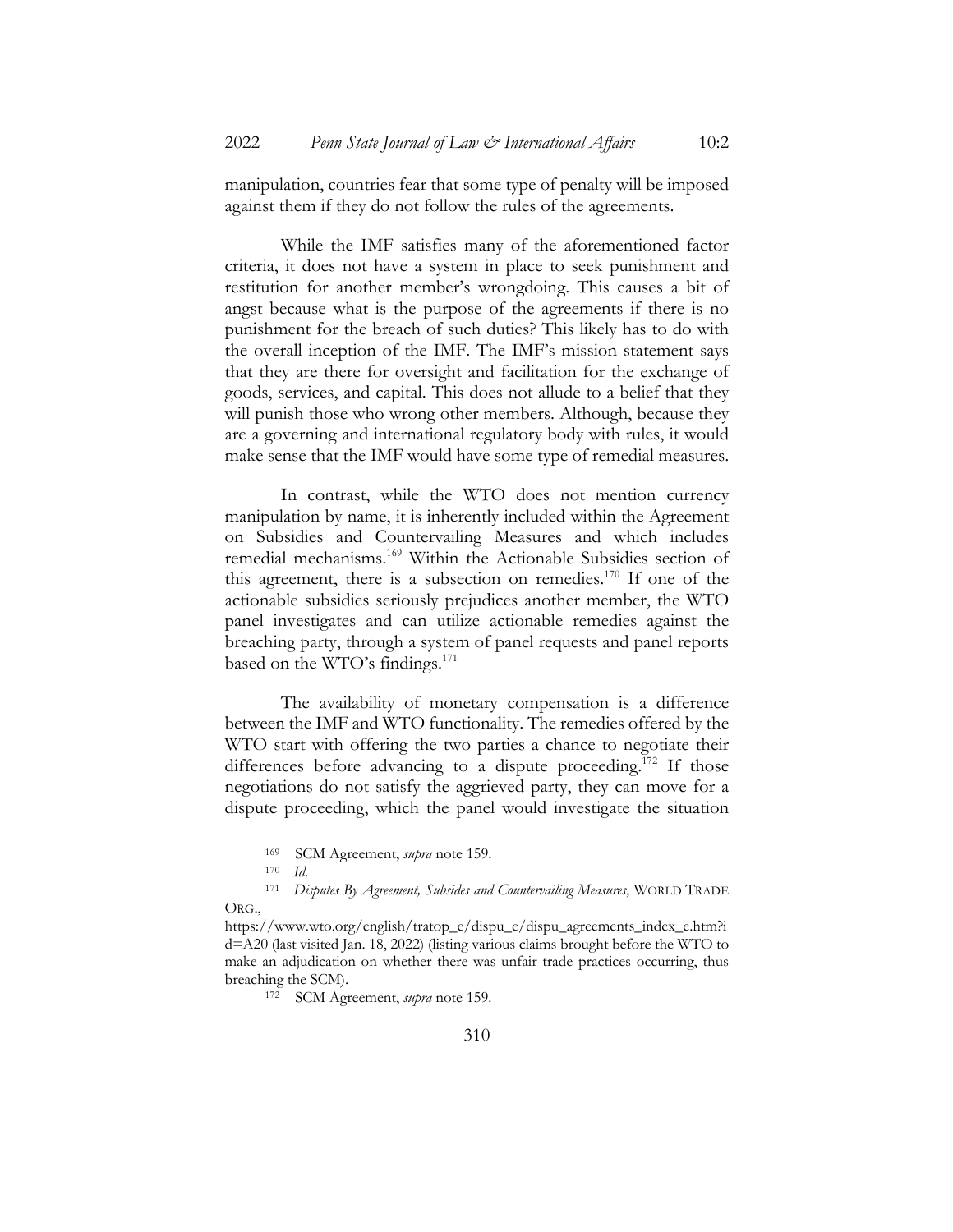and gather relevant evidence.<sup>173</sup> After the evidence is gathered, the two parties will consult with one another to try to work out the fundamental differences within sixty days.<sup>174</sup> Where the parties fail to come to agreement, the Dispute Settlement Body ("DSB") of the WTO will compose a panel to review this dispute within fifteen days after the sixtieth day expires.<sup>175</sup> The panel will then submit the results of its decision within 120 days of the date of composition.176 The DSB opinion can be disputed and appealed but, if that appeal is denied or the judgement affirmed, the winning party of the suit is awarded monetary compensation for the damage incurred or for the suit fees and slander.177 Arbitration is also allowed under this provision, but it must be approved and meet statutory guidelines.<sup>178</sup>

6. Totality of the Circumstances Conclusion

Based on the totality of the circumstances, both the IMF and the WTO could handle the responsibility of policing this market. However, the IMF is more equipped as it stands in its current state. The International Monetary Fund has more members, and as such the outreach and reporting numbers from the IMF's data would be more complete than that of the WTO's. Further, the IMF's mission statement also aligns with the issue handoff currency manipulation in that it aims to ensure economic stability by keeping track of the global economy and the economy of its members.

The third factor considered the comprehensiveness of each IO's dataset. The IMF had the more comprehensive dataset, as evidence by United States Treasury Department use thereof in its own calculations and investigations. The fourth factor considered which organization mentions currency manipulation in their membership agreements as a matter of plain language, which also weighed in favor

<sup>177</sup> SCM Agreement, *supra* note 159.

<sup>178</sup> *Id.*

<sup>173</sup> *Id.*

<sup>174</sup> *Id.*

<sup>175</sup> *Id.*

<sup>176</sup> *Id. See as an example* Panel Report, *United States – Anti-Dumping and Countervailing Duties on Ripe Olives from Spain*, WTO Doc. WT/DS577/9 (Dec. 12, 2021).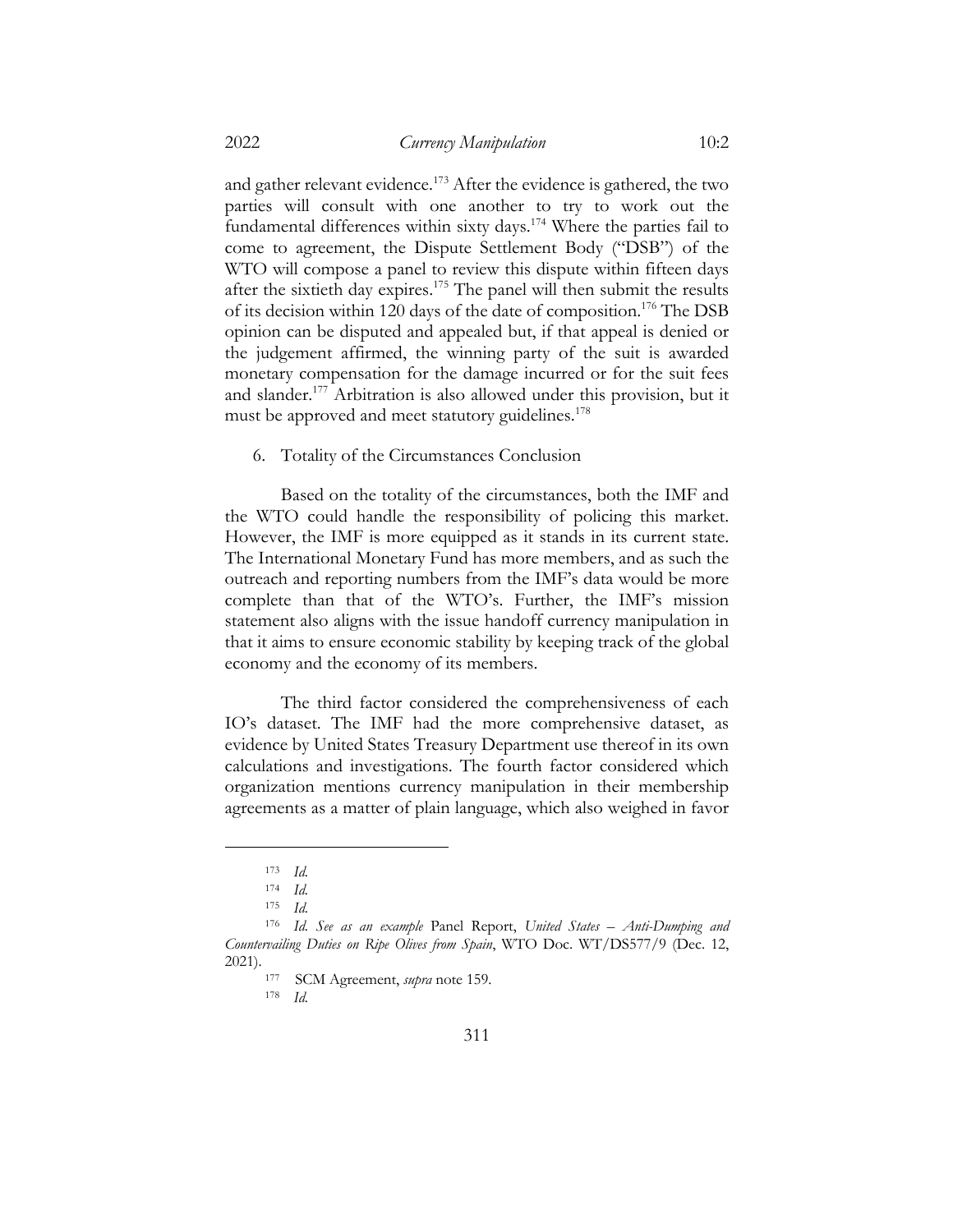of the IMF. Although one could make an argument for why the subsidies mentioned in the WTO agreements could include currency manipulation, Article IV of the IMF's Articles of Agreement explicitly mentions this issue by name. The final factor considered which international organization has the power to enforce punishment on its members and seek restitution for the victims of this economic crime, which weighs in favor of the WTO as its enforcement procedures exceed those of the IMF.

B. What Can The IMF Do Better to Protect Members from Unfair Trade Practices?

The IMF should be the main policing power for monitoring currency manipulation, but for it to do so the Articles of Agreement must be improved. While the IMF is well equipped as it currently stands, the IMF should take initiative to produce reports similar to the United States Treasury. Further, the IMF must amend its Articles of Agreement to implement a system for member nations to state grievances and for breaching members to be punished.

Foremost, the IMF should publish an annual list informing its members who is suspected of currency manipulation. These members would be put on notice that the governing body is investigating them, providing a deterring effect. This start would mirror the approach of the United States Treasury which, since 1988 has put those nations on notice that if they continued performing this economic malfeasance and problematic behavior, the United States would enact trade embargos and stop transacting business with those nations.

If the IMF implemented an annual report naming problem nations and showing their findings, it would also allow nations that have done business with these problematic members to ensure that their transactions were not disadvantaged. This would allow for a restoration of balance and oversight to this long undervalued issue. There would also be a deterrence factor for the member nations who were purported and accused of manipulating its currency.

The second improvement would be to add an adversarial process in which member nations that have been wronged can bring actions against the manipulative party. The World Trade Organization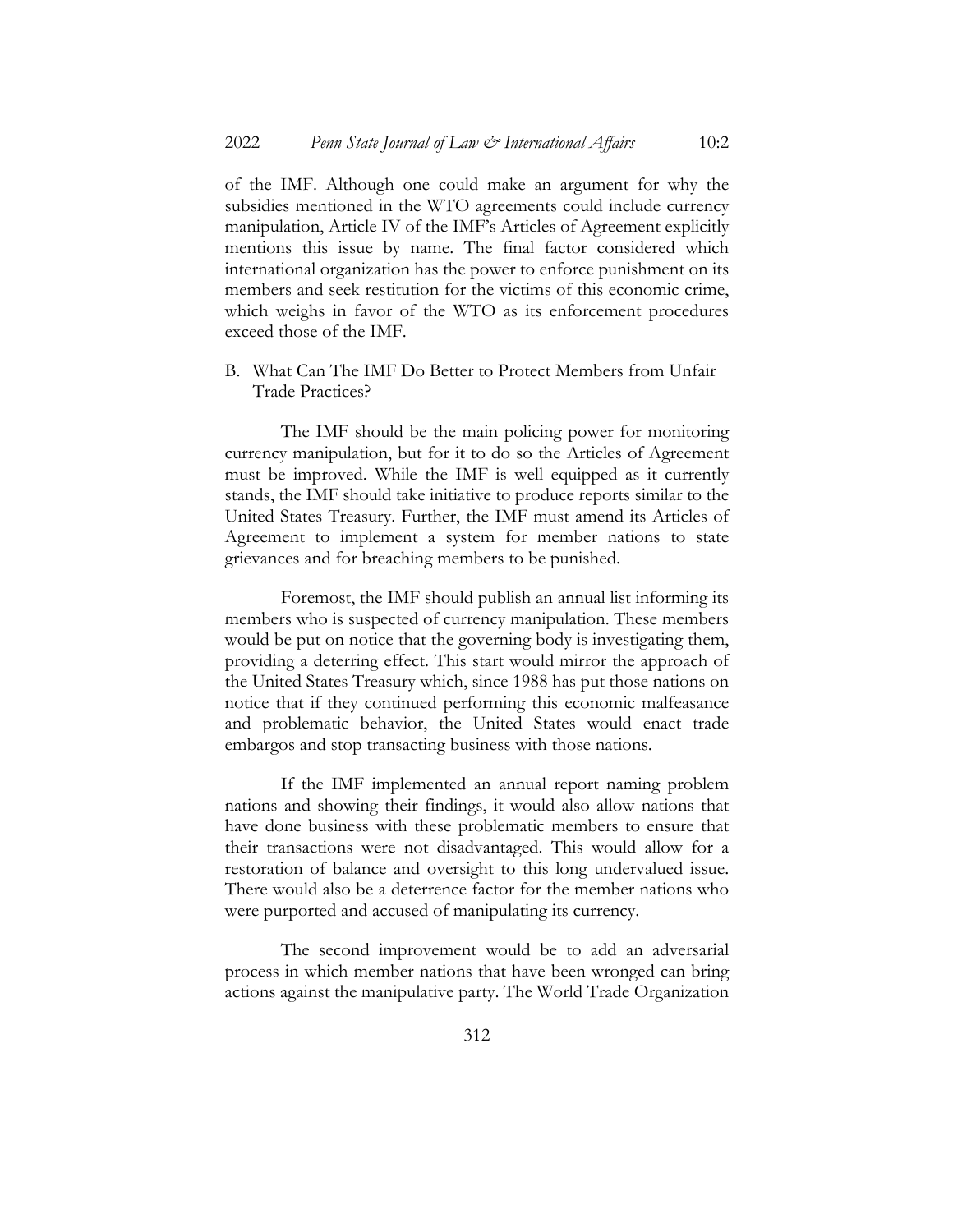has well-designed adversarial proceedings with multiple steps to bring forth an action against another member. Unlike a simple published report, a set of adversarial proceedings would need to be established through an amendment of the Articles of Agreement.<sup>179</sup> This would likely meet some pushback but it would seem that most countries would vote in approval of this amendment because no country wants to be subject to economic exploitation.

An adversarial system would greatly benefit not just the member nations who are following the rules set forth by Article IV but the global market in entirety. Without the threat of currency manipulators repeatedly practicing this unfair trade practice, the IMF could take a stand and protecting the market. The adversarial system should start with simple negotiations—similar to the WTO's first step—with the IMF council playing the role of facilitator. However, if this fails, the best way to proceed is to have the accusatory member nation proceed to an adversarial hearing with evidence. The most likely outcome from these proceedings would be settlement offerings. Nevertheless, having a step-by-step procedure to attain restitution for the damages that these unfair trade practices would cause would be a step forward for the IMF. These procedures would need to be worked into the Articles of Agreement and would likely take time to implement and perfect. This would create a large deterring effect for any country to not take part in this economic illegality. Challenges in implementing this solution include pushback in amending the IMF's Articles and determining appropriate remedies.

#### C. Remedy and Punishment for Currency Manipulation

The remedies that arise out of the newly-formed adversarial proceedings must be harsh enough to deter the breaching member

<sup>&</sup>lt;sup>179</sup> The process to amend the Articles of Agreement for member nations is to have 85% of voting power to vote in favor of the amendment. Voting power is determined by Special Drawing Rights. As mentioned previously, the IMF currently has 189 members. In 2020, to pass an amendment, more than 85% of voting rights must vote to approve an amendment. 85% of the voting power is somewhere around 113-117 countries. An example is the United States has 16.74% of all the voting rights of the IMF, while the United Kingdom only has 4.85% of voting rights. If both countries voted in favor of an amendment, with just those two countries the amendment would have over 20% approval.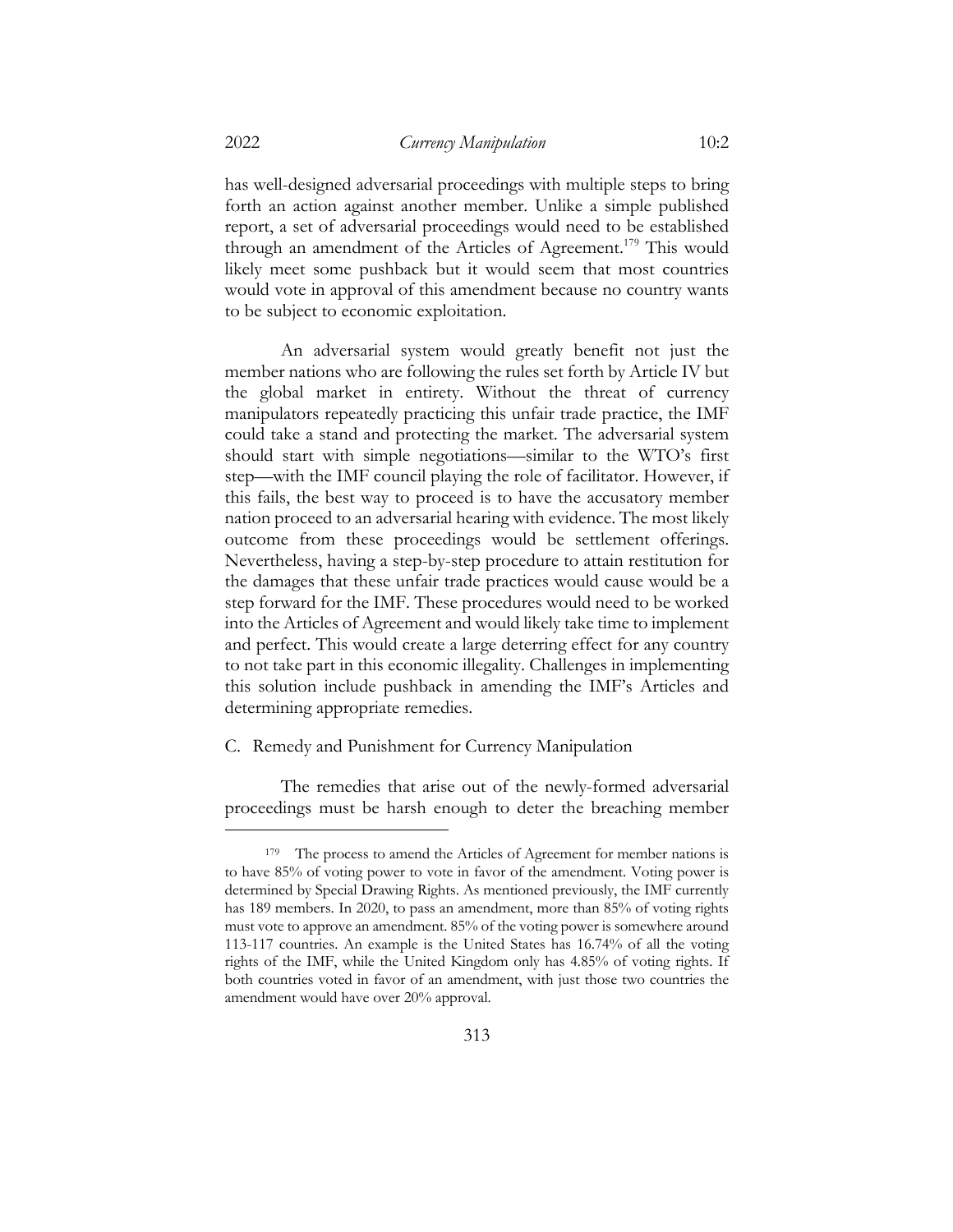nation but not overly harsh to the point that nations do not want to vote in favor of the amendment. There should also be tiers differentiating between first time and repeat offenders.

The first question is, what remedy should be available to the injured member? Most simply, the injured party should be able to recover monetary ramifications for the damage done. This would be in line with most civil penalties in international cases that levy fines and tariffs, which are paid to the injured party. The amount of this fine would have to be determined by an impartial and disinterested panel of IMF representatives. The policy here is to protect the economic interest of those members who have been wronged while economically deterring the members who are committing the wrongdoings.

There must be a tier system of penalties for those who have committed wrongdoings in the past compared to first time offenders. For first time offenders, the fines shall be paid to the members that have been wronged and to the IMF. For additional infractions, fines should escalate and possibly include other penalties.

After the initial infraction, there is a legitimate argument that the member nation does not pay any mind to the rules set forth in Article IV, which prohibits the manipulation of currency. This continual disobedience should result in the suspension of that member nation. China, for example, has been accused and suspected of manipulating the Chinese Yuan since the United States Treasury has started reporting its findings.<sup>180</sup> Under the new framework the first time China was found to have manipulated its currency, the IMF would implement two fines: a compensatory fine to make its trade partners whole and a retributive fine to pay to punish the country. The next time China is found to have manipulated currency, there is a suspension from the IMF for a certain period of time, on top of an escalating fine. This would deter countries from continuing offenses because the IMF provides many services to its member nations.<sup>181</sup> If

<sup>180</sup> *See generally* Chow, supra note 14.

<sup>181</sup> There are many benefits for being a member of the IMF including, but not limited to: access to economic policy information of other member nations; giving the opportunity to influence and suggest alternative economic policies for other members; access to technical assistance in banking, economic affairs, and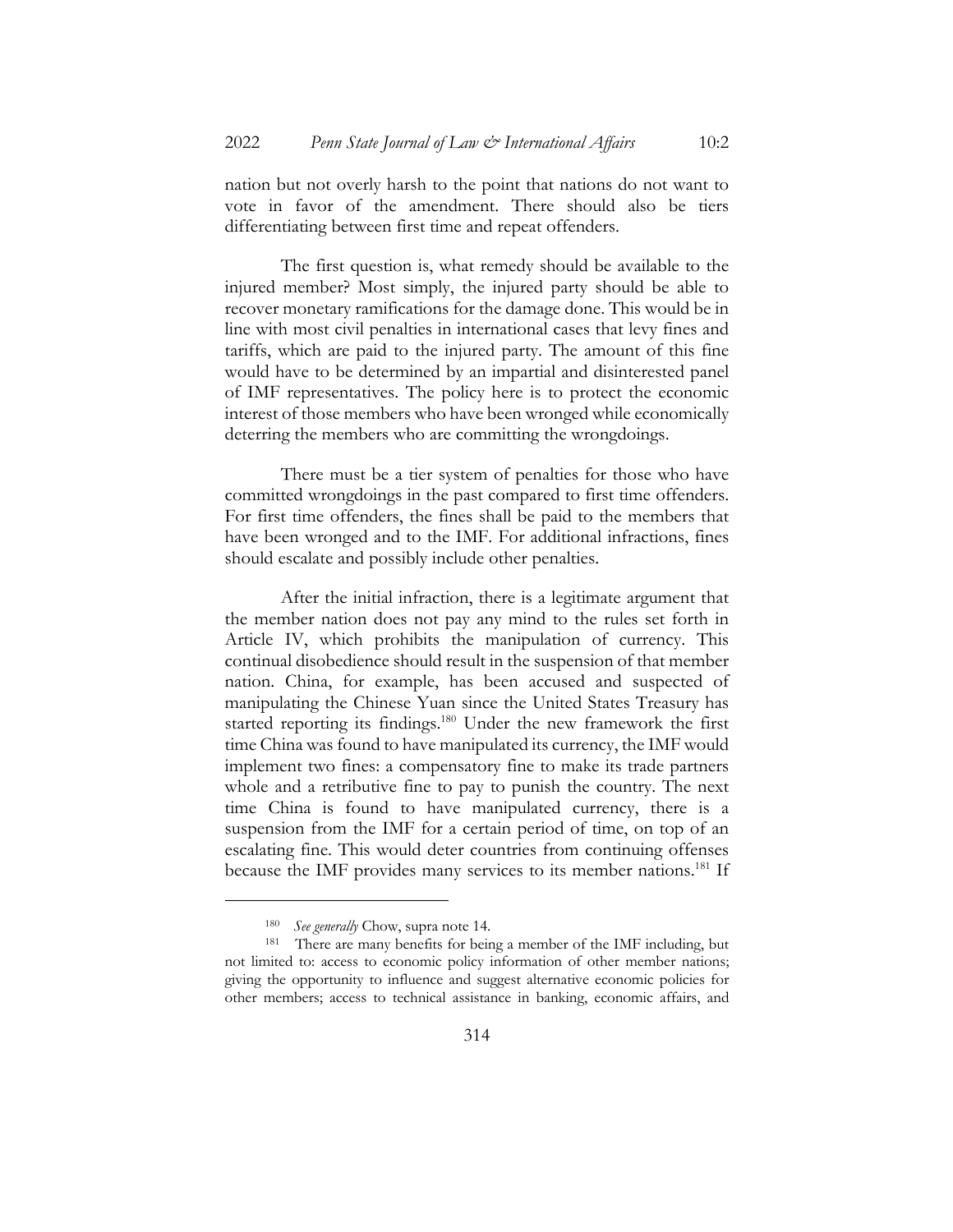after that suspension was finished the country continued to break the rules of law provided in Article IV, the suspension would be for longer or even indefinite.

#### IV. CONCLUSION

The global economy has had regulatory bodies oversee it for the past eighty years, including the International Monetary Fund, the World Trade Organization, and in a more minor role, the World Bank. These organizations that were created back in 1944 have overseen the market and have regulated it from a global perspective.<sup>182</sup> However, despite all these organizations' oversight, there was a currency manipulation issue that was being exploited to the detriment of other nations.

The currency manipulation issue that arose from the lapse in oversight caused a windfall of unfair trade practices. However, the Nixon administration sought to put an end to these practices by having the United States "fight fire with fire" and the administration started manipulating the United States dollar. This forced the IMF's hand into amending Article IV to specifically combat currency manipulation. However, even with this specific language, this problem was never correctly dealt with by the IMF or its counterpart, the WTO. This hesitancy to combat this issue head on has caused a problem in the international community, namely the United States because members feel taken advantage of without any plan to combat it in the future.

After analyzing the totality of the circumstances, and despite the adversarial proceedings system within the WTO, the IMF is the superior choice for oversight. The IMF has a larger membership that will allow for more countries to follow this rule of law. The IMF's purpose and mission is more conducive for overseeing the issue at hand than the WTO's is. The data that the IMF has and uses is much more conducive than the WTO's to combat this problem, as evidenced

exchange information; financial support in times of economic instability; and increased opportunity for trade and investment.

<sup>182</sup> WTO's first iteration was created at the Bretton Woods Conference, the actual WTO was not created until the late twentieth century.